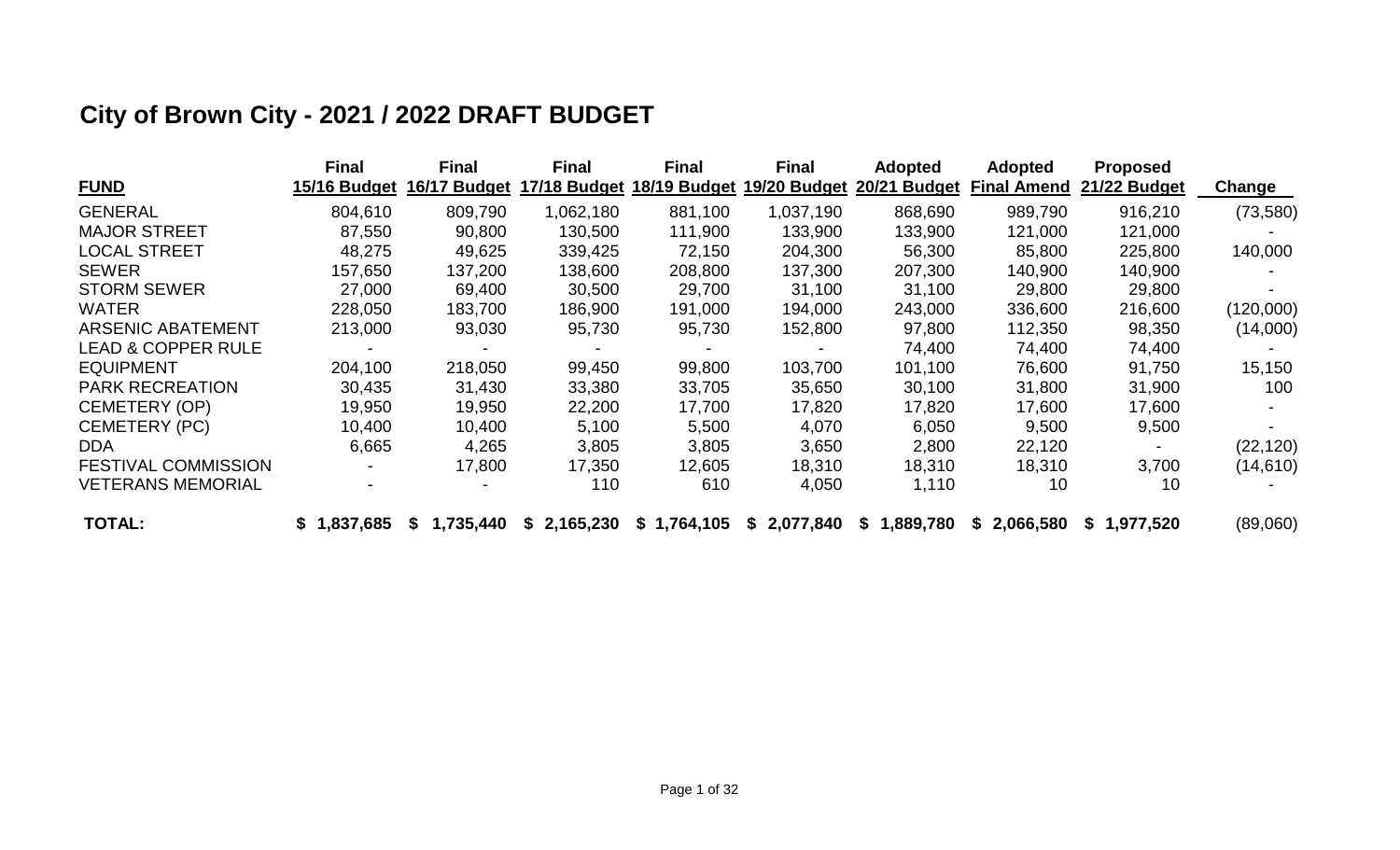### City of Brown City - **GENERAL OPERATING FUND- 2021/2022 DRAFT BUDGET REVENUES**

|                                  | <b>Final</b> | <b>Final</b> | <b>Final</b> | <b>Final</b> | <b>Adopted</b> | <b>Adopted</b>   | <b>Adopted</b>     | Proposed     |         |             |
|----------------------------------|--------------|--------------|--------------|--------------|----------------|------------------|--------------------|--------------|---------|-------------|
| <b>Account Title</b>             | 16/17 Budget | 17/18 Budget | 18/19 Budget | 19/20 Budget | 20/21 Budget   | <b>Oct Amend</b> | <b>Final Amend</b> | 21/22 Budget | Change  | Account #   |
| Property Taxes (16.8733)         | 257,490      | 254,600      | 264,100      | 292,000      | 294,500        | 294,500          | 335,000            | 325,600      | (9,400) | 101000401   |
| Specific Tax                     | 680          | 680          | 700          | 750          | 750            | 750              | 750                | 750          |         | 101000401.1 |
| Street Reserve (1.7202 fm PT)    | 31,920       | 32,100       | 33,060       | 34,750       | 37,500         | 37,500           | 37,500             | 42,200       | 4,700   | 101000401.2 |
| <b>Delinquent Taxes</b>          | 24,010       | 27,200       | 35,550       | 43,750       | 35,550         | 47,900           | 47,900             | 43,400       | (4,500) | 101000401.3 |
| Service Fee                      | 7,400        | 7,400        | 7,400        | 7,400        | 7,400          | 7,400            | 7,400              | 7,400        |         | 101000402   |
| County Road Tax                  | 37,200       | 37,700       | 38,150       | 39,950       | 39,950         | 43,850           | 43,850             | 43,850       |         | 101000403   |
| <b>Licenses &amp; Permits</b>    | 50           | 50           | 150          | 50           | 50             | 50               | 50                 | 50           |         | 101000475   |
| Cable Franchise Fee              | 3,700        | 3,300        | 1,600        | 1,600        | 1,600          | 1,600            | 1,350              | 1,350        |         | 101000477   |
| Michigan Library                 | 2,620        | 2,620        | 2,950        | 3,250        | 3,250          | 3,250            | 1,600              |              | (1,600) | 101000501.1 |
| <b>Police Grant</b>              | 270          | 1,150        | 3,350        | 1,200        |                | $\sim$           |                    |              |         | 101000505   |
| MSP / Training Grant             | 3,450        | 1,000        | 250          | 500          |                | 1,450            | 1,700              | 1,700        |         | 101000543   |
| Liquor Tax                       | 1,410        | 1,360        | 1,450        | 1,450        | 1,450          | 1,450            | 1,450              | 1,450        |         | 101000575   |
| Sales, Income, SBT Taxes         | 141,150      | 149,200      | 152,600      | 157,850      | 157,850        | 155,600          | 151,500            | 160,100      | 8,600   | 101000576   |
| Tax Admin Fees                   | 7,300        | 7,300        | 6,000        | 9,650        | 9,650          | 9,650            | 11,100             | 11,100       |         | 101000607   |
| State of MI Collection Fees      | 4,000        | 4,400        | 6,000        |              |                |                  |                    |              |         | 101000607.1 |
| Revenue from Cable Reserve       |              |              |              |              |                |                  |                    |              |         | 101000610   |
| <b>Refuse Collection Fees</b>    | 55,200       | 55,200       | 55,200       | 55,200       | 55,200         | 55,200           | 55,200             | 56,500       | 1,300   | 101000640   |
| <b>Refuse Collection Reserve</b> | 1,300        | 1,300        | 1,300        | 1,300        | 1,300          | 1,300            |                    |              |         | 101000640.1 |
| Fines & Forfeits                 | 310          | 150          | 200          | 50           | 50             | 50               | 100                | 100          |         | 101000656   |
| <b>District/MAG Court Fees</b>   | 140          | 100          | 400          | 50           | 50             | 50               | 50                 | 50           |         | 101000657   |
| <b>Utility Penalty Fees</b>      | 8,800        | 8,800        | 9,600        | 9,500        | 9,000          | 9,000            | 9,100              | 8,800        | (300)   | 101000658   |
| Interest                         | 2,300        | 5,200        | 6,950        | 12,000       | 8,000          | 8,000            | 3,100              | 3,100        |         | 101000665   |
| <b>Departmental Rent</b>         | 12,350       | 12,350       | 12,350       | 12,350       | 12,350         | 12,350           | 12,350             | 12,350       |         | 101000670   |
| <b>Library Rent</b>              | 4,150        | 4,210        | 4,150        | 6,180        | $\blacksquare$ | 550              | 550                |              | (550)   | 101000671   |
| Library Wages (reimbursement)    | 30,700       | 30,700       | 30,700       | 30,700       | 30,700         | 30,700           | 30,700             | 30,700       |         | 101000671.1 |
| <b>Library Utilities</b>         | 1,200        | 1,200        | 1,200        |              | 1,080          | 1,080            | 1,080              |              | (1,080) | 101000671.2 |
| Cell Tower Franchise Fee (SBA)   | 16,050       | 18,400       | 18,400       | 18,400       | 18,400         | 18,400           | 17,000             | 17,000       |         | 101000672.1 |
| Thumb Cellular Lease             | 19,500       | 19,500       | 19,500       | 19,700       | 19,700         | 19,700           | 22,000             | 22,000       |         | 101000672.3 |
| Air Advantage Internet           | 7,200        | 7,200        | 7,200        | 7,200        | 7,200          | 7,200            | 7,200              | 7,200        |         | 101000672.4 |
| <b>Comcast Lease</b>             | 18,000       | 18,000       | 18,000       | 18,000       | 18,000         | 18,000           | 18,000             | 18,000       |         | 101000672.5 |
| <b>AT&amp;T Lease</b>            |              |              |              |              | 1,000          | 1,000            |                    |              |         | 101000672.6 |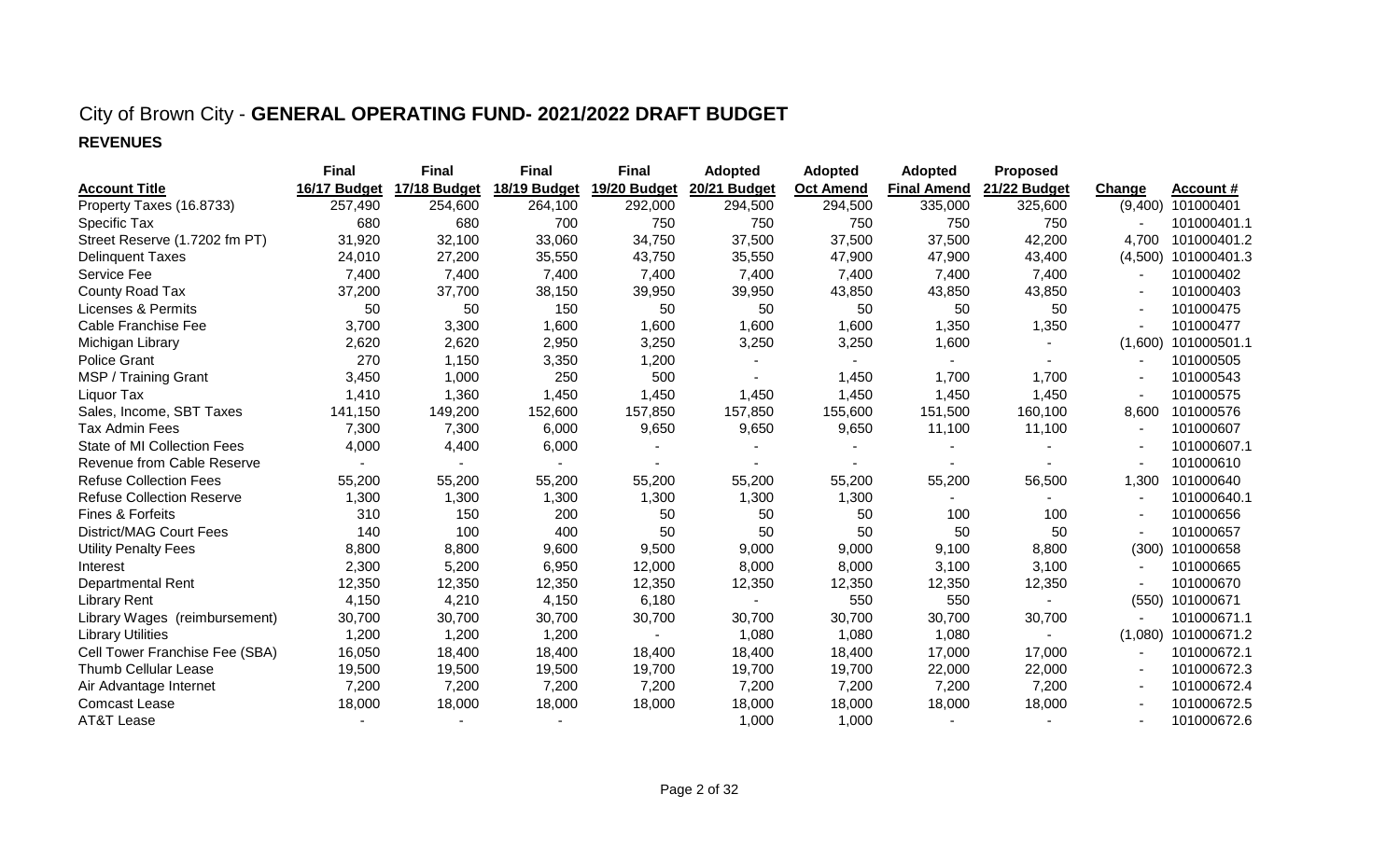| <b>Account Title</b>            | 16/17 Budget   | 17/18 Budget             | 18/19 Budget | 19/20 Budget | 20/21 Budget | <b>Oct Amend</b> | <b>Final Amend</b> | 21/22 Budget | Change    | Account#    |
|---------------------------------|----------------|--------------------------|--------------|--------------|--------------|------------------|--------------------|--------------|-----------|-------------|
| <b>Public Hearing Fees</b>      | 150            | 150                      | 150          | 150          |              |                  |                    |              |           | 101000677   |
| Refunds & Rebates               | 5,200          | 3,000                    | 3,100        | 1,000        | 1,000        | 6,600            | 6,600              | 1,000        | (5,600)   | 101000687   |
| Prop Owner Cost Sharing         |                | $\overline{\phantom{a}}$ | 12,800       | 4,250        | 2,250        | 2,250            | 3,650              | 1,850        | (1,800)   | 101000688   |
| <b>BCAFA Admin Fee</b>          | 2,500          | 2,500                    | 2,500        | 2,500        | 2,500        | 2,500            | 2,500              | 2,500        |           | 101000689   |
| Miscellaneous                   | 2,920          | 2,500                    | 4,800        | 6,200        | 2,200        | 19,700           | 22,000             | 2,500        | (19, 500) | 101000695   |
| Misc. Workmen's Comp            |                | 7,200                    | 7,200        | 100          |              |                  |                    |              |           | 101000695.2 |
| Misc Mowing                     | 260            | 250                      | 100          | 100          |              |                  |                    |              |           | 101000695.3 |
| Insurance Payment               |                | 12,300                   |              | 8,200        |              |                  |                    |              |           | 101000695.4 |
| Payroll Ins. Deductions         | 13,000         | 13,000                   | 13,000       | 13,000       | 13,000       | 13,000           | 13,000             | 13,000       |           | 101000695.5 |
| Revenue Other Funds / Cable Res | 5,200          | 8,000                    |              |              |              |                  |                    |              |           | 101000696.6 |
| Revenue Other Funds / Admin     | 41,100         | 54,300                   | 33,300       | 47,300       | 36,600       | 36,600           | 40,000             | 40,000       |           | 101000697   |
| Revenue Other Funds / Benefits  | 30,500         | 30,500                   | 30,500       | 30,500       | 30,500       | 30,500           | 31,500             | 31,500       |           | 101000698   |
| Revenue Other Funds / Retiremen | 4,280          | 4,280                    | 4,280        | 4,280        | 4,280        | 4,280            | 4,280              | 4,280        |           | 101000698.1 |
| Revenue Other Funds / Ins       | 4,830          | 4,830                    | 4,830        | 4,830        | 4,830        | 4,830            | 4,830              | 4,830        |           | 101000699.2 |
| Fund Equity / Sidewalk Reserve  | $\blacksquare$ | 7,000                    |              |              |              |                  |                    |              |           | 101000699.5 |
| Fund Equity / Street Reserve    | $\sim$         | 100,000                  |              | 60,000       | ٠            |                  |                    |              |           | 101000699.3 |
| Cont from County Street Millage | $\sim$         | 100,000                  |              | 70,000       | ۰            | 43,850           | 43,850             |              | (43, 850) | 101000676   |
| Sale Of Assets                  |                | $\overline{\phantom{a}}$ |              |              |              |                  |                    |              |           | 101000674   |
| <b>Fund Equity</b>              |                | $\overline{\phantom{a}}$ | 26,080       |              |              |                  |                    |              |           | 101000699.1 |
| <b>TOTAL REVENUES</b>           | 809,790        | 1,062,180                | 881,100      | 1,037,190    | 868,690      | 951,640          | 989,790            | 916,210      | (73, 580) |             |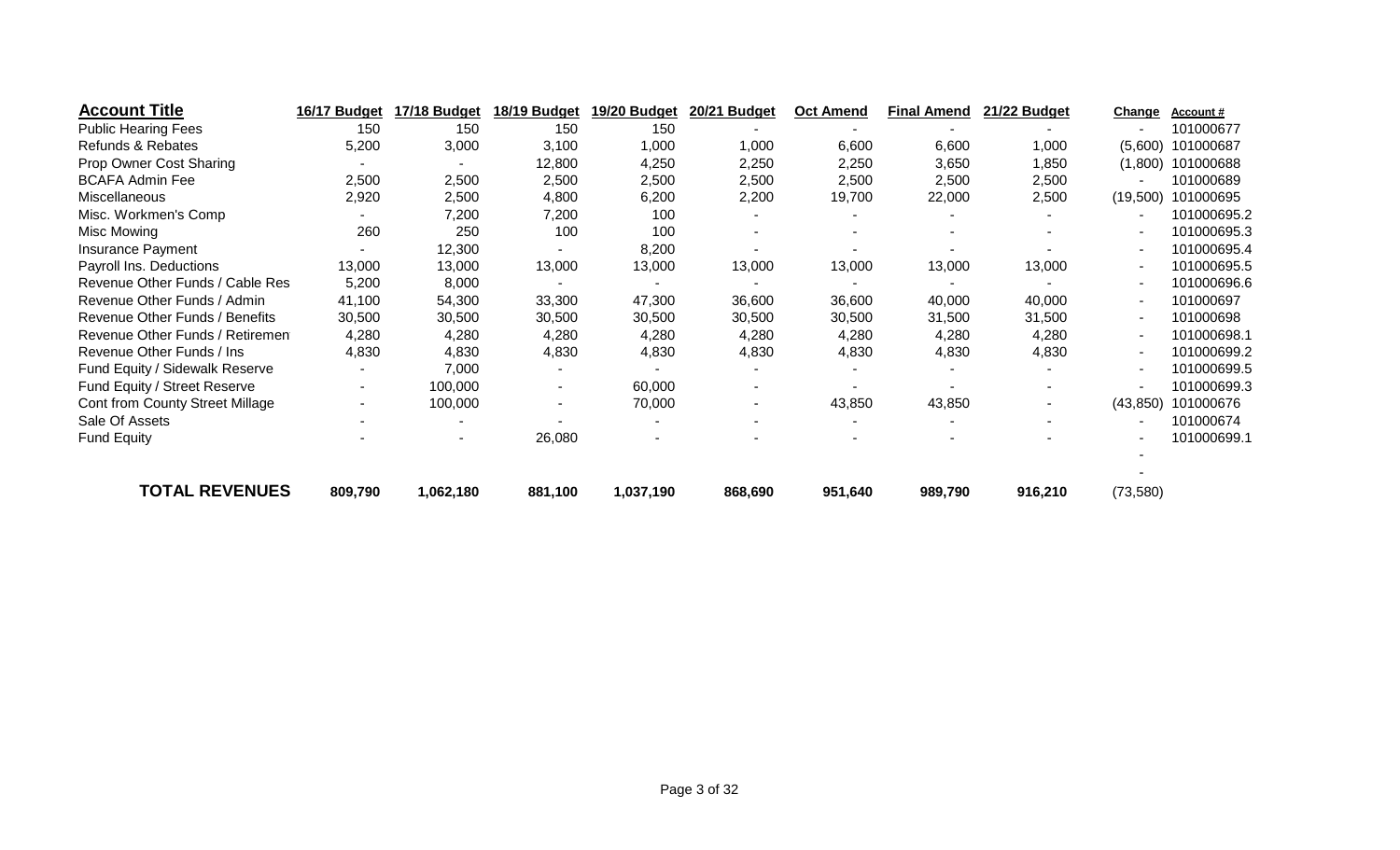#### **EXPENSES Account Title**

| <b>Governing Body</b>            | 16/17 Budget             | 17/18 Budget | 18/19 Budget | 19/20 Budget             | 20/21 Budget | <b>Oct Amend</b> | <b>Final Amend</b>       | 21/22 Budget   | <b>Change</b> | Account#    |
|----------------------------------|--------------------------|--------------|--------------|--------------------------|--------------|------------------|--------------------------|----------------|---------------|-------------|
| <b>Council Wages</b>             | 5,600                    | 5,600        | 5,600        | 5,600                    | 5,600        | 5,600            | 5,600                    | 11,700         | 6,100         | 101101702   |
| <b>Council FICA</b>              | 430                      | 430          | 430          | 430                      | 430          | 430              | 430                      | 900            | 470           | 101101709   |
| Conferences & etc.               |                          | 2,450        | 1,800        | 1,100                    | 2,000        | 2,000            |                          |                |               | 101101911   |
| Travel                           | $\overline{\phantom{a}}$ |              | 200          | 150                      | 150          | 150              |                          |                |               | 101101913   |
| Dues & Membership                | 1,350                    | 1,350        | 1,400        | 1,450                    | 1,450        | 1,450            | 1,600                    | 1,600          |               | 101101915   |
| <b>Professional Fees</b>         | 9,660                    | 24,000       | 12,000       | 12,000                   | 12,000       | 12,000           | 12,750                   | 14,000         | 1,250         | 101101948   |
| Miscellaneous                    |                          |              |              |                          |              |                  |                          |                |               | 101101956   |
| <b>Special Projects</b>          | $\overline{\phantom{a}}$ |              |              | $\overline{\phantom{a}}$ |              |                  | $\blacksquare$           |                |               | 101101961   |
| <b>TOTAL GOVERNING BODY</b>      | 17,040                   | 33,830       | 21,430       | 20,730                   | 21,630       | 21,630           | 20,380                   | 28,200         | 7,820         |             |
| <b>Chief Executive</b>           |                          |              |              |                          |              |                  |                          |                |               |             |
| Mayor Wages                      | 1,500                    | 1,500        | 1,500        | 1,500                    | 1,500        | 1,500            | 1,500                    | 3,000          | 1,500         | 101171702   |
| <b>FICA Expense</b>              | 100                      | 100          | 100          | 100                      | 100          | 100              | 100                      | 230            | 130           | 101171709   |
| Conferences                      | $\blacksquare$           | -            | 500          | 1,100                    | 2,000        | 2,000            | $\overline{\phantom{a}}$ |                |               | 101171911   |
| Travel                           | 100                      | 100          | 250          | 100                      | 100          | 100              | 100                      | 100            |               | 101171913   |
| Miscellaneous                    | 100                      | 100          | 100          | 100                      | 100          | 100              | 150                      | 100            | (50)          | 101171956   |
| <b>TOTAL CHIEF EXECUTIVE</b>     | 1,800                    | 1,800        | 2,450        | 2,900                    | 3,800        |                  | 1,850                    | 3,430          |               |             |
|                                  |                          |              |              |                          |              | 3,800            |                          |                | 1,580         |             |
| <b>City Manager</b>              |                          |              |              |                          |              |                  |                          |                |               |             |
| Salary                           | 52,000                   | 57,200       | 57,200       | 60,060                   | 60,060       | 60,060           | 60,060                   | 60,900         | 840           | 101172702   |
| <b>Special Remuneration</b>      |                          | 950          |              | $\sim$                   | $\sim$       | $\blacksquare$   | $\sim$                   | $\blacksquare$ |               | 101172702.1 |
| <b>FICA</b>                      | 4,000                    | 4,400        | 4,400        | 4,600                    | 4,600        | 4,600            | 4,600                    | 4,650          | 50            | 101172709   |
| Retirement                       | 3,200                    | 3,600        | 3,200        | 4,800                    | 4,800        | 4,800            | 4,800                    | 4,800          |               | 101172717   |
| <b>Health Insurance Premiums</b> | 16,500                   | 16,500       | 17,600       | 18,000                   | 18,000       | 18,000           | 18,000                   | 19,500         | 1,500         | 101172718   |
| Education                        | 1,000                    | 850          | 1,750        | 1,350                    | 1,750        | 1,750            |                          |                |               | 101172911   |
| <b>Travel Allowance</b>          | 3,600                    | 3,600        | 3,600        | 3,600                    | 3,600        | 3,600            | 3,600                    | 3,600          |               | 101172913   |
| Dues and Memberships             | 600                      | 660          | 600          | 700                      | 700          | 700              | 700                      | 700            |               | 101172915   |
| Miscellaneous                    | 100                      | 100          | 100          | 100                      | 100          | 100              | 100                      | 100            |               | 101172956   |
| <b>TOTAL CITY MANAGER</b>        | 81,000                   | 87,860       | 88,450       | 93,210                   | 93,610       | 93,610           | 91,860                   | 94,250         | 2,390         |             |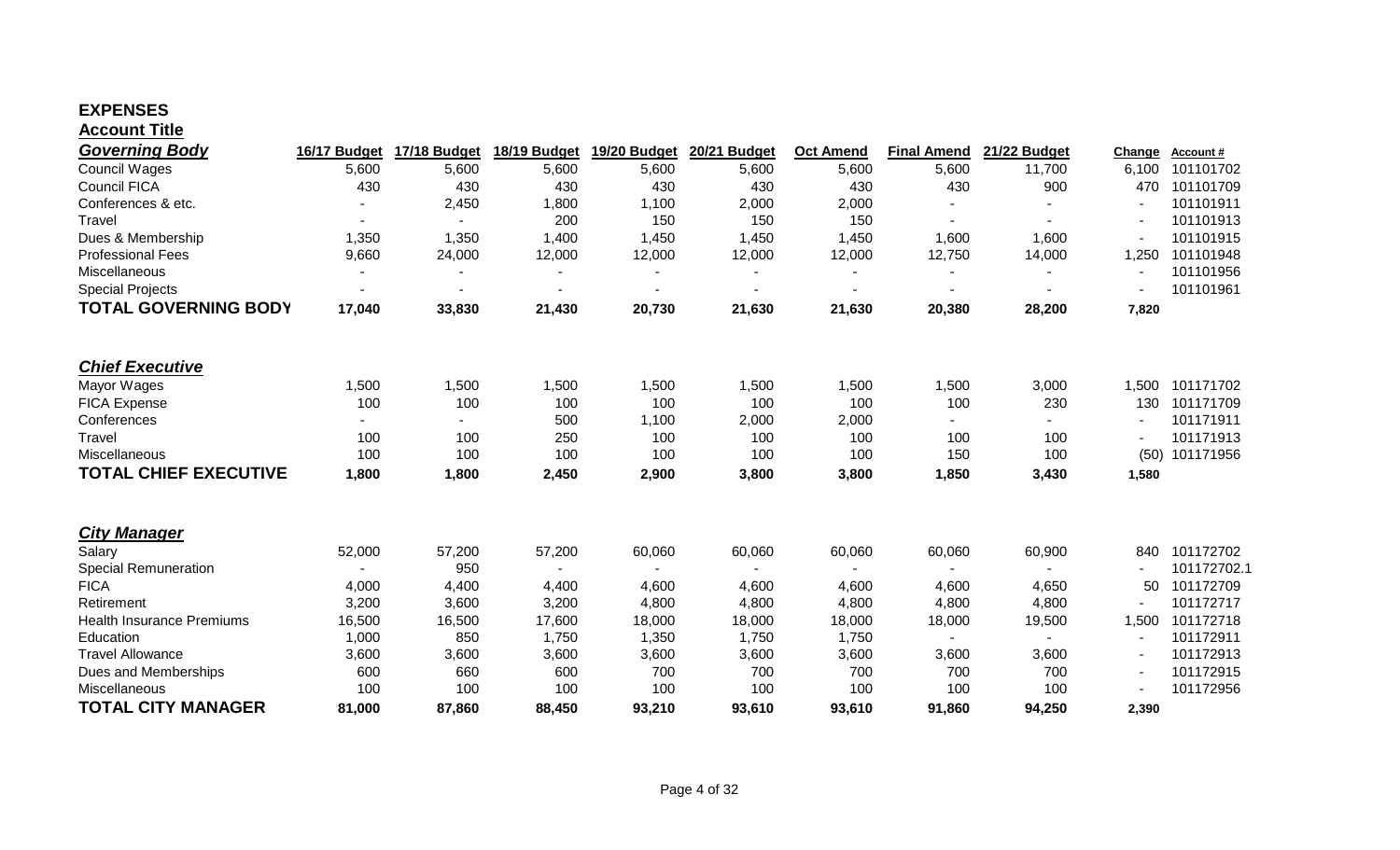| <b>Elections</b>                | 16/17 Budget | 17/18 Budget | 18/19 Budget | 19/20 Budget | <b>20/21 Budget</b> | <b>Oct Amend</b> | <b>Final Amend</b> | 21/22 Budget | Change         | <b>Account#</b>     |
|---------------------------------|--------------|--------------|--------------|--------------|---------------------|------------------|--------------------|--------------|----------------|---------------------|
| Wages                           | 1,400        | 400          | 1,750        | 1,400        | 1,750               | 3,000            | 2,800              | 1,750        |                | $(1,050)$ 101191702 |
| <b>Board Compensation</b>       | 3,000        |              | 2,200        | 3,000        | 3,000               | 2,000            | 2,200              | 2,200        |                | 101191703           |
| <b>FICA</b>                     | 110          | 40           | 140          | 110          | 150                 | 150              | 250                | 110          |                | (140) 101191709     |
| Supplies                        | 500          | 500          | 2,950        | 400          | 3,000               | 3,000            | 2,100              | 500          |                | $(1,600)$ 101191727 |
| Maint Contract - Vote Machine   | 300          | 300          | 300          | 300          | 300                 | 300              | 300                | 650          | 350            | 101191775           |
| Publishing                      | 1,650        | 400          | 1,700        | 400          | 1,700               | 1,700            | 100                | 100          |                | 101191900           |
| Transportation                  | 320          | 320          | 700          | 500          | 700                 | 700              | 200                | 200          |                | 101191913           |
| Miscellaneous                   | 250          | 100          | 500          | 100          | 100                 | 100              | 400                | 200          | (200)          | 101191956           |
| <b>Capital Outlay</b>           |              |              |              |              |                     |                  |                    |              |                | 101191970           |
| <b>TOTAL ELECTIONS</b>          | 7,530        | 2,060        | 10,240       | 6,210        | 10,700              | 10,950           | 8,350              | 5,710        | (2,640)        |                     |
| <u>Assessor</u>                 |              |              |              |              |                     |                  |                    |              |                |                     |
| Wages                           |              |              |              |              |                     |                  |                    |              |                | 101209702           |
| <b>Contract Services</b>        | 9,000        | 9,000        | 9,000        | 9,000        | 9,000               | 9,000            | 9,000              | 9,000        |                | 101209703           |
| <b>FICA</b>                     |              |              |              |              |                     |                  |                    |              |                | 101209709           |
| Supplies                        | 40           | 40           | 150          | 150          | 150                 | 150              | 150                | 150          |                | 101209727           |
| <b>Professional Fees</b>        | 600          | 600          | 650          | 650          | 650                 | 650              | 650                | 650          |                | 101209801           |
| Postage                         | 200          | 200          | 200          | 200          | 200                 | 200              | 200                | 200          |                | 101209728           |
| Printing                        | 40           | 140          | 150          | 150          | 150                 | 150              | 150                | 150          |                | 101209900           |
| Transportation                  |              |              |              |              |                     |                  |                    |              |                | 101209913           |
| Miscellaneous                   | 180          |              | 40           | 40           | 40                  | 40               | 40                 | 40           |                | 101209956           |
| Education                       | 40           |              |              |              |                     |                  |                    |              |                | 101209960           |
| <b>TOTAL ASSESSOR</b>           | 10,100       | 9,980        | 10,190       | 10,190       | 10,190              | 10,190           | 10,190             | 10,190       | $\blacksquare$ |                     |
| <b>Clerk</b>                    |              |              |              |              |                     |                  |                    |              |                |                     |
| Wages                           | 2,500        | 2,500        | 2,100        | 2,100        | 2,100               | 2,100            | 2,100              | 2,350        | 250            | 101215702.1         |
| <b>FICA</b>                     | 200          | 200          | 200          | 200          | 200                 | 200              | 200                | 200          |                | 101215709.1         |
| <b>Professional Fees</b>        | 5,600        | 5,600        | 6,000        | 6,000        | 6,000               | 6,000            | 6,000              | 6,000        |                | 101215801           |
| Publishing                      | 900          | 900          | 1,500        | 1,500        | 1,500               | 1,500            | 1,500              | 1,500        |                | 101215900           |
| Travel                          |              |              |              |              |                     |                  |                    |              |                | 101215913           |
| Dues & Membership               | 360          | 200          | 250          | 250          | 250                 | 250              | 250                | 250          |                | 101215915           |
| <b>Education &amp; Training</b> |              |              |              |              |                     |                  |                    |              |                | 101215960           |
| <b>TOTAL CLERK</b>              | 9,560        | 9,400        | 10,050       | 10,050       | 10,050              | 10,050           | 10,050             | 10,300       | 250            |                     |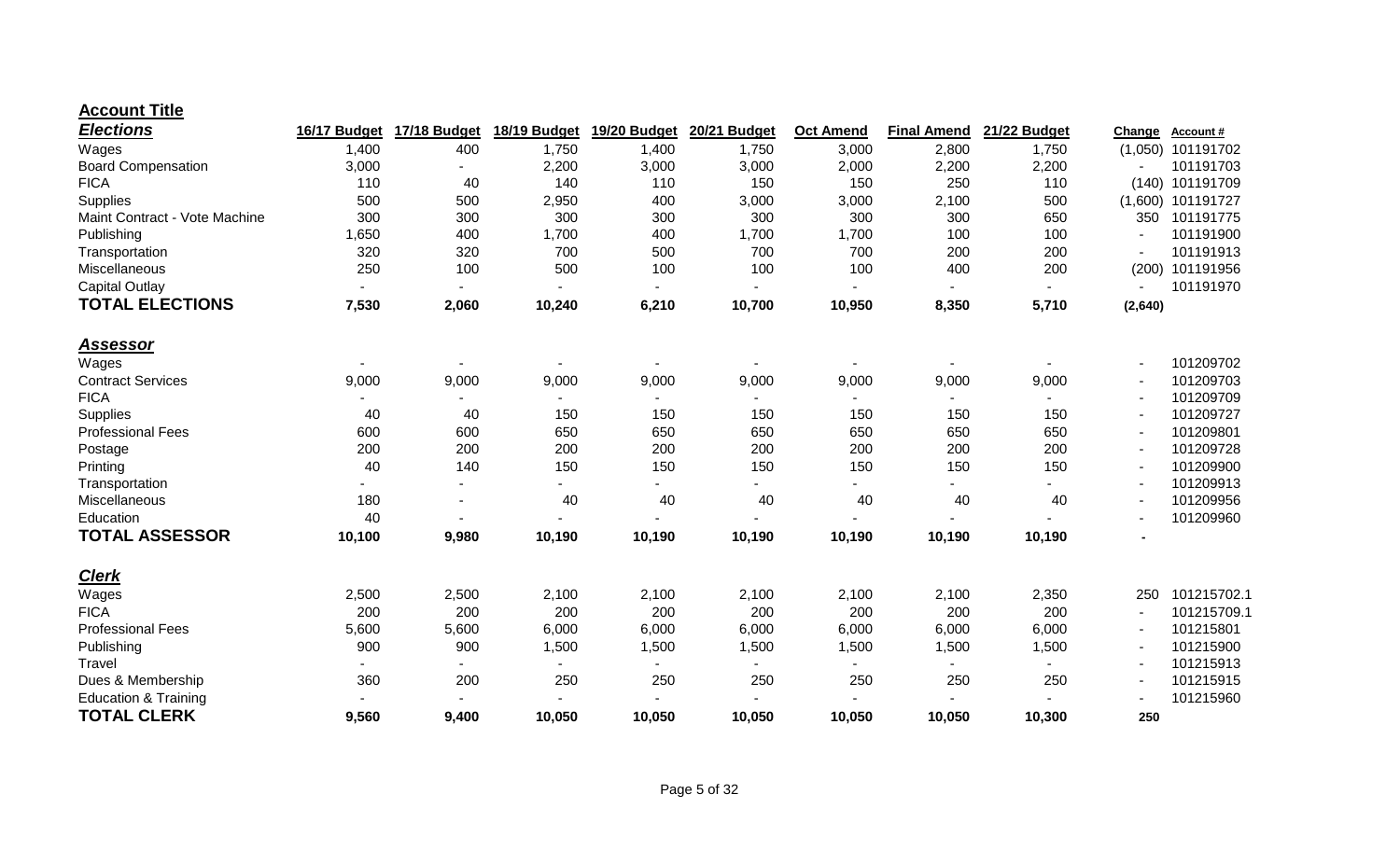### *Administration Department*

| <b>Account Title</b>                    | 16/17 Budget   | 17/18 Budget | 18/19 Budget | 19/20 Budget             | 20/21 Budget   | <b>Oct Amend</b>         | <b>Final Amend</b> | 21/22 Budget | Change   | <b>Account#</b>   |
|-----------------------------------------|----------------|--------------|--------------|--------------------------|----------------|--------------------------|--------------------|--------------|----------|-------------------|
| Wages                                   | 54,500         | 63,300       | 63,300       | 65,900                   | 69,500         | 69,500                   | 72,000             | 73,000       | 1,000    | 101215702         |
| <b>Special Remuneration</b>             | 2,600          | 1,800        |              |                          |                | 730                      | 730                |              |          | (730) 101215702.1 |
| <b>FICA</b>                             | 4,800          | 5,200        | 5,200        | 5,200                    | 5,400          | 5,400                    | 5,600              | 6,300        | 700      | 101215709         |
| Retirement                              | 2,200          | 2,500        | 2,500        | 3,350                    | 3,350          | 3,350                    | 3,900              | 5,600        | 1,700    | 101215717         |
| <b>Health Insurance Premiums</b>        | 10,500         | 14,800       | 14,800       | 14,800                   | 14,800         | 14,800                   | 14,800             | 14,800       |          | 101215718         |
| <b>Office Supplies</b>                  | 6,000          | 5,500        | 6,800        | 7,500                    | 6,800          | 6,800                    | 8,000              | 6,800        |          | (1,200) 101215727 |
| Repairs & Maintenance                   | 500            | 500          | 500          | 250                      | 500            | 500                      | 500                | 500          |          | 101215934         |
| <b>Computer Services</b>                |                |              |              |                          |                | 12,000                   | 3,100              | 3,100        |          | 101215948         |
| Communications                          | 4,200          | 4,200        | 4,200        | 4,200                    | 4,200          | 4,200                    | 4,700              | 4,700        |          | 101215850         |
| <b>Internet Connectivity</b>            |                |              |              | $\blacksquare$           | $\blacksquare$ |                          |                    |              |          | 101215850.1       |
| Postage                                 | 2,500          | 2,500        | 2,650        | 2,650                    | 2,650          | 2,650                    | 3,000              | 3,000        |          | 101215851         |
| Miscellaneous                           | 350            | 450          | 50           | 100                      | 50             | 800                      | 800                | 800          |          | 101215956         |
| <b>Office Equipment &amp; Furniture</b> | $\blacksquare$ |              |              | $\overline{\phantom{0}}$ | $\blacksquare$ | $\overline{\phantom{a}}$ |                    |              |          | 101215980         |
| Capital Outlay                          | 5,400          | 100          | 3,000        | 750                      | 1,000          | 9,500                    | 16,000             | 5,000        | (11,000) | 101215984         |
| Software                                | $\blacksquare$ | 12,300       |              | $\blacksquare$           | $\blacksquare$ | ۰                        |                    |              |          | 101215984         |
| <b>TOTAL ADMIN DEPARTME</b>             | 93,550         | 113,150      | 103,000      | 104,700                  | 108,250        | 130,230                  | 133,130            | 123,600      | (9,530)  |                   |
| <b>Sidewalk</b>                         |                |              |              |                          |                |                          |                    |              |          |                   |
| Wages                                   | 800            | 1,200        | 1,200        | 800                      | 800            | 800                      | 800                | 800          |          | 101232702         |
| <b>Contractual Services</b>             | 2,000          | 5,000        | 2,000        | 2,700                    | 1,000          | 1,000                    | 1,000              | 1,000        |          | 101232703         |
| <b>FICA</b>                             | 80             | 100          | 100          | 100                      | 100            | 100                      | 100                | 100          |          | 101232709         |
| <b>Maint Supplies</b>                   | 100            | 100          | 100          | 100                      | 100            | 100                      | 100                | 100          |          | 101232775         |
| <b>Professional Fees</b>                |                |              |              |                          | $\blacksquare$ |                          |                    |              |          | 101232801         |
| Repairs & Maint                         | 200            | 1,150        | 1,150        | 1,150                    | 1,150          | 1,150                    | 1,150              | 1,150        |          | 101232934         |
| <b>Equipment Rental</b>                 | 1,000          | 4,000        | 4,000        | 3,000                    | 3,000          | 3,000                    | 3,000              | 3,000        |          | 101232943         |
| Miscellaneous                           | $\blacksquare$ |              |              | $\overline{\phantom{0}}$ | $\blacksquare$ | $\overline{\phantom{a}}$ |                    |              |          | 101232956         |
| <b>TOTAL SIDEWALK</b>                   | 4,180          | 11,550       | 8,550        | 7,850                    | 6,150          | 6,150                    | 6,150              | 6,150        |          |                   |
| <b>Board of Review</b>                  |                |              |              |                          |                |                          |                    |              |          |                   |
| Wages                                   | 450            | 450          | 450          | 450                      | 450            | 450                      | 450                | 450          |          | 101247702         |
| <b>FICA</b>                             | 50             | 50           | 50           | 50                       | 50             | 50                       | 50                 | 50           |          | 101247709         |
| Publishing                              | 150            | 150          | 150          | 150                      | 150            | 150                      | 150                | 150          |          | 101247900         |
| Miscellaneous                           | 50             | 50           | 50           | 50                       | 50             | 50                       | 50                 | 50           |          | 101247956         |
| <b>TOTAL BOARD OF REVIEV</b>            | 700            | 700          | 700          | 700                      | 700            | 700                      | 700                | 700          |          |                   |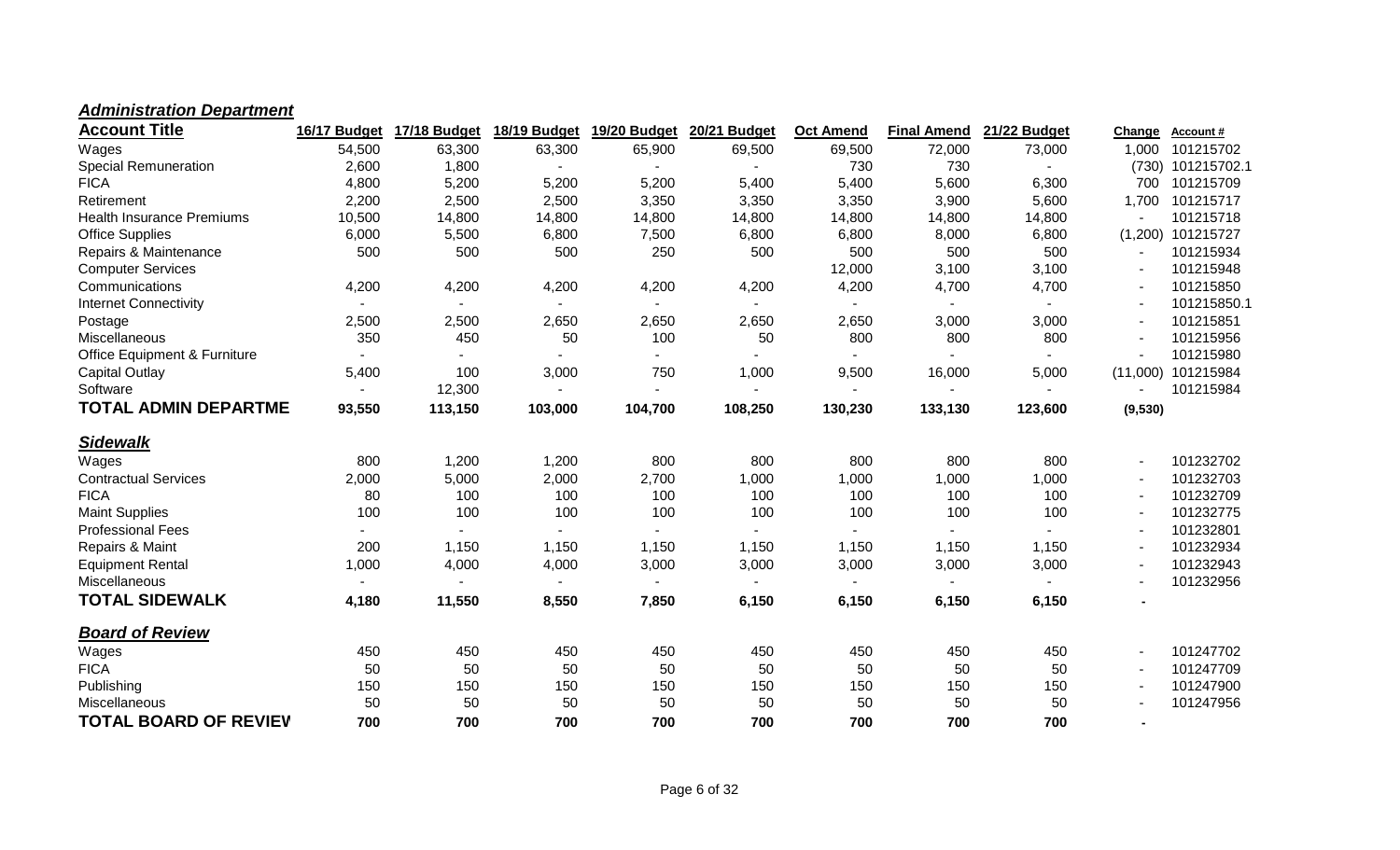| <b>Treasurer</b>                 | 16/17 Budget | 17/18 Budget | 18/19 Budget | 19/20 Budget | 20/21 Budget | <b>Oct Amend</b> | <b>Final Amend</b> | 21/22 Budget | Change    | <b>Account#</b>   |
|----------------------------------|--------------|--------------|--------------|--------------|--------------|------------------|--------------------|--------------|-----------|-------------------|
| Wages                            | 9,000        | 9,000        | 9,000        | 9,000        | 9,000        | 9,000            | 9,750              | 9,000        | (750)     | 101253702         |
| <b>FICA</b>                      | 700          | 700          | 700          | 700          | 700          | 700              | 750                | 700          | (50)      | 101253709         |
| Supplies                         | 400          | 200          | 250          | 200          | 200          | 200              | 200                | 200          |           | 101253727         |
| <b>Professional Fees</b>         | 600          | 600          | 600          | 650          | 650          | 650              | 650                | 650          |           | 101253801         |
| Mail / Postage                   | 600          | 600          | 750          | 750          | 750          | 1,100            | 1,100              | 1,100        |           | 101253851         |
| Publishing                       | 2,000        | 1,500        | 1,500        | 1,500        | 1,500        | 1,500            | 1,500              | 1,500        |           | 101253900         |
| Transportation                   | 120          | 120          | 120          | 100          | 100          | 100              | 100                | 100          |           | 101253913         |
| Miscellaneous                    | 100          | 100          | 100          | 100          | 100          | 1,100            | 1,100              | 1,100        |           | 101253956         |
| <b>Annexation Millage</b>        | 1,380        | 1,450        | 1,650        | 1,700        | 1,700        | 1,700            | 1,700              | 1,700        |           | 101253956.2       |
| <b>Refund &amp; Rebates</b>      | 500          | 100          | 100          | 50           | 50           | 50               | 50                 | 50           |           | 101253687         |
| <b>Capital Outlay</b>            |              |              | 1,100        |              |              |                  |                    |              |           | 101253970         |
| <b>TOTAL TREASURER</b>           | 15,400       | 14,370       | 15,870       | 14,750       | 14,750       | 16,100           | 16,900             | 16,100       | (800)     |                   |
| <b>Building and Grounds</b>      |              |              |              |              |              |                  |                    |              |           |                   |
| Wages                            | 10,000       | 14,000       | 14,500       | 18,500       | 14,500       | 14,500           | 22,000             | 18,000       |           | (4,000) 101265702 |
| <b>Contractural Services</b>     | 1,850        | 2,200        | 2,250        | 2,250        | 1,100        | 3,600            | 3,700              | 3,700        |           | 101265703         |
| <b>FICA</b>                      | 800          | 1,100        | 1,150        | 1,500        | 1,150        | 1,150            | 1,700              | 1,400        | (300)     | 101265709         |
| Retirement                       | 800          | 880          | 880          | 880          | 880          | 880              | 880                | 880          |           | 101265717         |
| <b>Health Insurance Premiums</b> | 1,400        | 1,800        | 1,900        | 1,900        | 1,900        | 1,900            | 1,900              | 1,900        |           | 101265718         |
| Supplies                         | 1,800        | 1,600        | 1,600        | 1,600        | 1,600        | 1,600            | 900                | 900          |           | 101265740         |
| <b>Maint Supplies</b>            | 2,300        | 2,000        | 2,000        | 2,000        | 2,000        | 2,000            | 2,200              | 2,000        | (200)     | 101265775         |
| Mowing                           | 100          | 100          | 100          | 50           | 50           | 50               | 50                 | 50           |           | 101265775.1       |
| <b>Professional Fees</b>         | 600          | 700          | 700          | 1,250        | 700          | 700              | 1,800              | 600          | (1,200)   | 101265801         |
| Communication                    | 2,400        | 2,400        | 2,400        | 2,400        | 2,400        | 2,400            | 2,400              | 2,400        |           | 101265850         |
| <b>Utilities</b>                 | 9,000        | 9,000        | 9,000        | 9,000        | 9,000        | 9,000            | 9,000              | 9,000        |           | 101265920         |
| Repairs & Maintenance            | 2,800        | 2,800        | 5,600        | 2,500        | 2,500        | 2,500            | 2,500              | 2,500        |           | 101265934         |
| Repairs & Maint - City Hall      | 850          |              | 12,100       | 250          | 250          | 250              | 10,700             | 1,000        | (9,700)   | 101265934.1       |
| <b>Land Rental</b>               | 1,880        | 2,000        | 2,100        | 2,200        | 2,200        | 2,200            | 2,300              | 2,300        |           | 101265941         |
| <b>Equipment Rental</b>          | 4,800        | 7,000        | 7,000        | 8,000        | 7,000        | 7,000            | 6,000              | 6,000        |           | 101265943         |
| Miscellaneous                    | 50           | 100          | 350          | 100          | 100          | 100              | 200                | 200          |           | 101265956         |
| <b>Capital Outlay</b>            | 2,500        | 200          | 200          | 100          | 200          | 200              | 200                | 200          |           | 101265970         |
| <b>TOTAL BUILDING &amp; GROU</b> | 43,930       | 47,880       | 63,830       | 54,480       | 47,530       | 50,030           | 68,430             | 53,030       | (15, 400) |                   |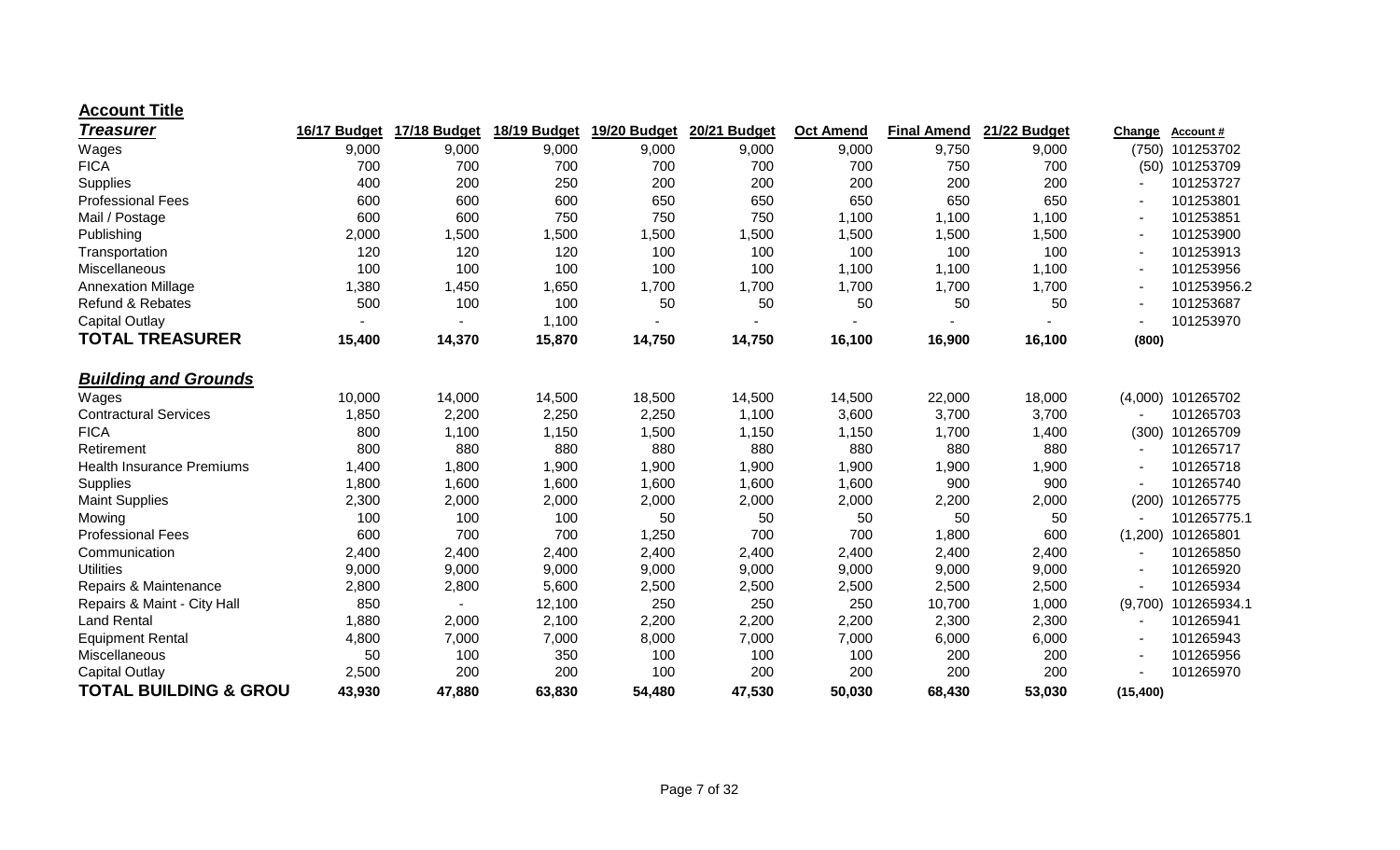| <b>Account Title</b> |  |
|----------------------|--|
|----------------------|--|

| <b>Parking Lots</b>          | 16/17 Budget | 17/18 Budget | 18/19 Budget | 19/20 Budget   | 20/21 Budget   | <b>Oct Amend</b> | <b>Final Amend</b> | 21/22 Budget | Change   | Account #   |
|------------------------------|--------------|--------------|--------------|----------------|----------------|------------------|--------------------|--------------|----------|-------------|
| Wages                        | 500          | 600          | 500          | 500            | 500            | 500              | 100                | 100          |          | 101270702   |
| <b>FICA</b>                  | 50           | 50           | 50           | 50             | 50             | 50               | 10                 | 10           |          | 101270709   |
| Supplies                     |              |              |              |                |                |                  |                    |              |          | 101270740   |
| Repairs & Maintenance        | 200          | 200          | 200          | 200            | 200            | 200              | 200                | 200          |          | 101270934   |
| <b>Equipment Rental</b>      | 700          | 700          | 700          | 700            | 700            | 700              | 700                | 700          |          | 101270943   |
| <b>TOTAL PARKING LOTS</b>    | 1,450        | 1,550        | 1,450        | 1,450          | 1,450          | 1,450            | 1,010              | 1,010        |          |             |
| <b>Public Safety Control</b> |              |              |              |                |                |                  |                    |              |          |             |
| Wages                        | 88,000       | 96,800       | 98,800       | 110,000        | 112,500        | 112,500          | 95,000             | 95,000       |          | 101300702   |
| <b>Special Remuneration</b>  | 500          | 500          |              |                |                | 2,100            | 12,300             |              | (12,300) | 101300702.1 |
| <b>Crossing Guard Wages</b>  | 1,400        | 1,550        | 1,550        | 1,600          | 1,600          | 1,600            | 900                | 1,600        | 700      | 101300702.3 |
| <b>Liquor Enforcement</b>    | 1,410        | 1,410        | 1,450        | 1,450          | 1,450          | 1,450            | 1,450              | 1,450        |          | 101300704   |
| <b>FICA</b>                  | 6,800        | 7,400        | 7,600        | 8,400          | 8,600          | 8,600            | 7,400              | 7,400        |          | 101300709   |
| Retirement                   | 5,300        | 5,850        | 5,850        | 7,400          | 7,400          | 7,400            | 7,400              | 7,400        |          | 101300717   |
| <b>Benefits</b>              | 28,000       | 28,000       | 28,000       | 32,000         | 32,000         | 32,000           | 22,000             | 23,000       | 1,000    | 101300718   |
| Workman's Comp               |              |              | н.           | $\blacksquare$ | $\blacksquare$ | $\blacksquare$   | $\sim$             | $\sim$       |          | 101300720   |
| Supplies                     | 1,200        | 1,000        | 1,300        | 1,200          | 800            | 2,800            | 2,800              | 2,800        |          | 101300727   |
| Gas & Oil                    | 4,500        | 4,500        | 5,000        | 5,000          | 4,500          | 4,500            | 3,500              | 3,500        |          | 101300759   |
| Uniforms                     | 1,100        | 300          | 500          | 500            | 500            | 500              | 500                | 500          |          | 101300767   |
| Maintenance Fee (LEIN)       | 3,600        | 3,600        | 3,600        | 3,800          | 3,800          | 4,200            | 4,200              | 4,200        |          | 101300776   |
| <b>Professional Fees</b>     | 250          | 250          | 250          | 250            | 250            | 250              | 250                | 250          |          | 101300801   |
| Insurance                    | 11,050       | 12,050       | 12,150       | 11,550         | 12,000         | 12,000           | 12,000             | 12,000       |          | 101300840   |
| Communications               | 2,800        | 3,300        | 3,100        | 3,100          | 3,100          | 3,100            | 3,100              | 3,100        |          | 101300850   |
| Police Internet              | 500          | 500          | 500          | 500            | 500            | 500              | 500                | 500          |          | 101300850.1 |
| Repairs & Maintenance        | 2,000        | 2,200        | 6,000        | 15,600         | 6,000          | 6,000            | 4,000              | 4,000        |          | 101300934   |
| Miscellaneous                |              | 30           | 50           | 50             |                |                  |                    |              |          | 101300956   |
| <b>Employee Physicals</b>    | 80           |              | 80           |                |                |                  |                    |              |          | 101300957   |
| Immunizations                |              |              |              |                |                |                  |                    |              |          | 101300957.1 |
| Education                    | 800          | 400          | 500          | 600            | 500            | 500              | 500                | 500          |          | 101300960   |
| <b>Capital Outlay</b>        | 2,770        | 2,400        | 1,200        | 3,500          | 1,700          | 1,700            | 1,700              | 40,000       | 38,300   | 101300970   |
| Police Car Reserve           |              |              |              |                |                |                  |                    |              |          | 101300970.1 |
| <b>TOTAL PUBLIC SAFETY</b>   | 162,060      | 172,040      | 177,480      | 206,500        | 197,200        | 201,700          | 179,500            | 207,200      | 27,700   |             |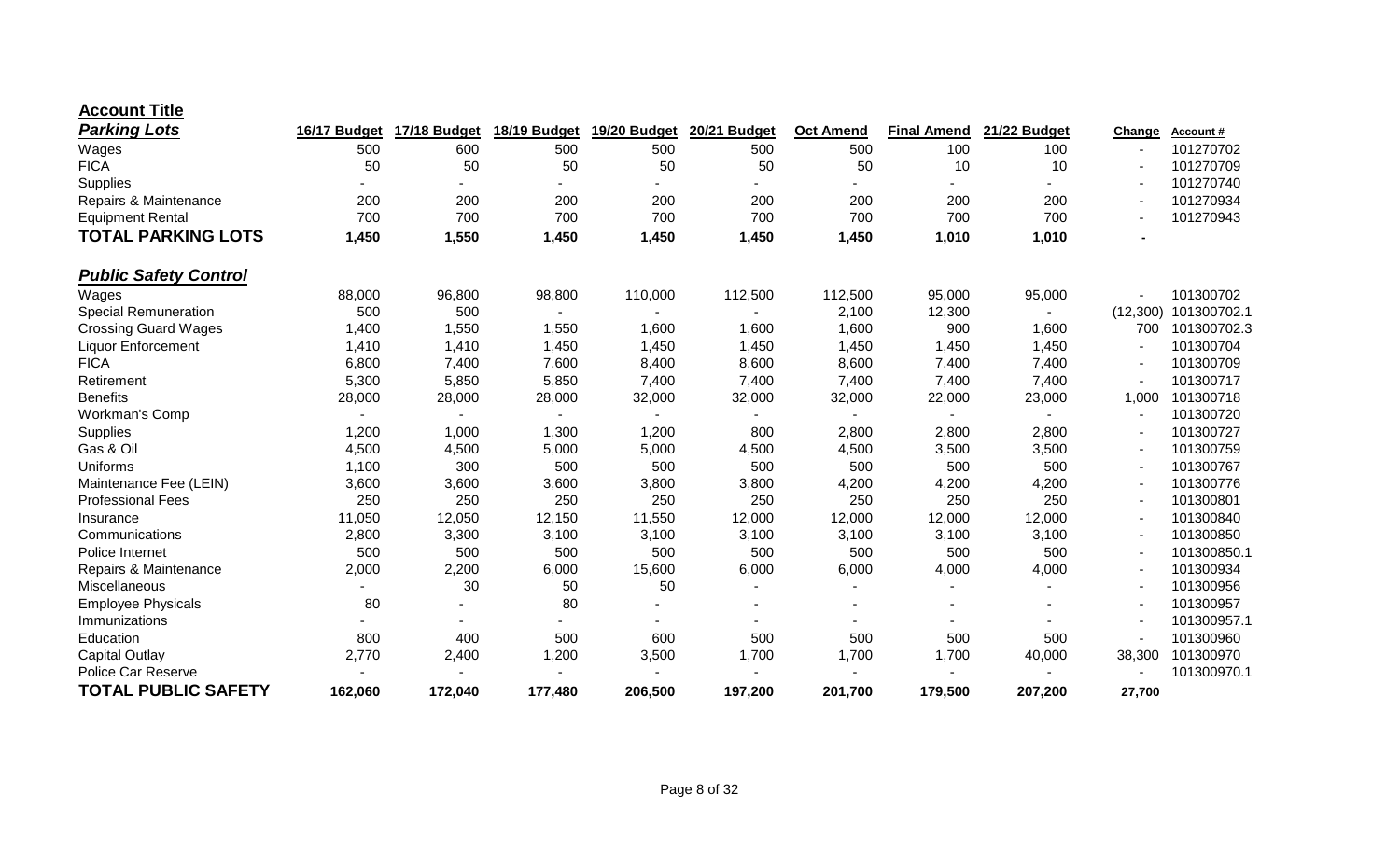| <b>Fire Dept / Operating</b>            | 16/17 Budget | 17/18 Budget | 18/19 Budget | 19/20 Budget | 20/21 Budget | <b>Oct Amend</b> | <b>Final Amend</b> | 21/22 Budget | Change   | Account#              |
|-----------------------------------------|--------------|--------------|--------------|--------------|--------------|------------------|--------------------|--------------|----------|-----------------------|
| <b>Operating Fee</b>                    | 20,350       | 18,500       | 17,150       | 16,140       | 17,150       | 17,150           | 17,150             | 15,300       |          | $(1,850)$ 101335701.1 |
| <b>TOTAL FIRE DEPT /OPERA</b>           | 20,350       | 18,500       | 17,150       | 16,140       | 17,150       | 17,150           | 17,150             | 15,300       | (1,850)  |                       |
| <b>Public Works</b>                     |              |              |              |              |              |                  |                    |              |          |                       |
| Wages                                   | 11,000       | 18,000       | 16,000       | 16,000       | 16,000       | 16,000           | 24,000             | 20,000       |          | (4,000) 101441702     |
| <b>Special Remuneration</b>             | 1,200        | 900          |              |              |              | 4,600            | 6,800              |              |          | (6,800) 101441702.1   |
| <b>FICA</b>                             | 950          | 1,400        | 1,250        | 1,250        | 1,250        | 1,250            | 1,850              | 1,600        |          | (250) 101441709       |
| Retirement                              | 6,500        | 9,000        | 9,000        | 9,800        | 9,800        | 9,800            | 9,800              | 9,800        |          | 101441717             |
| <b>Health Insurance Premiums</b>        | 29,500       | 39,000       | 36,000       | 39,000       | 39,000       | 39,000           | 39,900             | 39,900       |          | 101441718             |
| Supplies                                | 500          | 500          | 500          | 500          | 500          | 500              | 500                | 500          |          | 101441740             |
| Uniforms                                | 850          | 1,300        | 900          | 3,000        | 3,000        | 3,000            | 3,000              | 3,000        |          | 101441767             |
| Miscellaneous                           | 300          | 300          | 300          | 300          | 300          | 300              | 300                | 300          |          | 101441956             |
| Physicals                               | 700          | 750          | 650          | 700          | 700          | 700              | 500                | 500          |          | 101441957             |
| <b>TOTAL PUBLIC WORKS</b>               | 51,500       | 71,150       | 64,600       | 70,550       | 70,550       | 75,150           | 86,650             | 75,600       | (11,050) |                       |
| <b>Drains - Public Benefit</b>          |              |              |              |              |              |                  |                    |              |          |                       |
| Drain At Large                          | 2,300        | 2,950        | 6,450        | 2,000        | 2,500        | 2,500            | 1,250              | 2,500        | 1,250    | 101445967             |
| Drain At Large - Maintenance            | 400          |              |              |              |              | ٠                |                    |              |          | 101445967.1           |
| <b>TOTAL DRAINS - PUBLIC E</b>          | 2,700        | 2,950        | 6,450        | 2,000        | 2,500        | 2,500            | 1,250              | 2,500        | 1,250    |                       |
| <b>Street Lighting</b>                  |              |              |              |              |              |                  |                    |              |          |                       |
| <b>Street Lighting</b>                  | 33,000       | 36,000       | 36,000       | 38,000       | 38,000       | 38,000           | 38,000             | 38,000       |          | 101450920             |
| <b>TOTAL STREET LIGHTING</b>            | 33,000       | 36,000       | 36,000       | 38,000       | 38,000       | 38,000           | 38,000             | 38,000       |          |                       |
| <b>Refuse Collection &amp; Disposal</b> |              |              |              |              |              |                  |                    |              |          |                       |
| Supplies                                | 300          | 200          | 250          | 500          | 500          | 500              | 500                | 500          |          | 101528740             |
| <b>Refuse Collection</b>                | 55,200       | 55,200       | 55,200       | 55,200       | 55,200       | 55,200           | 56,000             | 56,500       | 500      | 101528818             |
| Postage                                 | 600          | 600          | 600          | 600          | 600          | 600              | 800                | 800          |          | 101528851             |
| <b>TOTAL REFUSE COLL &amp; D</b>        | 56,100       | 56,000       | 56,050       | 56,300       | 56,300       | 56,300           | 57,300             | 57,800       | 500      |                       |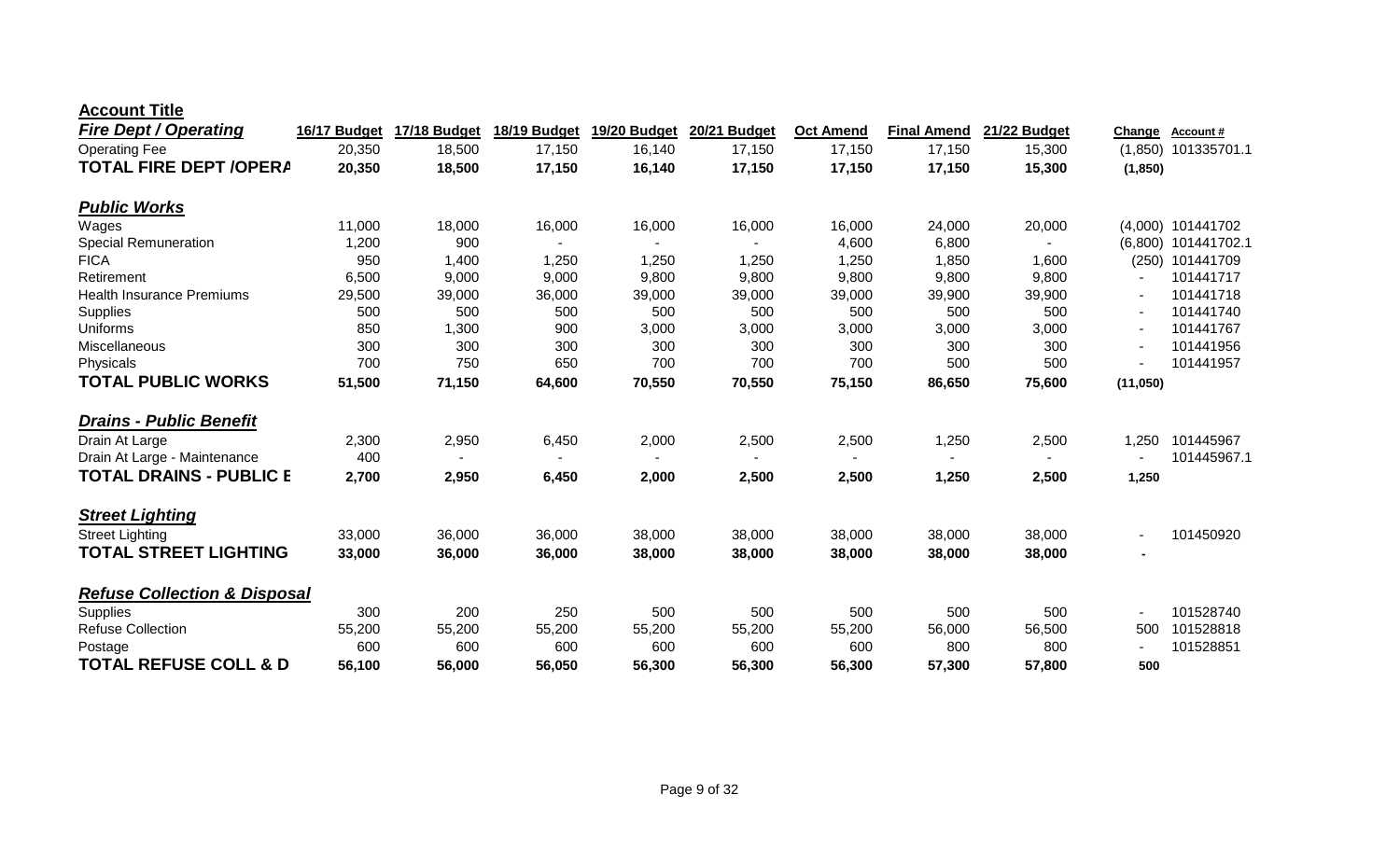| <b>Sanitation / City Clean-up</b>      | 16/17 Budget   | 17/18 Budget   | 18/19 Budget | 19/20 Budget   | 20/21 Budget   | <b>Oct Amend</b>         | <b>Final Amend</b> | 21/22 Budget | Change | Account#            |
|----------------------------------------|----------------|----------------|--------------|----------------|----------------|--------------------------|--------------------|--------------|--------|---------------------|
| Wages                                  | 7,000          | 7,000          | 6,800        | 7,400          | 7,400          | 7,400                    | 9,000              | 9,000        |        | 101529702           |
| City Clean-up                          |                |                |              |                |                |                          |                    |              |        | 101529702           |
| <b>FICA Expense</b>                    | 600            | 600            | 550          | 550            | 550            | 550                      | 700                | 700          |        | 101529709           |
| <b>Equipment Rental</b>                | 13,000         | 13,200         | 13,000       | 13,000         | 13,000         | 13,000                   | 18,000             | 18,000       |        | 101529943           |
| <b>TOTAL CITY CLEAN-UP</b>             | 20,600         | 20,800         | 20,350       | 20,950         | 20,950         | 20,950                   | 27,700             | 27,700       |        |                     |
| <b>Economic Development</b>            |                |                |              |                |                |                          |                    |              |        |                     |
| <b>CDBG Admin Fees</b>                 |                |                |              |                |                |                          |                    |              |        | 101728722           |
| <b>CDBG Professional Fees</b>          | $\blacksquare$ |                | н.           | ۰.             | $\blacksquare$ |                          |                    |              |        | 101728801           |
| <b>BC Festival Insurance</b>           | 850            |                | 850          | 850            | 850            |                          |                    |              |        | 101747910           |
| <b>TOTAL ECON DEVELOPME</b>            | 850            | $\blacksquare$ | 850          | 850            | 850            |                          |                    |              |        |                     |
| <b>Library</b>                         |                |                |              |                |                |                          |                    |              |        |                     |
| Library Wages                          | 30,700         | 30,700         | 30,700       | 30,700         | 28,350         | 28,350                   | 28,350             | 28,350       |        | 101790702           |
| <b>Library FICA</b>                    | 2,300          | 2,300          | 2,300        | 2,300          | 2,350          | 2,350                    | 2,350              | 2,350        |        | 101790709           |
| <b>TOTAL LIBRARY</b>                   | 33,000         | 33,000         | 33,000       | 33,000         | 30,700         | 30,700                   | 30,700             | 30,700       |        |                     |
| <b>Contribution</b>                    |                |                |              |                |                |                          |                    |              |        |                     |
| <b>Brown City Library</b>              | 2,620          | 2,620          | 2,950        | 3,250          | 3,250          | 3,250                    | 3,250              |              |        | (3,250) 101945969.3 |
| <b>Street Reserve</b>                  | 31,920         | 32,100         | 33,060       | 34,750         | 37,500         | 37,500                   | 37,500             | 42,200       | 4,700  | 101945969.4         |
| <b>Street Reserve/Fund Equity Xfer</b> |                | 200,000        |              | $\blacksquare$ |                | $\sim$                   |                    |              |        | 101945969.5         |
| Other Funds - Equipment                | 8,000          | 8,000          | 8,000        | 8,000          | 8,000          | 8,000                    | 8,000              | 8,000        |        | 101945995           |
| Othr Funds - Street Reserve            |                |                |              |                |                |                          |                    |              |        | 101945969.5         |
| Other Funds - Major Streets            | $\blacksquare$ | $\blacksquare$ |              |                |                | $\overline{\phantom{a}}$ |                    |              |        | 101945969.1         |
| <b>Other Funds - Local Streets</b>     |                | $\blacksquare$ |              | 130,000        |                | $\sim$                   |                    |              |        | 101945969.1         |
| Police Reward                          | 500            | 500            | 500          | 500            | 500            | 500                      | 500                | 500          |        | 101945969.8         |
| <b>Capital Outlay</b>                  |                |                |              |                |                |                          |                    |              |        | 101945970           |
| <b>TOTAL CONTRIBUTION</b>              | 43,040         | 243,220        | 44,510       | 176,500        | 49,250         | 49,250                   | 49,250             | 50,700       | 1,450  |                     |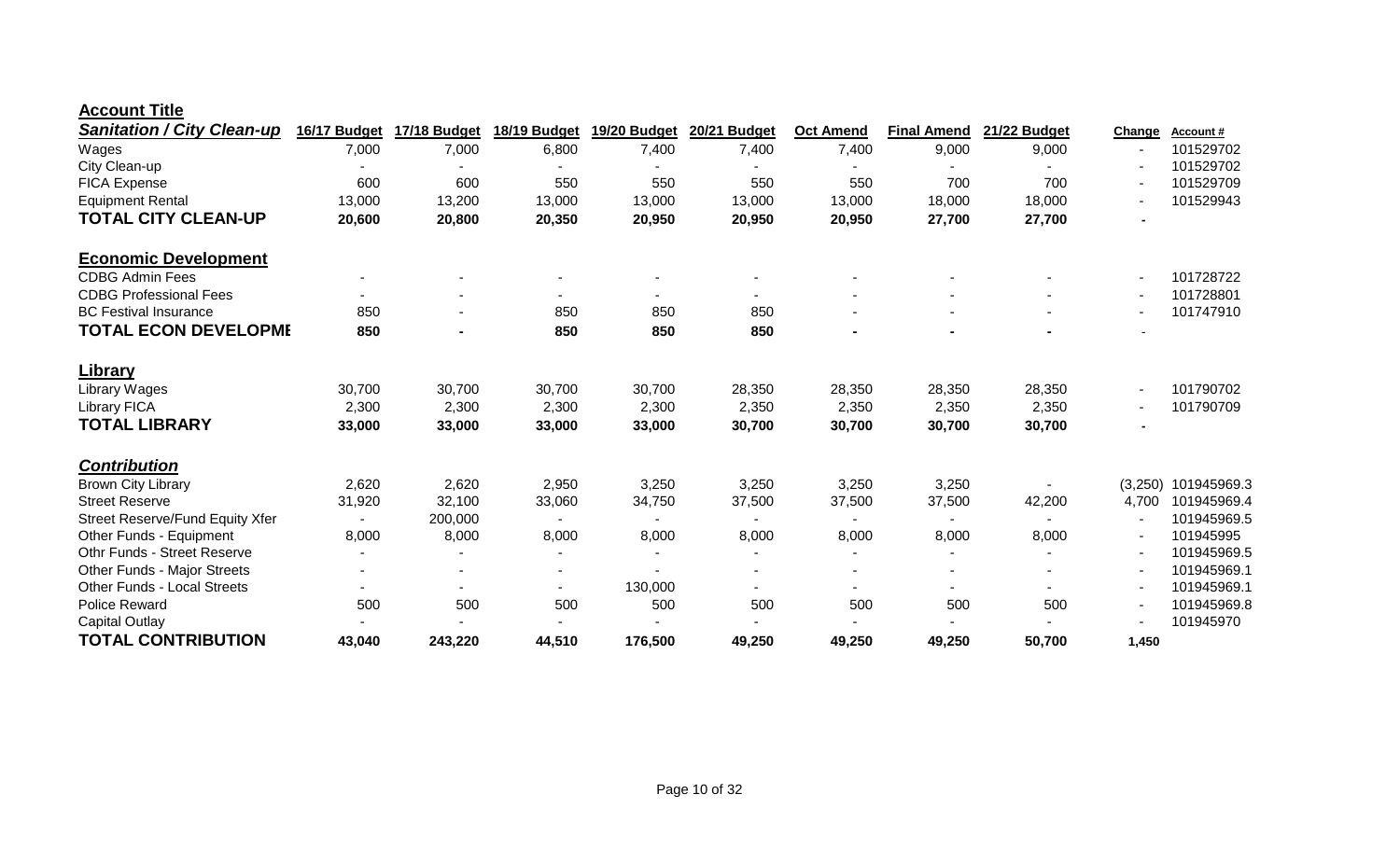| <b>Insur, Bonds, FICA &amp; Fring 16/17 Budget</b> |         | 17/18 Budget | 18/19 Budget | 19/20 Budget | 20/21 Budget | <b>Oct Amend</b> | <b>Final Amend</b> | 21/22 Budget | Change    | <b>Account #</b>   |
|----------------------------------------------------|---------|--------------|--------------|--------------|--------------|------------------|--------------------|--------------|-----------|--------------------|
| Misc FICA                                          | 150     | 150          | 150          | 150          | 150          | 150              | 150                | 150          |           | 101954709          |
| Retiree Health Insurance                           | 6,900   | 6,900        | 6,900        | 6,900        | 6,900        | 6,900            | 6,900              | 5,500        | (1,400)   | 101954718          |
| Employee Ins Deduct (AFLAC)                        | 250     | 400          | 800          | 800          | 800          | 800              | 800                | 800          |           | 101954724          |
| <b>Unemployment Benefits</b>                       | 100     | 100          | 100          | 100          | 100          | 100              | 100                | 100          |           | 101954725          |
| Ins/Health-Life & Disability                       | 300     | 300          | 300          | 300          | 300          | 3,000            | 3,000              | 3,000        |           | 101954840          |
| Insurance & Bonds                                  | 32,000  | 28,000       | 32,000       | 32,000       | 32,000       | 32,000           | 32,000             | 32,000       |           | 101954840.1        |
| Health Insurance - MI Tax                          | 2,000   |              |              |              |              |                  |                    |              |           | 101954910.3        |
| <b>TOTAL INS/BONDS/FICA/F</b>                      | 41,700  | 35,850       | 40,250       | 40,250       | 40,250       | 42,950           | 42,950             | 41,550       | (1,400)   |                    |
| <b>Community Promotion</b>                         |         |              |              |              |              |                  |                    |              |           |                    |
| Wages                                              | 2,200   | 1,800        | 3,000        | 3,000        | 3,000        | 3,000            | 1,800              | 1,800        |           | 101958702          |
| <b>FICA Expense</b>                                | 180     | 150          | 250          | 250          | 250          | 250              | 150                | 150          |           | 101958709          |
| <b>XMAS Decoration</b>                             | 250     | 100          | 22,600       | 900          | 900          | 900              | 1,000              | 1,000        |           | 101958739          |
| <b>Supplies</b>                                    | 500     | 100          | 13,100       | 1,200        | 1,200        | 1,200            | 500                | 500          |           | 101958740          |
| <b>Community Promotion</b>                         | 4,300   | 4,300        | 7,100        | 5,000        | 2,500        | 3,000            | 22,800             | 5,000        | (17, 800) | 101958880          |
| <b>Festival Commission</b>                         |         |              |              |              |              |                  |                    |              |           | 101958880.2        |
| <b>Equipment Rental</b>                            | 1,400   | 1,400        | 1,400        | 1,400        | 1,400        | 1,400            | 1,400              | 1,400        |           | 101958943          |
| Computer Services I.T. Right                       | 310     | 8,000        | 100          | 200          |              |                  | 4,600              | 4,600        |           | 101958948          |
| <b>TOTAL COMMUNITY PRON</b>                        | 9,140   | 15,850       | 47,550       | 11,950       | 9,250        | 9,750            | 32,250             | 14,450       | (17, 800) |                    |
| <b>General Fund Contingency</b>                    |         |              |              |              |              |                  |                    |              |           |                    |
| <b>General Fund Contingency</b>                    | 49,510  | 22,690       | 650          | 36,980       | 6,930        | 52,350           | 58,090             | 2,040        |           | (56,050) 101959956 |
| TOTAL GEN FUND CONTIN                              | 49,510  | 22,690       | 650          | 36,980       | 6,930        | 52,350           | 58,090             | 2,040        | (56,050)  |                    |
| <b>TOTAL EXPENSES</b>                              | 809,790 | 1,062,180    | 881,100      | 1,037,190    | 868,690      | 951,640          | 989,790            | 916,210      | (73, 580) |                    |
| Revenues - Expenses                                |         |              |              |              |              |                  |                    |              |           |                    |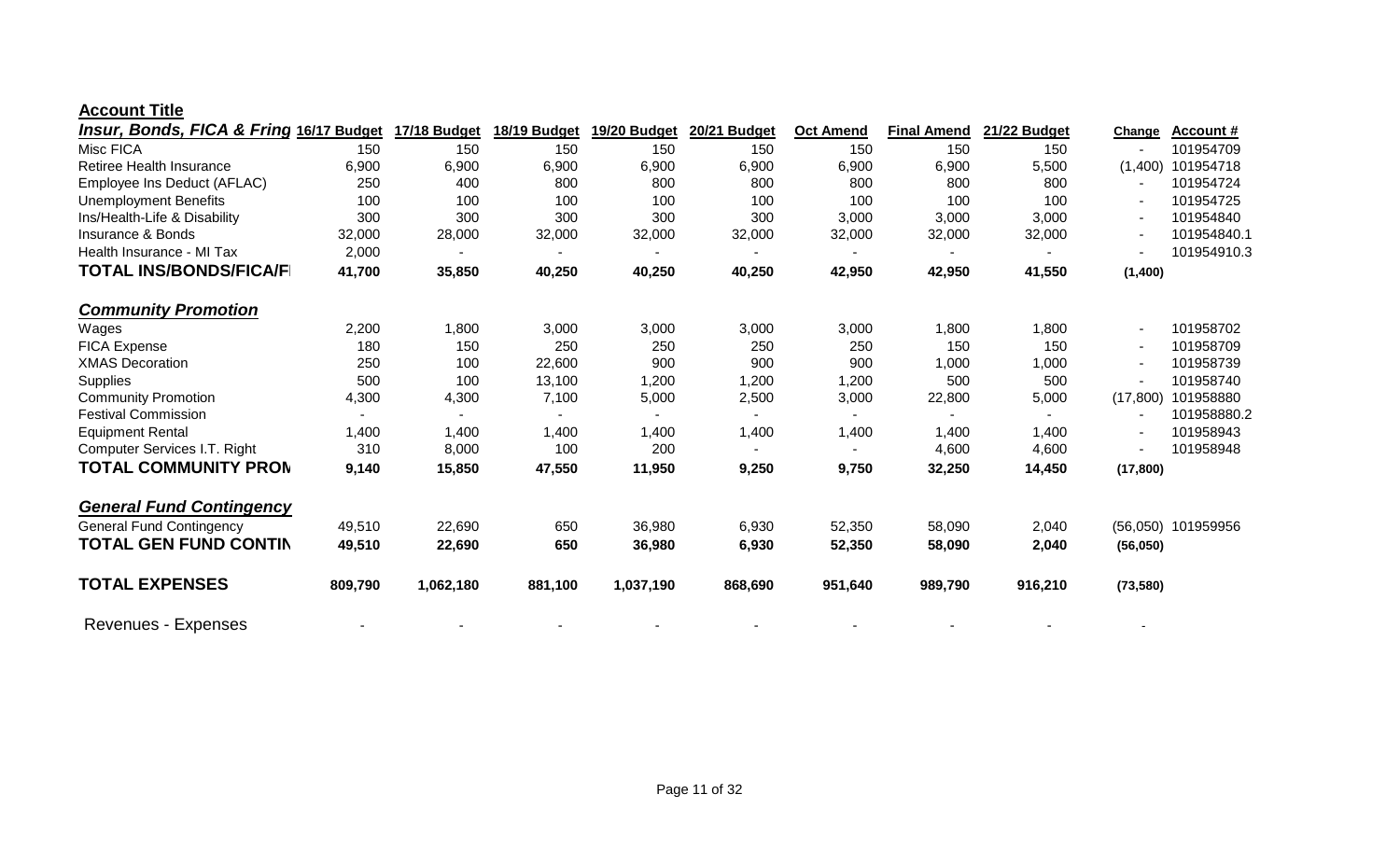## City of Brown City - **MAJOR STREET FUND - 2021/2022 DRAFT BUDGET**

| <b>REVENUES</b>             | Final        | <b>Final</b> | <b>Final</b> | <b>Final</b>             | <b>Adopted</b>           | <b>Adopted</b>             | <b>Adopted</b>     | <b>Proposed</b> |                          |                  |
|-----------------------------|--------------|--------------|--------------|--------------------------|--------------------------|----------------------------|--------------------|-----------------|--------------------------|------------------|
| <b>Account Title</b>        | 16/17 Budget | 17/18 Budget | 18/19 Budget | 19/20 Budget             | 20/21 Budget             | <b>OCT</b><br><b>Amend</b> | <b>Final Amend</b> | 21/22 Budget    |                          | Change Account # |
| Act 51 Revenue              | 75,500       | 83,200       | 99,500       | 121,100                  | 121,100                  | 121,100                    | 103,000            | 103,000         | $\overline{\phantom{a}}$ | 202000547        |
| Act 51 Revenue/Local Prog   | 5,100        | 9,900        |              |                          |                          |                            | 10,500             | 10,500          | $\overline{\phantom{a}}$ | 202000547.1      |
| M-90 Maint Contract         | 9,400        | 6,500        | 11.400       | 8,500                    | 8,500                    | 8,500                      | 6,000              | 6,000           | $\overline{\phantom{a}}$ | 202000548        |
| State Revenue PA110         |              |              |              | $\overline{\phantom{a}}$ | $\overline{\phantom{0}}$ | -                          |                    |                 | $\overline{\phantom{a}}$ | 202000549        |
| Interest                    | 650          | 900          | 850          | 4,200                    | 4,200                    | 4,200                      | 1,400              | 1,400           | $\overline{\phantom{a}}$ | 202000665        |
| <b>Miscellaneous</b>        | 150          |              | 150          | 100                      | 100                      | 100                        | 100                | 100             | $\overline{\phantom{a}}$ | 202000695        |
| Cont fm County Road Millage |              |              |              | $\sim$                   |                          | $\overline{\phantom{0}}$   |                    |                 | $\overline{\phantom{a}}$ | 202000695.1      |
| Cont fm Gen Street Reserve  |              |              |              |                          |                          |                            |                    |                 |                          | 202000676.1      |
| <b>Fund Equity</b>          |              | 30,000       |              |                          |                          |                            |                    |                 |                          | 202000699        |
| <b>TOTAL REVENUES</b>       | 90,800       | 130,500      | 111.900      | 133.900                  | 133.900                  | 133,900                    | 121.000            | 121.000         | $\overline{\phantom{0}}$ |                  |

#### **EXPENSES**

| <b>Route Maintenance</b>        |              |              |              |              |                        |                            |                    |              |                       |             |
|---------------------------------|--------------|--------------|--------------|--------------|------------------------|----------------------------|--------------------|--------------|-----------------------|-------------|
| <b>Account Title</b>            | 16/17 Budget | 17/18 Budget | 18/19 Budget | 19/20 Budget | 20/21<br><b>Budget</b> | <b>OCT</b><br><b>Amend</b> | <b>Final Amend</b> | 21/22 Budget | Change                | Account #   |
| Wages                           | 3,000        | 2,500        | 4,000        | 4,000        | 4,000                  | 4,000                      | 4,000              | 4,000        | ۰.                    | 202463702   |
| Wages / Construction            |              |              |              |              |                        |                            |                    |              | ۰                     | 202463702.1 |
| <b>Contractual Services</b>     | 2,000        | 2,000        | 2,000        | 2,000        | 2,000                  | 2,000                      | 2,000              | 2,000        | ۰.                    | 202463703   |
| <b>FICA Expense</b>             | 250          | 200          | 300          | 300          | 300                    | 300                        | 300                | 300          | $\tilde{\phantom{a}}$ | 202463709   |
| <b>Maint Supplies</b>           | 1,500        | 3,200        | 3,200        | 3,200        | 3,200                  | 3,200                      | 3,200              | 3,200        | ۰.                    | 202463775   |
| Maint Supplies / Const          |              |              |              | 25,000       |                        |                            |                    |              | ۰.                    | 202463775.1 |
| <b>Professional Fees</b>        | 1,800        |              | 21,000       | 32,500       | ,800                   | 1,800                      | 1,800              | 1,800        | ۰.                    | 202463801   |
| Repairs & Maint                 | 2,200        | ,500         |              | ۰            |                        |                            |                    |              | ۰                     | 202463934   |
| <b>Major Street Resurfacing</b> |              |              |              | ۰            |                        | $\overline{\phantom{a}}$   |                    | -            | ۰                     | 202463931   |
| Manhole Maint / Const           |              |              |              |              |                        |                            |                    |              |                       | 202463932   |
| Rentals                         |              |              | 400          | 400          | 400                    | 400                        | 400                | 400          | ۰.                    | 202463941   |
| <b>Equipment Rental</b>         | 600          | 500          | 1,800        | 2,100        | ,800                   | 0.800                      | 800, ا             | 1,800        | ۰.                    | 202463943   |
| <b>Equipment Rental / Const</b> |              |              |              |              |                        |                            |                    |              | ۰                     | 202463943.1 |
| <b>Miscellaneous</b>            | 50           | 50           | 50           | 50           | 50                     | 50                         | 50                 | 50           |                       | 202463956   |
| <b>TOTAL ROUTE MAINT</b>        | 11,400       | 9,950        | 32,750       | 69,550       | 13,550                 | 13,550                     | 13,550             | 13,550       | $\blacksquare$        |             |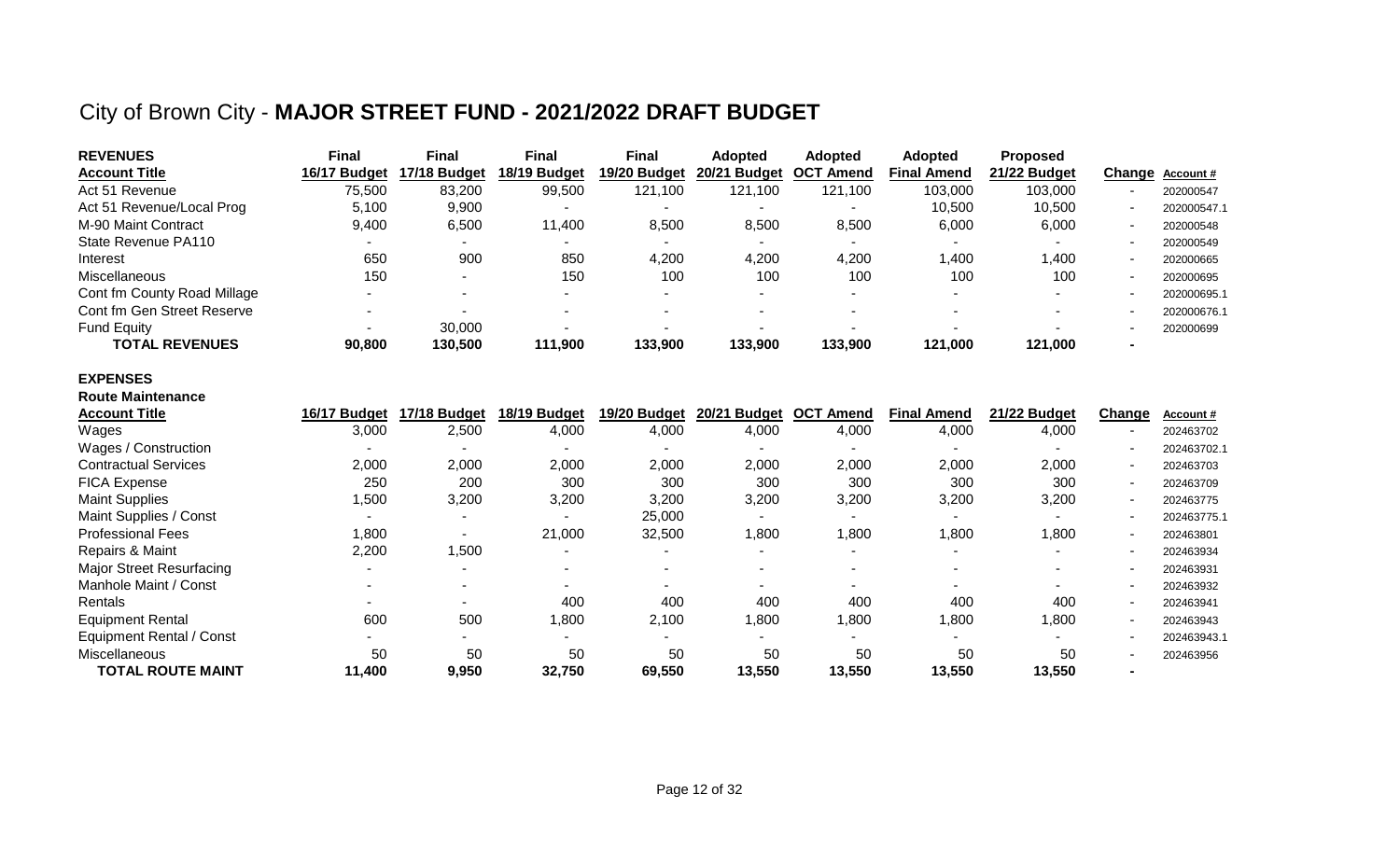| <b>Account Title</b>                    | 16/17 Budget | 17/18 Budget | 18/19 Budget | 19/20 Budget | <b>20/21 Budget</b> | <b>OCT Amend</b> | <b>Final Amend</b> | 21/22 Budget | Change                   | Account#    |
|-----------------------------------------|--------------|--------------|--------------|--------------|---------------------|------------------|--------------------|--------------|--------------------------|-------------|
| <b>Tree Trimming</b>                    |              |              |              |              |                     |                  |                    |              |                          |             |
| <b>Tree Trimming</b>                    | 400          | 900          | 900          | 900          | 3,000               | 3,000            | 3,000              | 3,000        | $\blacksquare$           | 202464930   |
| <b>TOTAL TREE TRIMMING</b>              | 400          | 900          | 900          | 900          | 3,000               | 3,000            | 3,000              | 3,000        | $\blacksquare$           |             |
| <b>Traffic Services</b>                 |              |              |              |              |                     |                  |                    |              |                          |             |
| <b>Maint Supplies</b>                   | 500          | 800          | 800          | 800          | 800                 | 800              | 800                | 800          | $\blacksquare$           | 202474934   |
| <b>TOTAL TRAFFIC SERVICES</b>           | 500          | 800          | 800          | 800          | 800                 | 800              | 800                | 800          | $\blacksquare$           |             |
| <b>Winter Maint</b>                     |              |              |              |              |                     |                  |                    |              |                          |             |
| Wages                                   | 4,000        | 4,000        | 4,000        | 4,000        | 4,000               | 4,000            | 4,000              | 4,000        | $\blacksquare$           | 202478702   |
| <b>FICA</b>                             | 320          | 320          | 320          | 320          | 320                 | 320              | 320                | 320          | $\overline{\phantom{a}}$ | 202478709   |
| <b>Contractual Services</b>             |              |              |              |              |                     |                  |                    |              | $\overline{\phantom{a}}$ | 202478703   |
| <b>Maint Supplies</b>                   | 2,000        | 2,000        | 3,800        | 3,800        | 3,800               | 3,800            | 3,800              | 3,800        | $\blacksquare$           | 202478775   |
| <b>Equipment Rental</b>                 | 5,600        | 5,600        | 5,600        | 5,600        | 6,200               | 6,200            | 6,200              | 6,200        | $\overline{\phantom{a}}$ | 202478943   |
| <b>TOTAL WINTER MAINT</b>               | 11,920       | 11,920       | 13,720       | 13,720       | 14,320              | 14,320           | 14,320             | 14,320       | $\blacksquare$           |             |
| <b>Admin Expenses</b>                   |              |              |              |              |                     |                  |                    |              |                          |             |
| <b>Administration Fees</b>              | 9,500        | 7,500        | 2,400        | 7,500        | 4,400               | 4,400            | 7,500              | 7,500        | $\overline{\phantom{a}}$ | 202482722   |
| Miscellaneous                           | 200          | 200          | 200          | 200          | 200                 | 200              | 200                | 200          | $\overline{\phantom{a}}$ | 202482956   |
| <b>TOTAL ADMIN EXPENSES</b>             | 9,700        | 7,700        | 2,600        | 7,700        | 4,600               | 4,600            | 7,700              | 7,700        | $\blacksquare$           |             |
| <b>Insur, Bonds, FICA &amp; Fringes</b> |              |              |              |              |                     |                  |                    |              |                          |             |
| <b>FICA Expense</b>                     | 500          | 500          | 500          | 500          | 500                 | 500              | 500                | 500          | $\sim$                   | 202482709   |
| Workman's Comp                          | 940          | 940          | 940          | 940          | 940                 | 940              | 940                | 940          | $\overline{\phantom{a}}$ | 202482720   |
| <b>Employee's Benefits</b>              | 5,950        | 5,950        | 5,950        | 5,950        | 5,950               | 5,950            | 6,950              | 6,950        | $\sim$                   | 202482721   |
| Retirement                              | 980          | 980          | 980          | 980          | 980                 | 980              | 980                | 980          | $\overline{\phantom{a}}$ | 202482721.1 |
| <b>Professional Fees</b>                | 500          | 650          | 650          | 650          | 650                 | 650              | 650                | 650          | $\overline{\phantom{a}}$ | 202482801   |
| Insurance                               | 1,450        | 1,600        | 1,600        | 1,600        | 1,600               | 1,600            | 1,600              | 1,600        | $\overline{\phantom{a}}$ | 202482840   |
| <b>TOTAL IBF&amp;F EXPENSES</b>         | 10,320       | 10,620       | 10,620       | 10,620       | 10,620              | 10,620           | 11,620             | 11,620       | $\blacksquare$           |             |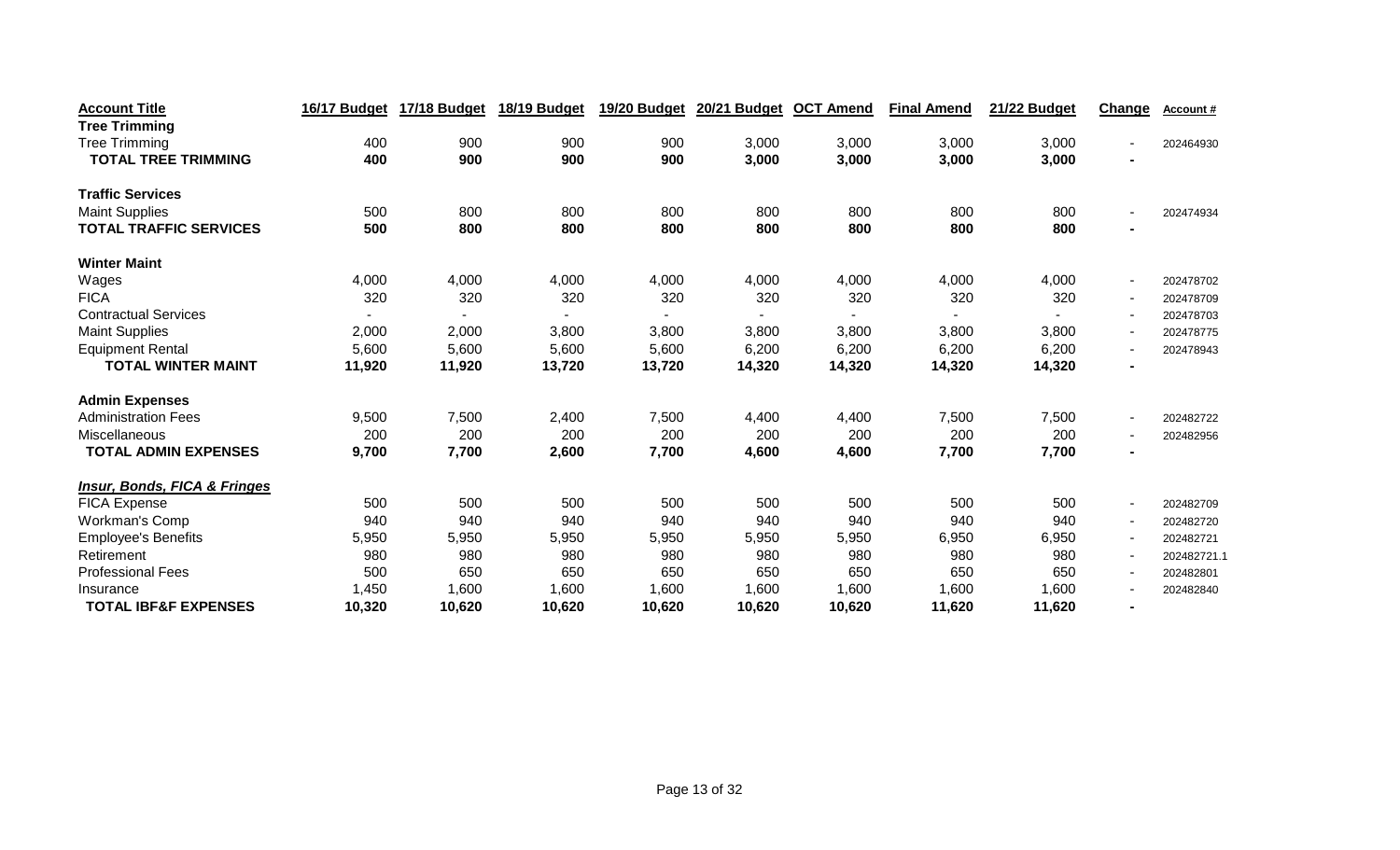| <b>Account Title</b>                 | 16/17 Budget | 17/18 Budget | 18/19 Budget | 19/20 Budget | 20/21 Budget | <b>OCT Amend</b> | <b>Final Amend</b> | 21/22 Budget | Change | Account#  |
|--------------------------------------|--------------|--------------|--------------|--------------|--------------|------------------|--------------------|--------------|--------|-----------|
| <b>M-90 Maintenance</b>              |              |              |              |              |              |                  |                    |              |        |           |
| Wages / M-90                         | 6,000        | 6,000        | 6,000        | 6,000        | 6,000        | 6,000            | 6,000              | 6,000        |        | 202486702 |
| <b>FICA Expense</b>                  | 500          | 500          | 500          | 500          | 500          | 500              | 500                | 500          | $\sim$ | 202486709 |
| <b>Contractual Services</b>          | 500          | 500          | 500          | 500          | 500          | 500              | 500                | 500          |        | 202486703 |
| <b>Maint Supplies</b>                | 2,500        | 3,800        | 3,800        | 6,500        | 3,800        | 3,800            | 3,800              | 3,800        |        | 202486775 |
| Repairs & Maintenance                | 500          | 500          | 500          | 500          | 500          | 500              | 500                | 500          |        | 202486934 |
| <b>Equipment Rental</b>              | 8,200        | 8,200        | 8,200        | 8,200        | 8,200        | 8,200            | 8,200              | 8,200        | н.     | 202486943 |
| <b>TOTAL M-90 MAINT</b>              | 18,200       | 19,500       | 19,500       | 22,200       | 19,500       | 19,500           | 19,500             | 19,500       |        |           |
| <b>CONTRIBUTION</b>                  |              |              |              |              |              |                  |                    |              |        |           |
| To Local St / Act 51                 | 5,100        | 5,100        | 5,100        | 5,100        | 5,100        | 5,100            | 5,100              | 5,100        |        | 202945966 |
| <b>Contribution to Local Streets</b> |              | 60,000       |              |              |              |                  |                    |              |        | 202945969 |
| Contingency                          | 23,260       | 4,010        | 25,910       | 3,310        | 62,410       | 62,410           | 45,410             | 45,410       |        | 202945999 |
| <b>TOTAL CONTRIBUTION</b>            | 28,360       | 69,110       | 31,010       | 8,410        | 67,510       | 67,510           | 50,510             | 50,510       |        |           |
| <b>TOTAL EXPENSES:</b>               | 90,800       | 130,500      | 111,900      | 133,900      | 133,900      | 133,900          | 121,000            | 121,000      |        |           |
| Revenues - Expenses:                 |              |              |              |              |              |                  |                    |              |        |           |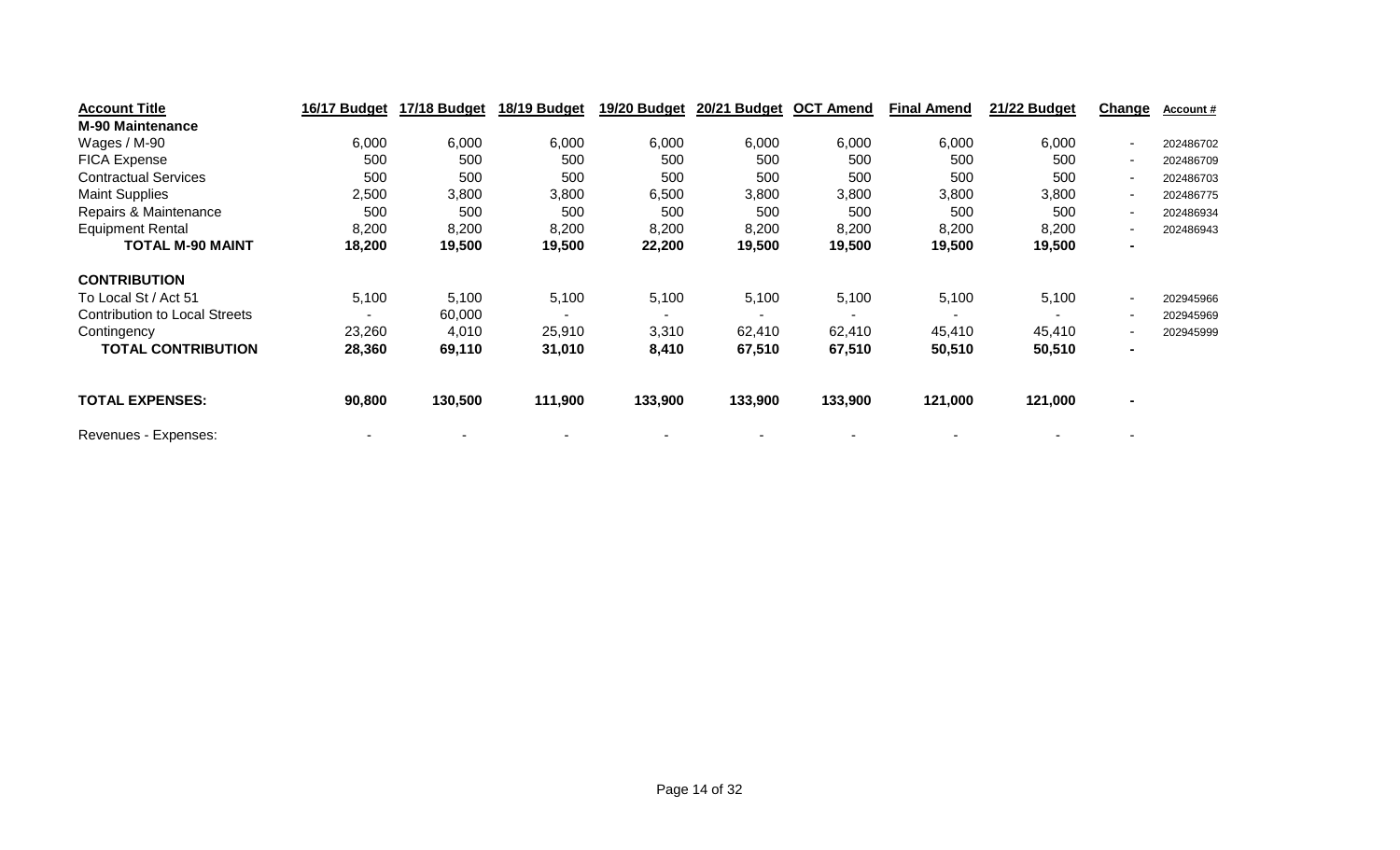## City of Brown City - **LOCAL STREET FUND - 2021 / 2022 DRAFT BUDGET**

| <b>REVENUES</b>             | Final        | Final        | <b>Final</b> | <b>Final</b> | <b>Adopted</b> | <b>Adopted</b>   | <b>Adopted</b>     | <b>Proposed</b> |          |                  |
|-----------------------------|--------------|--------------|--------------|--------------|----------------|------------------|--------------------|-----------------|----------|------------------|
| <b>Account Title</b>        | 16/17 Budget | 17/18 Budget | 18/19 Budget | 19/20/Budget | 20/21 Budget   | <b>OCT Amend</b> | <b>Final Amend</b> | 21/22 Budget    |          | Change Account # |
| Act 51 Revenue              | 38,900       | 38,800       | 43,400       | 44,200       | 44,200         | 44,200           | 34,400             | 34,400          |          | 203000547        |
| State Grants - Other        |              |              | 18.000       |              |                |                  |                    |                 |          | 203000569        |
| Metro Act Right-Of-Way      | 5,200        | 5,100        | 5,150        | 5,150        | 5,150          | 5,660            | 5,700              | 5,700           |          | 203000608        |
| Interest & Dividends        | 350          | 450          | 450          | 1,800        | 1,800          | 1,260            | 500                | 500             |          | 203000664        |
| Cont fm Other Funds         | 5,100        | 35,000       | 5,100        | 5,100        | 5,100          | 5,100            | 5,100              | 5,100           |          | 203000676        |
| Cont fm Street Reserve      |              | 100,000      |              | 60,000       |                |                  |                    | 50,000          | 50,000   | 203000676.1      |
| Cont fm County Road Millage |              | 100,000      |              | 70,000       |                |                  |                    | 100,000         | 100.000  | 203000676.2      |
| Miscellaneous               | 75           | 75           | 50           | 50           | 50             | 80               | 100                | 100             |          | 203000695        |
| <b>Fund Equity</b>          |              | 60,000       |              | 18,000       |                | 10,000           | 40,000             | 30,000          | (10,000) | 203000699        |
| <b>TOTAL REVENUES</b>       | 49,625       | 339,425      | 72,150       | 204,300      | 56,300         | 66,300           | 85,800             | 225,800         | 140,000  |                  |

#### **EXPENSES**

| <b>Route Maintenance</b>        |                          |              |              |              |              |                  |                    |              |          |                      |
|---------------------------------|--------------------------|--------------|--------------|--------------|--------------|------------------|--------------------|--------------|----------|----------------------|
| <b>Account Title</b>            | 16/17 Budget             | 17/18 Budget | 18/19 Budget | 19/20/Budget | 20/21 Budget | <b>OCT Amend</b> | <b>Final Amend</b> | 21/22 Budget | Change   | Account #            |
| Wages                           | 4,000                    | 4,000        | 4,000        | 4,000        | 4,000        | 4,000            | 4,000              | 4,000        |          | 203463702            |
| Wages / Construction            | 100                      | 100          | 100          | 100          | 100          | 100              | 100                | 100          |          | 203463702.1          |
| <b>Contractual Services</b>     | 600                      | 600          | 600          | 600          | 600          | 800              | 800                | 800          |          | 203463703            |
| <b>FICA Expense</b>             | 400                      | 400          | 400          | 400          | 400          | 400              | 400                | 400          |          | 203463709            |
| <b>Maint Supplies</b>           | 3,800                    | 4,400        | 4,400        | 4,400        | 4,400        | 4,400            | 4,400              | 4,400        |          | 203463775            |
| Maint Supplies / Const          | $\overline{\phantom{0}}$ |              | 5,500        | 1,000        | 1,000        | 1,000            | 1,000              | 1,000        |          | 203463775.1          |
| <b>Professional Fees</b>        | 800                      | 16,300       | 800          | 5,600        | 5,000        | 5,000            | 25,000             | 5,000        | (20,000) | 203463801            |
| Repairs & Maint / Contract      | 200                      | 270,000      | 14,000       | 143,000      | 8,000        | 8,000            | 8,000              | 8,000        |          | 203463934            |
| <b>RTE Maint / Pro Services</b> | $\overline{\phantom{a}}$ |              |              |              |              |                  |                    | 162,000      | 162,000  | 203463931            |
| <b>Equipment Rental</b>         | 4,500                    | 4,500        | 4,500        | 4,500        | 4,500        | 4,500            | 4,500              | 4,500        |          | 203463943            |
| Equipment Rental / Const        | $\overline{\phantom{a}}$ |              |              |              |              |                  |                    |              |          | 203463943.1          |
| <b>Miscellaneous</b>            | $\overline{\phantom{0}}$ | 50           | 50           | 50           | 50           | 50               | 50                 | 50           |          | 203463956            |
| <b>TOTAL ROUTE MAINT</b>        | 14,400                   | 300,350      | 34,350       | 163,650      | 28,050       | 28,250           | 48,250             | 190,250      | 142,000  |                      |
| <b>Tree Trimming</b>            |                          |              |              |              |              |                  |                    |              |          |                      |
| Tree Trimming                   | 650                      | 1,800        | 1,800        | 4,200        | 1,800        | 13,500           | 13,500             | 1,800        |          | $(11,700)$ 203464934 |
| <b>TOTAL TREE TRIMMING</b>      | 650                      | 1,800        | 1,800        | 4,200        | 1,800        | 13,500           | 13,500             | 1,800        | (11,700) |                      |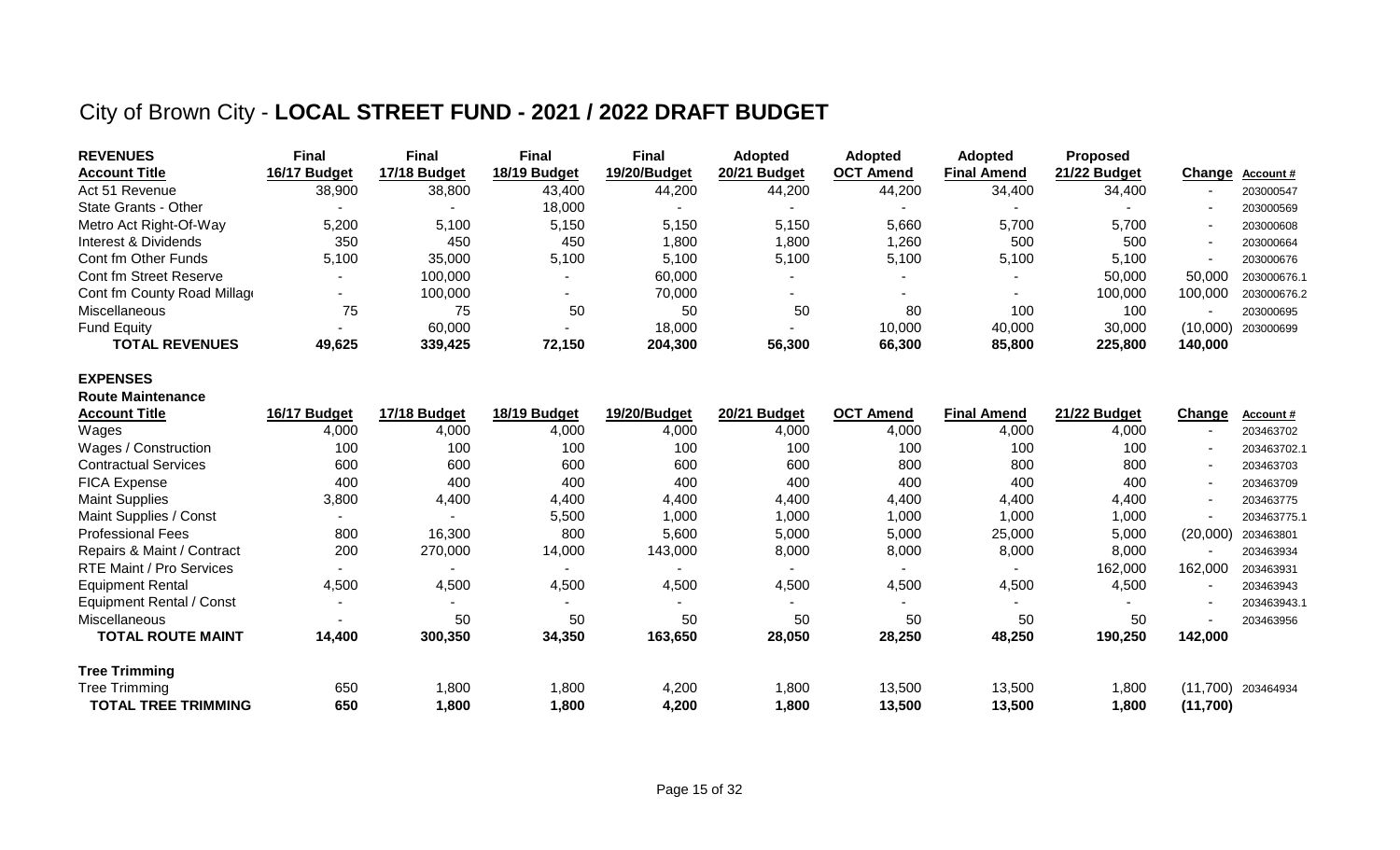| <b>Account Title</b>                    | 16/17 Budget | 17/18 Budget             | 18/19 Budget | 19/20/Budget | <b>20/21 Budget</b> | <b>OCT Amend</b> | <b>Final Amend</b> | 21/22 Budget | Change         | Account#        |
|-----------------------------------------|--------------|--------------------------|--------------|--------------|---------------------|------------------|--------------------|--------------|----------------|-----------------|
| <b>Traffic Services</b>                 |              |                          |              |              |                     |                  |                    |              |                |                 |
| <b>Maint Supplies</b>                   | 800          | 850                      | 850          | 800          | 850                 | 850              | 1,200              | 850          |                | (350) 203474775 |
| <b>TOTAL TRAFFIC SERVICE</b>            | 800          | 850                      | 850          | 800          | 850                 | 850              | 1,200              | 850          | (350)          |                 |
| <b>Winter Maint</b>                     |              |                          |              |              |                     |                  |                    |              |                |                 |
| Wages                                   | 2,800        | 2,800                    | 2,800        | 2,800        | 2,800               | 2,800            | 2,800              | 2,800        | $\blacksquare$ | 203478702       |
| <b>Contractual Services</b>             | 180          | 180                      | 180          | 180          | 180                 | 180              | 180                | 180          |                | 203478703       |
| <b>FICA</b>                             | 300          | 300                      | 300          | 300          | 300                 | 300              | 300                | 300          |                | 203478709       |
| <b>Maint Supplies</b>                   | 3,300        | 3,300                    | 5,200        | 5,200        | 5,200               | 5,200            | 5,200              | 5,200        | $\blacksquare$ | 203478775       |
| <b>Equipment Rental</b>                 | 2,500        | 3,200                    | 3,800        | 3,800        | 3,800               | 3,800            | 3,800              | 3,800        |                | 203478943       |
| <b>TOTAL WINTER MAIN1</b>               | 9,080        | 9,780                    | 12,280       | 12,280       | 12,280              | 12,280           | 12,280             | 12,280       |                |                 |
| <b>Admin Expenses</b>                   |              |                          |              |              |                     |                  |                    |              |                |                 |
| <b>Administration Fees</b>              | 2,800        | 18,000                   | 2,100        | 11,000       | 3,400               | 3,400            | 3,400              | 5,500        | 2,100          | 203482722       |
| Miscellaneous                           |              |                          |              |              |                     |                  |                    |              |                | 203482956       |
| <b>TOTAL ADMIN EXPENSE:</b>             | 2,800        | 18,000                   | 2,100        | 11,000       | 3,400               | 3,400            | 3,400              | 5,500        | 2,100          |                 |
| <b>Insur, Bonds, FICA &amp; Fringes</b> |              |                          |              |              |                     |                  |                    |              |                |                 |
| <b>FICA Expense</b>                     | 50           | 50                       | 50           | 50           | 50                  | 50               | 50                 | 50           |                | 203482709       |
| Retirement                              | 500          | 500                      | 500          | 500          | 500                 | 500              | 500                | 500          |                | 203482717       |
| <b>Worker's Comp</b>                    | 650          | 650                      | 650          | 650          | 650                 | 650              | 650                | 650          |                | 203482720       |
| <b>Health Insurance Premiums</b>        | 1,650        | 1,650                    | 1,650        | 1,650        | 1,650               | 1,650            | 1,650              | 1,650        | $\blacksquare$ | 203482721       |
| <b>Professional Fees</b>                | 500          | 700                      | 700          | 700          | 700                 | 700              | 700                | 700          |                | 203482801       |
| Insurance                               | 2,700        | 2,900                    | 2,950        | 2,950        | 2,950               | 2,950            | 2,950              | 2,950        |                | 203482840       |
| <b>TOTAL IBF&amp;F EXPENSES</b>         | 6,050        | 6,450                    | 6,500        | 6,500        | 6,500               | 6,500            | 6,500              | 6,500        |                |                 |
| Contribution                            |              |                          |              |              |                     |                  |                    |              |                |                 |
| HWY Loan Fund                           |              |                          |              |              |                     |                  |                    |              |                | 203945969       |
| Contingency                             | 15,845       | 2,195                    | 14,270       | 5,870        | 3,420               | 1,520            | 670                | 8,620        | 7,950          | 203945999       |
| <b>TOTAL CONTRIBUTION</b>               | 15,845       | 2,195                    | 14,270       | 5,870        | 3,420               | 1,520            | 670                | 8,620        | 7,950          |                 |
| <b>TOTAL EXPENSES:</b>                  | 49,625       | 339,425                  | 72,150       | 204,300      | 56,300              | 66,300           | 85,800             | 225,800      | 140,000        |                 |
| Revenues - Expenses:                    |              | $\overline{\phantom{a}}$ |              |              |                     |                  |                    |              |                |                 |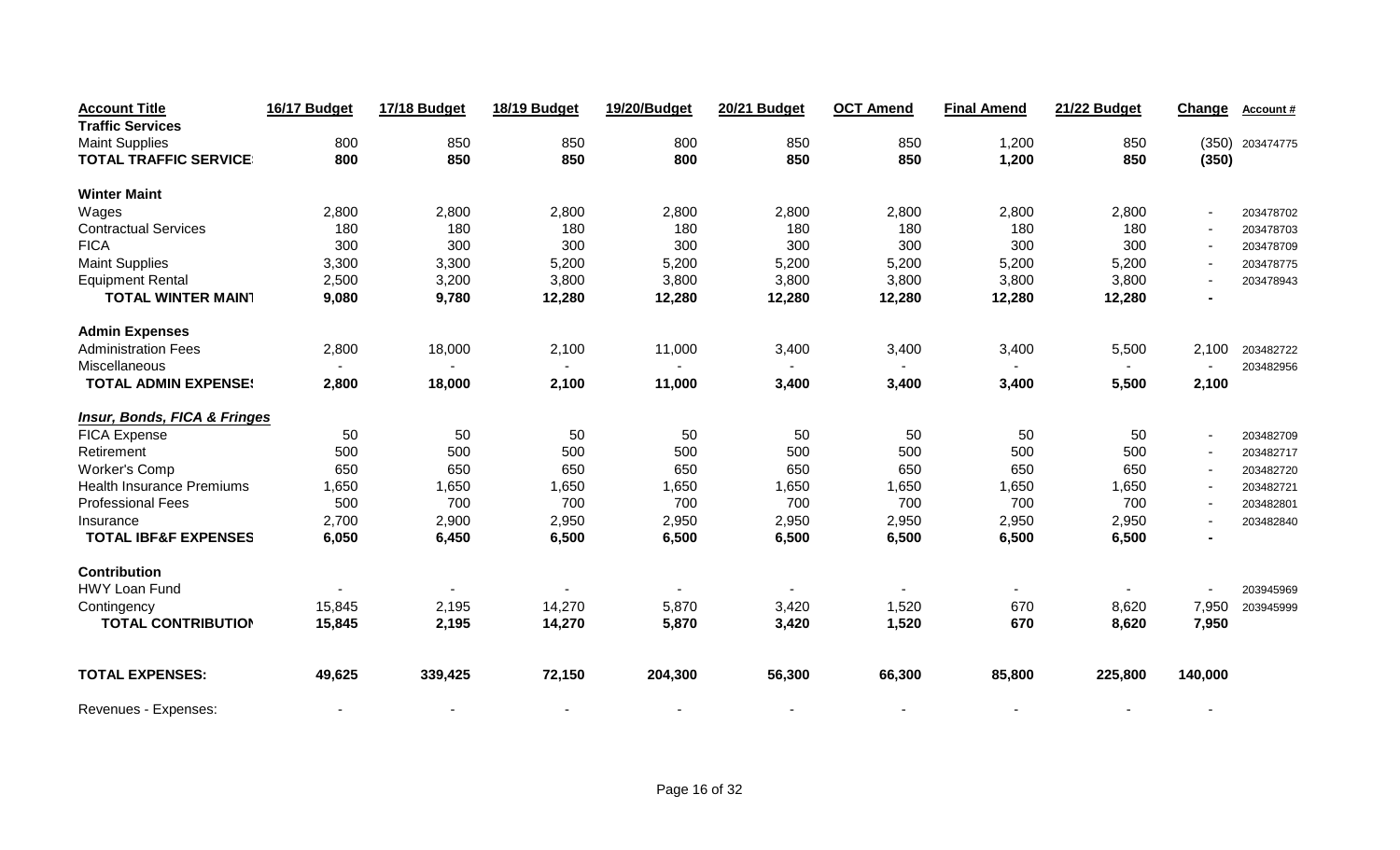### City of Brown City - **SEWER FUND - 2021 / 2022 DRAFT BUDGET**

| <b>REVENUES:</b>                | Final        | <b>Final</b> | <b>Final</b> | Final        | <b>Adopted</b> | <b>Adopted</b>   | <b>Adopted</b>     | <b>Proposed</b> |                  |
|---------------------------------|--------------|--------------|--------------|--------------|----------------|------------------|--------------------|-----------------|------------------|
| <b>Account Title</b>            | 16/17 Budget | 17/18 Budget | 18/19 Budget | 19/20 Budget | 20/21 Budget   | <b>OCT Amend</b> | <b>Final Amend</b> | 21/22 Budget    | Change Account # |
| <b>Connection Fees</b>          |              | 600          | 800          |              |                |                  |                    |                 | 590000608        |
| Service Fee                     | 132,000      | 135,000      | 135,000      | 135,000      | 135,000        | 135,000          | 140,000            | 140,000         | 590000626        |
| Interest                        | 800          | 1,200        | ,200         | 2,200        | 2,200          | 2,200            | 800                | 800             | 590000665        |
| <b>Contribution/Other Funds</b> |              |              |              |              |                |                  |                    |                 | 590000676        |
| Miscellaneous                   | 4,400        | ,800         | 1,800        | 100          | 100            | 100              | 100                | 100             | 590000695        |
| <b>Fund Equity</b>              |              |              | 70,000       |              | 70,000         |                  |                    |                 | 590000699        |
| <b>TOTAL REVENUES</b>           | 137,200      | 138,600      | 208,800      | 137,300      | 207,300        | 137,300          | 140,900            | 140,900         |                  |

#### **EXPENSES: SANITARY SEWER**

| <b>Account Title</b>                 | 16/17 Budget | 17/18 Budget | 18/19 Budget | 19/20 Budget | <b>20/21 Budget</b> | <b>OCT Amend</b> | <b>Final Amend</b> | 21/22 Budget | Change | Account#    |
|--------------------------------------|--------------|--------------|--------------|--------------|---------------------|------------------|--------------------|--------------|--------|-------------|
| Wages                                | 24,000       | 28,000       | 24,000       | 24,000       | 24,000              | 24,000           | 25,000             | 25,000       |        | 590548702   |
| Wages / Construction                 |              |              |              |              |                     |                  |                    |              |        | 590548702.1 |
| <b>Contractual Wages</b>             | 7,800        | 6,600        | 6,400        | 6,400        | 6,400               | 6,400            | 6,400              | 6,400        |        | 590548703   |
| <b>FICA Expense</b>                  | 2,000        | 2,150        | 2,000        | 2,000        | 2,000               | 2,000            | 2,000              | 2,000        |        | 590548709   |
| Heath Insurance Premium              | 7,400        | 7,400        | 7,400        | 7,400        | 7,400               | 7,400            | 7,400              | 7,400        |        | 590548718   |
| Retirement                           | 900          | 900          | 900          | 900          | 900                 | 900              | 900                | 900          |        | 590548717   |
| Workman's Comp                       | 1,200        | ,200         | 1,200        | 1,200        | 1,200               | 1,200            | 1,200              | 1,200        |        | 590548720   |
| <b>Administration Fees</b>           | 11,350       | 11,350       | 11,350       | 11,350       | 11,350              | 11,350           | 11,350             | 11,350       |        | 590548722   |
| <b>Supplies</b>                      | 600          | ,200         | 1,200        | 1,200        | 1,200               | 1,200            | 1,200              | 1,200        |        | 590548740   |
| Maintenance Supplies                 | 6,000        | 5,000        | 5,000        | 5,000        | 5,000               | 5,000            | 2,500              | 2,500        |        | 590548775   |
| <b>Maintenance Contracts</b>         | 650          | 800          | 800          | 1,300        | 1,300               | 1,300            | 500                | 500          |        | 590548776   |
| <b>Professional Fees</b>             | 1,500        | 600          | 8,400        | 8,400        | 8,400               | 2,400            | 5,000              | 5,000        |        | 590548801   |
| Analysis                             | 4,500        | 4,500        | 4,500        | 6,000        | 6,000               | 6,000            | 6,000              | 6,000        |        | 590548802   |
| <b>Operating Fees &amp; Licenses</b> | 500          | 500          | 500          | 500          | 500                 | 500              | 500                | 500          |        | 590548804   |
| Insurance                            | 4,420        | 4,850        | 4,850        | 4,650        | 4,650               | 4,650            | 4,650              | 4,650        |        | 590548910   |
| Communications                       | 250          | 250          | 250          | 250          | 250                 | 250              | 250                | 250          |        | 590548850   |
| Postage                              | 800          | 800          | 800          | 800          | 800                 | 800              | 800                | 800          |        | 590548851   |
| <b>Utilities</b>                     | 4,200        | 4,200        | 4,200        | 4,900        | 4,900               | 4,900            | 4,900              | 4,900        |        | 590548920   |
| Repairs & Maintenance                | 11,000       | 9,000        | 11,000       | 9,000        | 100,000             | 30,000           | 34,000             | 34,000       |        | 590548934   |
| Cleaning / TV Inspection             |              |              | 67,200       |              |                     |                  |                    |              |        | 590548934.1 |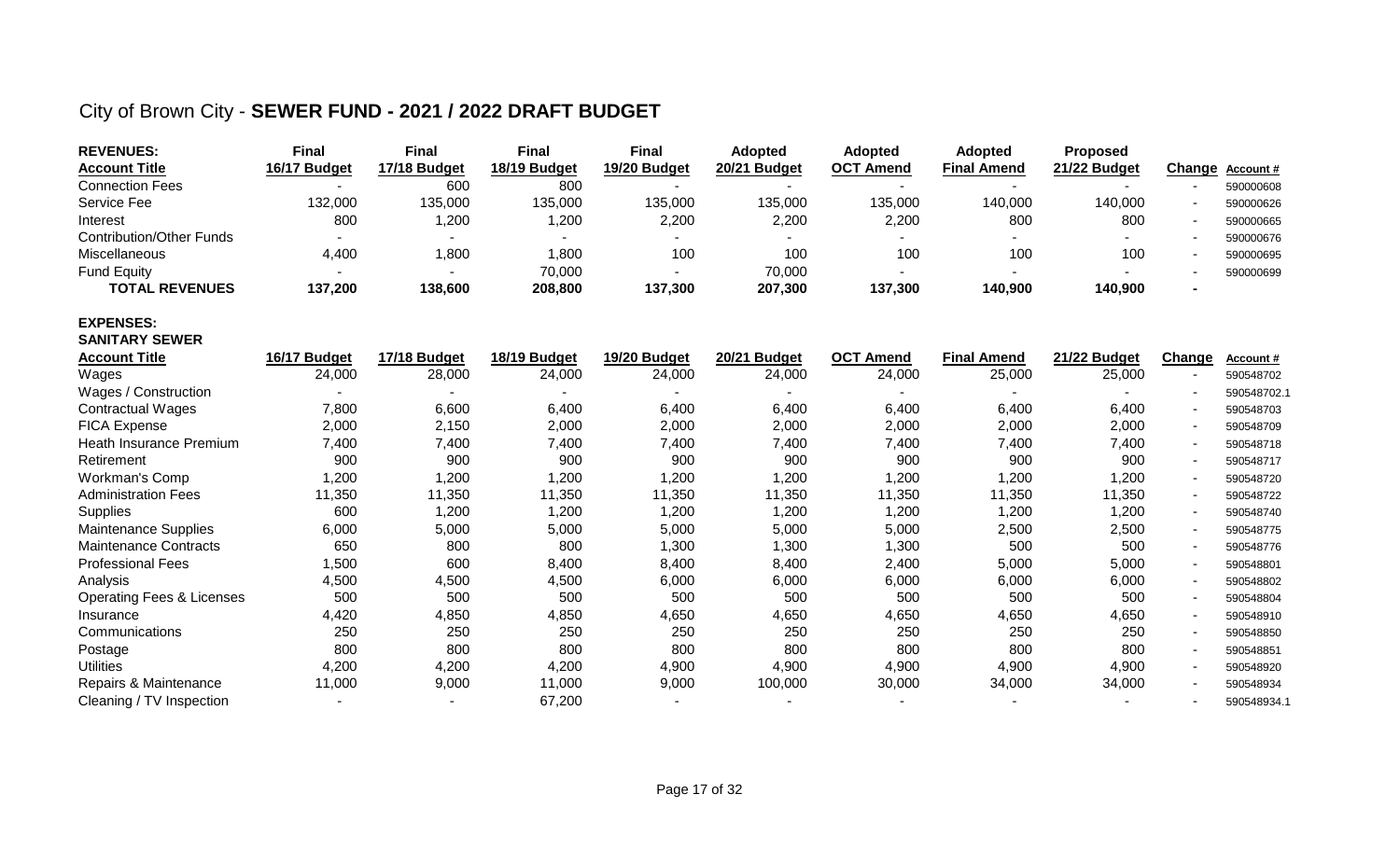| <b>Account Title</b>            | 16/17 Budget | 17/18 Budget | 18/19 Budget | 19/20 Budget | 20/21 Budget | <b>OCT Amend</b> | <b>Final Amend</b> | 21/22 Budget | Change | Account#    |
|---------------------------------|--------------|--------------|--------------|--------------|--------------|------------------|--------------------|--------------|--------|-------------|
| <b>Department Rental</b>        | 6,000        | 6,000        | 6,000        | 6,000        | 6,000        | 6,000            | 6,000              | 6,000        |        | 590548940   |
| <b>Land Rental</b>              | 700          | 700          | 700          | 750          | 750          | 750              | 800                | 800          |        | 590548941   |
| <b>Equipment Rental</b>         | 7,200        | 6,200        | 6,600        | 6,600        | 6,600        | 6,600            | 5,800              | 5,800        |        | 590548943   |
| <b>Miscellaneous</b>            | 300          | 300          | 300          | 300          | 300          | 300              | 300                | 300          |        | 590548956   |
| <b>Education &amp; Training</b> | 810          | 810          | 810          | 810          | 810          | 810              | 810                | 810          |        | 590548960   |
| Contrib to Other Funds - Equ    | 5,000        | 5,000        | 5,000        | 5,000        | 5,000        | 5,000            | 5,000              | 5,000        |        | 590548995.1 |
| Capital Outlay                  |              | 2,200        | 2,200        | 1,000        | 1,000        | 800, ا           | 1,800              | 1,800        |        | 590548970   |
| 2009 Sewer Bond - Principal     | 22,000       | 23,000       | 24,000       |              |              |                  |                    |              |        | 590548991   |
| 2009 Sewer Bond - Interest      | 2,900        | 2,000        | 550          |              |              |                  |                    |              |        | 590548995   |
| Contribution / Rplmt Reserve    |              |              | $\sim$       |              |              |                  |                    |              |        | 590548972   |
| Contingency                     | 3,220        | 3,090        | 690          | 21,590       | 590          | 5,790            | 5,840              | 5,840        |        | 590548999   |
| <b>TOTAL SANITARY SEWI</b>      | 137,200      | 138,600      | 208,800      | 137,300      | 207,300      | 137,300          | 140,900            | 140,900      |        |             |
| Revenues - Expenses             |              |              |              |              |              |                  |                    |              |        |             |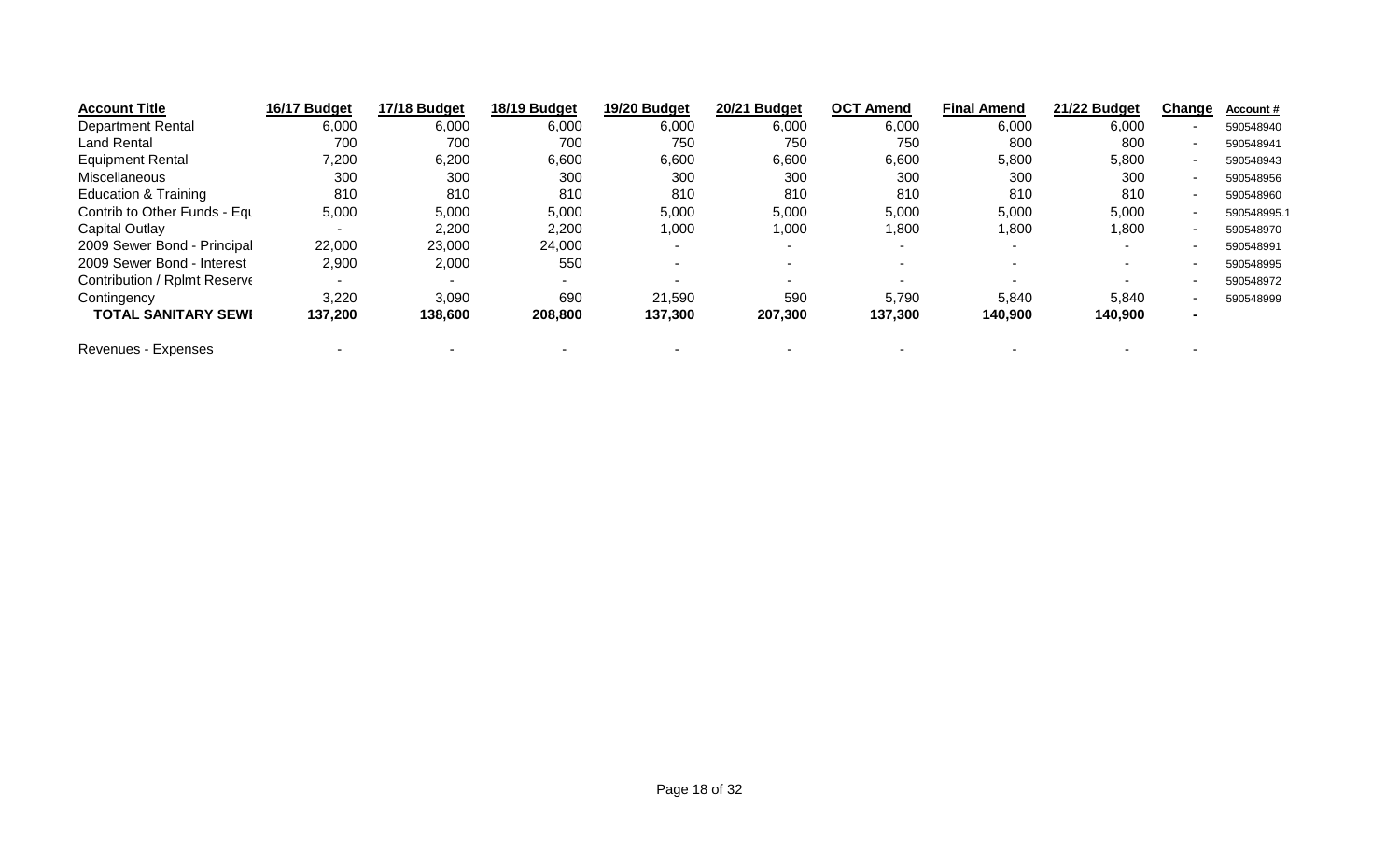### City of Brown City - **STORM SEWER FUND - 2021 / 2022 DRAFT BUDGET**

| <b>REVENUES:</b><br><b>Account Title</b> | <b>Final</b><br>16/17 Budget | <b>Final</b><br>17/18 Budget | <b>Final</b><br>18/19 Budget | <b>Final</b><br>19/20 Budget | Adopted<br>20/21 Budget | <b>Adopted</b><br><b>OCT Amend</b> | Adopted<br><b>Final Amend</b> | Proposed<br>21/22 Budget | Change | Account#    |
|------------------------------------------|------------------------------|------------------------------|------------------------------|------------------------------|-------------------------|------------------------------------|-------------------------------|--------------------------|--------|-------------|
| <b>Storm Sewer Fee</b>                   | 28,500                       | 28,500                       | 28,500                       | 28,500                       | 28,500                  | 28,500                             | 28,500                        | 28,500                   |        | 598000626.1 |
| Interest                                 | 400                          | 400                          | 700                          | 2,500                        | 2,500                   | 2,500                              | 800                           | 800                      |        | 598000665   |
| <b>Contribution/Other Funds</b>          |                              |                              |                              |                              |                         |                                    |                               |                          |        | 598000676   |
| Miscellaneous                            | 500                          | 1,600                        | 500                          | 100                          | 100                     | 300                                | 500                           | 500                      |        | 598000695   |
| <b>Fund Equity</b>                       | 40,000                       |                              | ۰.                           |                              |                         |                                    |                               |                          |        | 598000699   |
| <b>TOTAL REVENUES</b>                    | 69,400                       | 30,500                       | 29,700                       | 31,100                       | 31,100                  | 31,300                             | 29,800                        | 29,800                   |        |             |
| <b>EXPENSES:</b><br><b>STORM SEWER</b>   | 16/17 Budget                 | 17/18 Budget                 | 18/19 Budget                 | 19/20 Budget                 | 20/21 Budget            | <b>OCT Amend</b>                   |                               | 21/22 Budget             |        |             |
| <b>Account Title</b>                     |                              |                              |                              |                              |                         |                                    | <b>Final Amend</b>            |                          | Change | Account#    |
| Wages                                    | 10,000                       | 3,800                        | 3,800                        | 3,800                        | 3,800                   | 3,800                              | 3,800                         | 3,800                    |        | 598225702   |
| Wages / Construction                     |                              |                              |                              |                              |                         |                                    |                               |                          |        | 598225702.1 |
| <b>Contractual Services</b>              | 8,500                        | 1,600                        | 1,600                        | 3,200                        | 5,000                   | 5,000                              | 5,000                         | 5,000                    |        | 598225703   |
| <b>FICA Expense</b>                      | 800                          | 280                          | 280                          | 280                          | 280                     | 280                                | 280                           | 280                      |        | 598225709   |
| Workman's Comp                           |                              |                              |                              |                              |                         |                                    |                               |                          |        | 598225720   |
| Supplies                                 | 350                          | 350                          | 350                          | 350                          | 350                     | 550                                | 550                           | 550                      |        | 598225740   |
| Maint Supplies / Const                   | 11,000                       | 1,000                        | 1,000                        | 1,000                        | 1,000                   | 1,000                              | 1,000                         | 1,000                    |        | 598225775.1 |
| <b>Professional Fees</b>                 | 1,500                        | 1,500                        | 1,500                        | 1,500                        | 1,500                   | 1,500                              | 1,500                         | 1,500                    |        | 598225801   |
| <b>Operating Fees &amp; Licenses</b>     |                              |                              |                              |                              |                         |                                    | $\overline{a}$                |                          |        | 598548804   |
| Repairs & Maint                          | 6,000                        | 3,500                        | 5,000                        | 5,000                        | 5,000                   | 5,000                              | 5,000                         | 5,000                    |        | 598225934   |
| Cleaning & Inspection                    |                              |                              |                              |                              |                         |                                    |                               |                          |        | 598225930.2 |
| <b>Equipment Rental</b>                  | 17,500                       | 4,000                        | 4,000                        | 4,500                        | 4,500                   | 4,500                              | 4,500                         | 4,500                    |        | 598225943   |
| Equipment Rental / Const                 |                              |                              | $\sim$                       |                              | $\blacksquare$          |                                    | $\sim$                        |                          |        | 598225943.1 |
| Miscellaneous                            | 2,500                        | 2,500                        | 2,500                        | 2,500                        | 2,500                   | 2,500                              | 2,500                         | 2,500                    |        | 598225956   |
| <b>Capital Outlay</b>                    | 5,000                        | 2,500                        | 2,500                        | 2,500                        | 2,500                   | 2,500                              | 2,500                         | 2,500                    |        | 598225970   |
| Contrib to Other Funds - Eq              | 1,000                        | 1,000                        | 1,000                        | 1,000                        | 1,000                   | 1,000                              | 1,000                         | 1,000                    |        | 598225995   |
| Contingency                              | 5,250                        | 8,470                        | 6,170                        | 5,470                        | 3,670                   | 3,670                              | 2,170                         | 2,170                    |        | 598225999   |
| <b>TOTAL STORM SEWEF</b>                 | 69,400                       | 30,500                       | 29,700                       | 31,100                       | 31,100                  | 31,300                             | 29,800                        | 29,800                   |        |             |
| Revenues - Expenses                      |                              |                              |                              |                              |                         |                                    |                               |                          |        |             |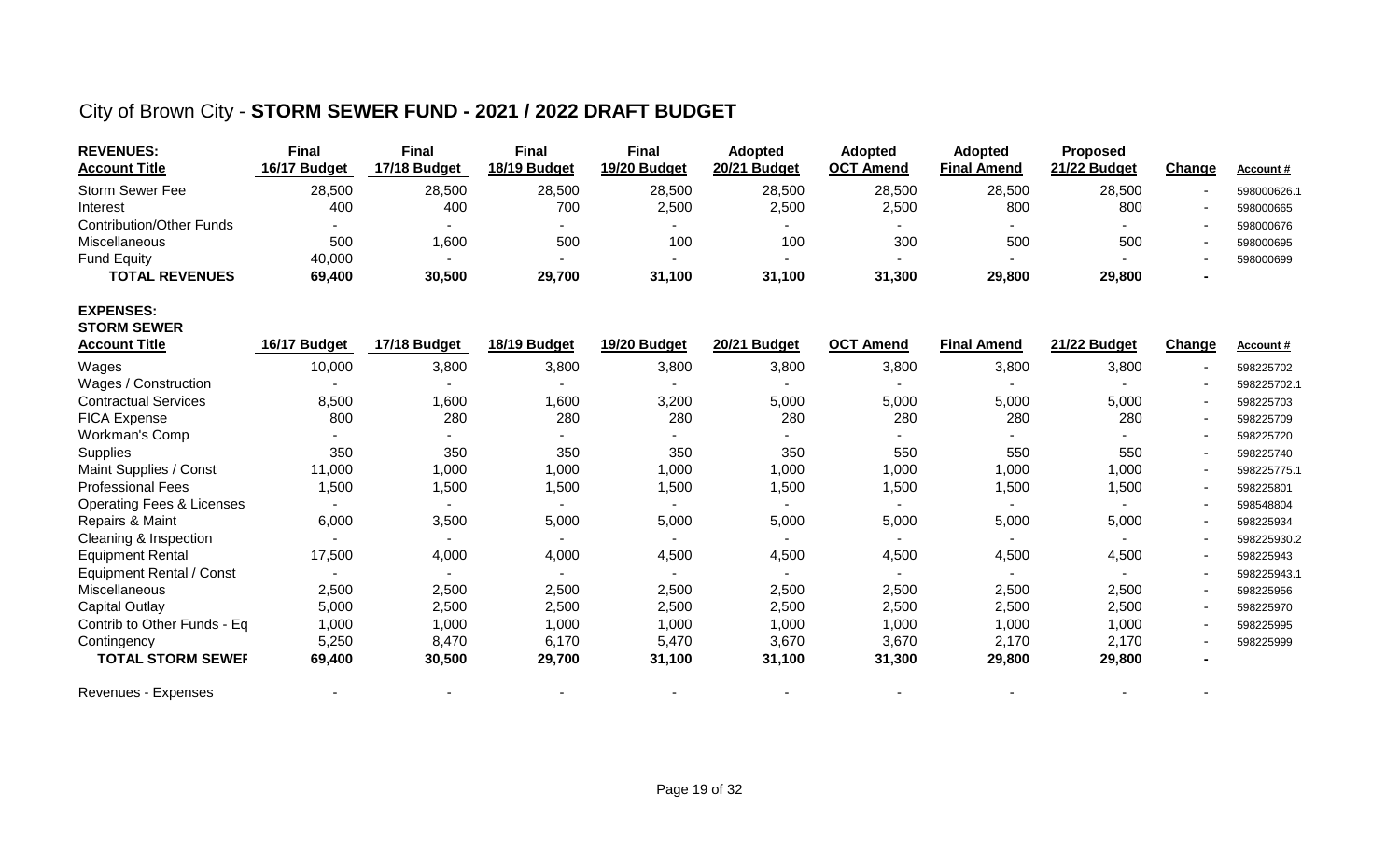### City of Brown City - **WATER FUND - 2021 / 2022 DRAFT BUDGET**

| <b>REVENUES:</b><br><b>Account Title</b> | <b>Final</b><br>16/17 Budget | Final<br>17/18 Budget | <b>Final</b><br>18/19 Budget | <b>Final</b><br>19/20 Budget | <b>Adopted</b><br>20/21 Budget | <b>Adopted</b><br><b>OCT Amend</b> | <b>Adopted</b><br><b>Final Amend</b> | <b>Proposed</b><br>21/22 Budget |           | Change Account# |
|------------------------------------------|------------------------------|-----------------------|------------------------------|------------------------------|--------------------------------|------------------------------------|--------------------------------------|---------------------------------|-----------|-----------------|
| <b>Connection Fees</b>                   | -                            |                       | 600                          | 800                          |                                |                                    |                                      |                                 |           | 591000608       |
| <b>Service Fees</b>                      | 144,000                      | 146,000               | 148,000                      | 148,000                      | 148,000                        | 148,000                            | 148,000                              | 148,000                         |           | 591000627       |
| Water Tower Fee                          | 15,200                       | 15,600                | 16,600                       | 16,600                       | 16,600                         | 16,600                             | 16,600                               | 16,600                          |           | 591000628       |
| Water Maint Reserve Fee                  | 22,300                       | 23,100                | 23.100                       | 23,100                       | 23,100                         | 23,100                             | 23,700                               | 23,700                          |           | 591000629       |
| Penalties                                | 50                           | 50                    | 50                           | 50                           | 50                             | 50                                 | 50                                   | 50                              |           | 591000662       |
| Interest                                 | 600                          | 900                   | 1,400                        | 4,700                        | 4,700                          | 4,700                              | 900                                  | 900                             |           | 591000665       |
| <b>Refund &amp; Rebates</b>              | 50                           | 50                    | 50                           | 50                           | 50                             | 50                                 | 50                                   | 50                              |           | 591000687       |
| Sale of Fixed Assets                     |                              |                       |                              |                              | $\sim$                         |                                    |                                      |                                 |           | 591000674       |
| Miscellaneous                            | 500                          | 1,200                 | 1,200                        | 700                          | 500                            | 27,300                             | 27,300                               | 27,300                          |           | 591000695       |
| Water Reserve / Savings                  |                              |                       |                              |                              |                                |                                    |                                      |                                 |           | 591000401       |
| <b>Fund Equity</b>                       | 000,1                        |                       |                              |                              | 50,000                         | 110,000                            | 120,000                              |                                 | (120,000) | 591000699       |
| <b>TOTAL REVENUES</b>                    | 183.700                      | 186,900               | 191,000                      | 194,000                      | 243,000                        | 329,800                            | 336,600                              | 216,600                         | (120,000) |                 |

#### **WATER OPERATIONS EXPENSES:**

| <b>Account Title</b>                | 16/17 Budget | 17/18 Budget | 18/19 Budget | 19/20 Budget | 20/21 Budget | <b>OCT Amend</b> | <b>Final Amend</b> | 21/22 Budget             | Change   | Account#    |
|-------------------------------------|--------------|--------------|--------------|--------------|--------------|------------------|--------------------|--------------------------|----------|-------------|
| Wages                               | 28,000       | 30,000       | 30,000       | 30,000       | 30,000       | 30,000           | 30,000             | 30,000                   |          | 591556702   |
| Construction / Wages                |              |              |              |              |              |                  |                    | $\overline{\phantom{0}}$ |          | 591556702.1 |
| <b>Contractual Wages</b>            | 2,000        | 2,000        | 3,400        | 3,400        | 3,400        | 3,400            | 2,000              | 2,000                    |          | 591556703   |
| <b>FICA Expense</b>                 | 2,250        | 2,300        | 2,300        | 2,300        | 2,300        | 2,300            | 2,300              | 2,300                    |          | 591556709   |
| Retirement                          | 1,200        | 200, ا       | 1,200        | ,200         | 1,200        | 1,200            | 1,200              | 1,200                    |          | 591556717.1 |
| Workman's Comp                      | 1,200        | 200, ا       | ,200         | ,200         | 1,200        | 1,200            | 1,200              | ,200                     |          | 591556720   |
| <b>Health Insurance Premiums</b>    | 10,600       | 10,600       | 10,600       | 10,600       | 10,600       | 10,600           | 10,600             | 10,600                   |          | 591556718   |
| <b>Administration Fees</b>          | 14,000       | 14,000       | 14,000       | 14,000       | 14,000       | 14,000           | 14,000             | 14,000                   |          | 591556722   |
| <b>Water Supplies</b>               | 3,500        | 3,500        | 3,500        | 3,500        | 3,500        | 3,500            | 2,500              | 2,500                    |          | 591556740   |
| Supplies / Construction             |              |              |              |              |              |                  |                    |                          |          | 591556740.1 |
| <b>Repairs &amp; Maint Supplies</b> | 500          | 500          | 500          | 500          | 500          | 900              | 900                | 900                      |          | 591556775   |
| <b>Maintenance Contracts</b>        | 650          | 650          | 650          | 950          | 950          | 950              | 400                | 400                      |          | 591556776   |
| <b>Professional Fees</b>            | 2,200        | 2,200        | 2,200        | ,850         | 48,000       | 34,500           | 50,000             | 30,000                   | (20,000) | 591556801   |
| Professional Fees/Constructi        | 1,000        | 1,000        | 1,000        | 1,000        | 1,000        | 1,000            |                    |                          |          | 591556801.1 |
| Analysis / Professional Lab         | 2,600        | 2,600        | 2,600        | 2,600        | 2,600        | 2,600            | 2,900              | 2,900                    |          | 591556802.1 |
| Communications                      | 300          | 300          | 300          | 300          | 300          | 300              | 300                | 300                      |          | 591556850   |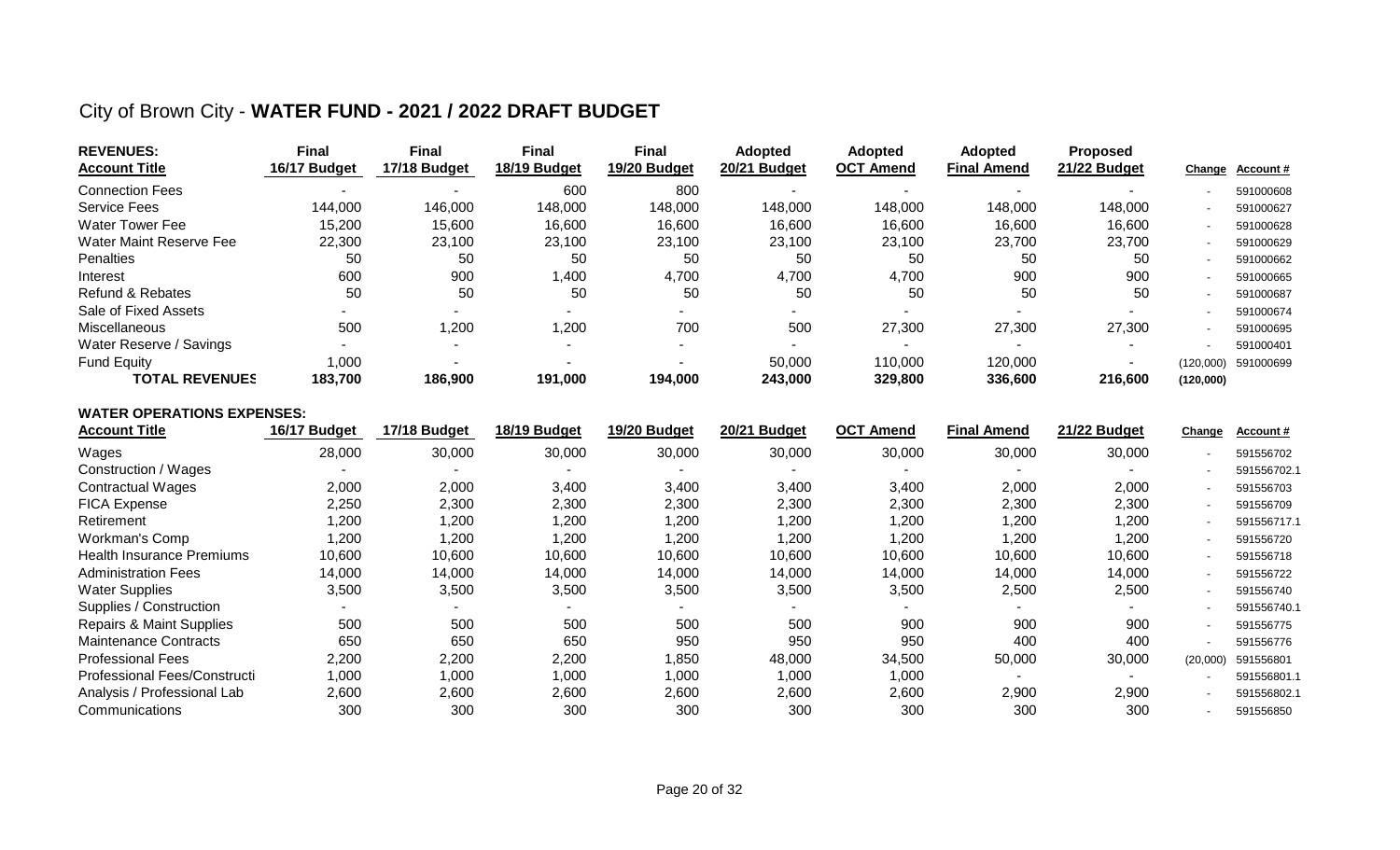| <b>Water Operations (con't)</b> |              |              |              |              |              |                  |                    |              |                |             |
|---------------------------------|--------------|--------------|--------------|--------------|--------------|------------------|--------------------|--------------|----------------|-------------|
| <b>Account Title</b>            | 16/17 Budget | 17/18 Budget | 18/19 Budget | 19/20 Budget | 20/21 Budget | <b>OCT Amend</b> | <b>Final Amend</b> | 21/22 Budget | <b>Change</b>  | Account#    |
| Postage                         | 1,100        | 1,100        | 1,100        | 1,100        | 1,100        | 1,100            | 1,100              | 1,100        |                | 591556851   |
| Water Publishing                | 800          | 800          | 800          | 800          | 800          | 800              | 800                | 800          |                | 591556900   |
| Insurance                       | 2,600        | 2,850        | 2,900        | 2,700        | 2,700        | 2,750            | 2,750              | 2,750        |                | 591556840   |
| <b>Utilities</b>                | 18,000       | 18,000       | 18,000       | 18,000       | 18,000       | 18,000           | 16,000             | 16,000       |                | 591556920   |
| Repairs & Maintenance           | 9,000        | 11,800       | 18,000       | 47,200       | 12,000       | 35,000           | 35,000             | 35,000       |                | 591556934   |
| <b>Department Rental</b>        | 5,150        | 5,150        | 5,150        | 5,150        | 5,150        | 5,150            | 5,150              | 5,150        | $\blacksquare$ | 591556940   |
| Land Rental                     | 850          | 900          | 900          | 950          | 950          | 950              | 950                | 950          | $\blacksquare$ | 591556941   |
| <b>Equipment Rental</b>         | 10,000       | 11,000       | 11,000       | 12,800       | 11,000       | 11,000           | 10,000             | 10,000       | $\sim$         | 591556943   |
| <b>Miscellaneous</b>            | 1,100        | 1,100        | 1,100        | 1,000        | 1,100        | 1,100            | 1,100              | 1,100        |                | 591556956   |
| <b>Education &amp; Training</b> | 1,800        | 1,800        | 1,800        | 1,800        | 1,800        | 1,800            | 1,800              | 1,800        | $\sim$         | 591556960   |
| Contribution to Equipment       | 8,000        | 8,000        | 8,000        | 8,000        | 8,000        | 8,000            | 8,000              | 8,000        | $\sim$         | 591556995   |
| <b>Water Tower Expenses</b>     | 100          | 100          | 100          | 100          |              |                  |                    |              |                | 591556967   |
| <b>Water Tower Contract</b>     | 47,500       | 17,000       | 17,000       | 17,000       | 17,000       | 18,800           | 18,800             | 18,800       |                | 591556969.1 |
| Capital Outlay                  | 4,000        | 4,000        | 4,000        | 2,000        | 2,000        | 115,000          | 115,000            | 4,000        | (111,000)      | 591556970   |
| Contingency                     | 3,700        | 31,250       | 27,700       | 2,000        | 41,850       | 3,900            | 1,850              | 12,850       | 11.000         | 591556999   |
| <b>TOTAL WATER</b>              |              |              |              |              |              |                  |                    |              |                |             |
| <b>OPERATIONS EXPENSES:</b>     | 183,700      | 186,900      | 191,000      | 194,000      | 243,000      | 329,800          | 336,600            | 216,600      | (120,000)      |             |

Revenues - Expenses - - - - - - - - -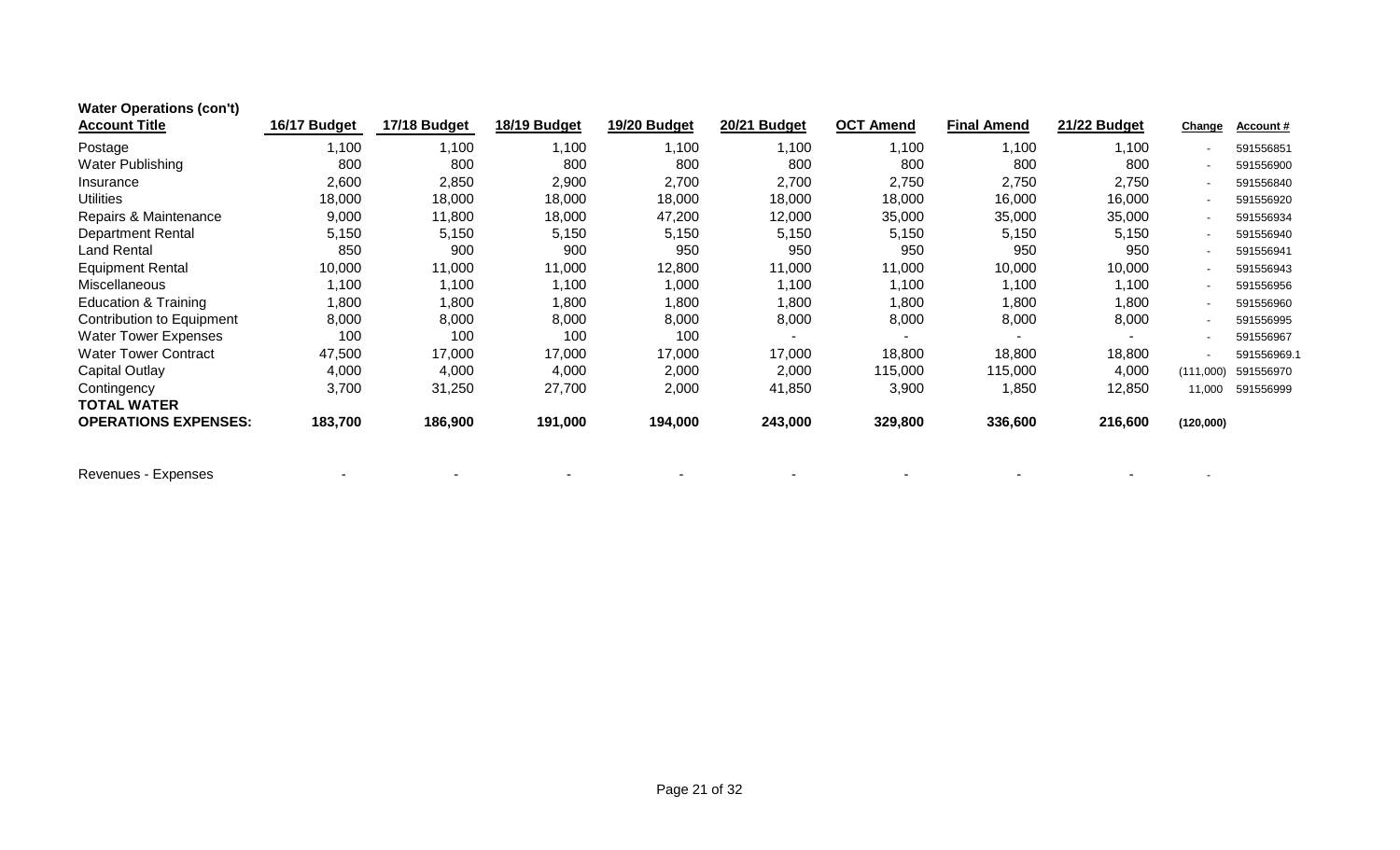### City of Brown City **- ARSENIC ABATEMENT FUND - 2021 / 2022 DRAFT BUDGET**

| <b>REVENUES:</b>         | Final        | Final        | Final        | <b>Final</b> | Adopted      | <b>Adopted</b> | <b>Adopted</b>     | <b>Proposed</b> |          |                      |
|--------------------------|--------------|--------------|--------------|--------------|--------------|----------------|--------------------|-----------------|----------|----------------------|
| <b>Account Title</b>     | 16/17 Budget | 17/18 Budget | 18/19 Budget | 19/20 Budget | 20/21 Budget | ОСТ<br>Amend   | <b>Final Amend</b> | 21/22 Budget    |          | Change Account#      |
| Arsenic Abatement Fee    | 92,500       | 95,000       | 94,450       | 94,450       | 94,450       | 94,450         | 97,500             | 97,500          |          | 592000632            |
| Interest                 | 480          | 680          | ,160         | 3,300        | 3,300        | 3,300          | 800                | 800             |          | 592000665            |
| Miscellaneous            | 50           | 50           | 120          | 50           | 50           | 50             | 50                 | 50              |          | 592000695            |
| AA Reserve Fund          |              |              |              | 55,000       |              | 14,000         | 14.000             |                 |          | (14,000) 592000090.5 |
| <b>TOTAL AA REVENUES</b> | 93,030       | 95,730       | 95,730       | 152,800      | 97,800       | 111,800        | 112,350            | 98,350          | (14,000) |                      |

| ARSENIC ABATEMENT EXPENSES:          |              |              |              |              |              |                  |                    |              |                |             |
|--------------------------------------|--------------|--------------|--------------|--------------|--------------|------------------|--------------------|--------------|----------------|-------------|
| <b>Account Title</b>                 | 16/17 Budget | 17/18 Budget | 18/19 Budget | 19/20 Budget | 20/21 Budget | <b>OCT Amend</b> | <b>Final Amend</b> | 21/22 Budget | Change         | Account#    |
| Wages                                | 3,800        | 3,800        | 3,800        | 5,800        | 5,000        | 5,000            | 5,000              | 5,000        |                | 592560702   |
| <b>Contract Wages</b>                |              |              |              |              |              |                  |                    |              |                | 592560703.1 |
| <b>FICA</b>                          | 300          | 300          | 300          | 450          | 300          | 300              | 350                | 350          |                | 592560709   |
| Retirement                           | 100          | 100          | 100          | 100          | 100          | 100              | 100                | 100          |                | 592556717   |
| Workman's Comp                       | 300          | 300          | 300          | 300          | 300          | 300              | 300                | 300          |                | 592556720   |
| <b>Health Insurance Premiums</b>     | 1,000        | 1,000        | 1,000        | 1,000        | 1,000        | 1,000            | 1,000              | 1,000        |                | 592556718   |
| <b>Administration Fees</b>           | ,300         | ,300         | ,300         | 1,300        | 1,300        | 1,300            | 1,300              | 1,300        |                | 592556722   |
| <b>Office Supplies</b>               | 900          | 500          | 500          | 100          | 500          | 500              | 500                | 500          | $\sim$         | 592556727   |
| <b>Maintenance Supplies</b>          | 800          | 800          | 800          | 800          | 800          | 800              | 800                | 800          |                | 592560775   |
| <b>Maintenance Contract</b>          |              | ۰.           | $\sim$       | 950          | 950          | 950              | 950                | 950          |                | 592560776   |
| Professional Fees/Constructi         |              | Ξ.           | $\sim$       | 74,000       | 1,000        | 1,000            | 1,000              | 1,000        |                | 592556801.1 |
| <b>Professional Fees</b>             | 200          | 200          | 200          | 200          | 200          | 200              | 200                | 200          |                | 592560801   |
| Water Analysis/Testing               | 850          | 850          | 1,100        | 1,800        | 1,800        | 1,800            | 1,800              | 1,800        |                | 592560802   |
| <b>Operating Fees &amp; Licenses</b> | 250          | 250          | 250          | 250          | 250          | 250              | 250                | 250          | $\sim$         | 592560804   |
| Insurance                            | 520          | 520          | 520          | 540          | 540          | 540              | 540                | 540          |                | 592560840   |
| Postage                              | 200          | 400          | 400          | 400          | 400          | 400              | 400                | 400          | $\sim$         | 592556851   |
| Repairs & Maintenance                |              | 200          | 200          | 3,000        | 3,000        | 3,000            | 2,000              | 2,000        | $\sim$         | 592560934   |
| <b>Equipment Rental</b>              | 1,400        | 1,400        | 1,400        | 1,900        | 1,800        | 1,800            | 1,000              | 1,000        | $\blacksquare$ |             |
| Miscellaneous                        | 1,000        | 1,000        | 1,000        | 500          | 500          | 500              | 500                | 500          |                | 592560956   |
| <b>Education &amp; Training</b>      | 100          | 100          | 100          | 100          | 100          | 100              | 100                | 100          |                | 592560960   |
| <b>Contribution to Equipment</b>     | 4,000        | 4,000        | 4,000        | 4,000        | 4,000        | 4,000            | 4,000              | 4,000        |                | 592560995   |
| <b>Capital Outlay</b>                | 500          | 500          | 500          | 500          | 500          | 30,000           | 30,000             | 12,000       | (18,000)       | 592560970   |
| Contingency                          | 23,510       | 22,960       | 24,210       | 2,510        | 19,460       | 2,210            | 4,510              | 8,510        | 4.000          | 592560999   |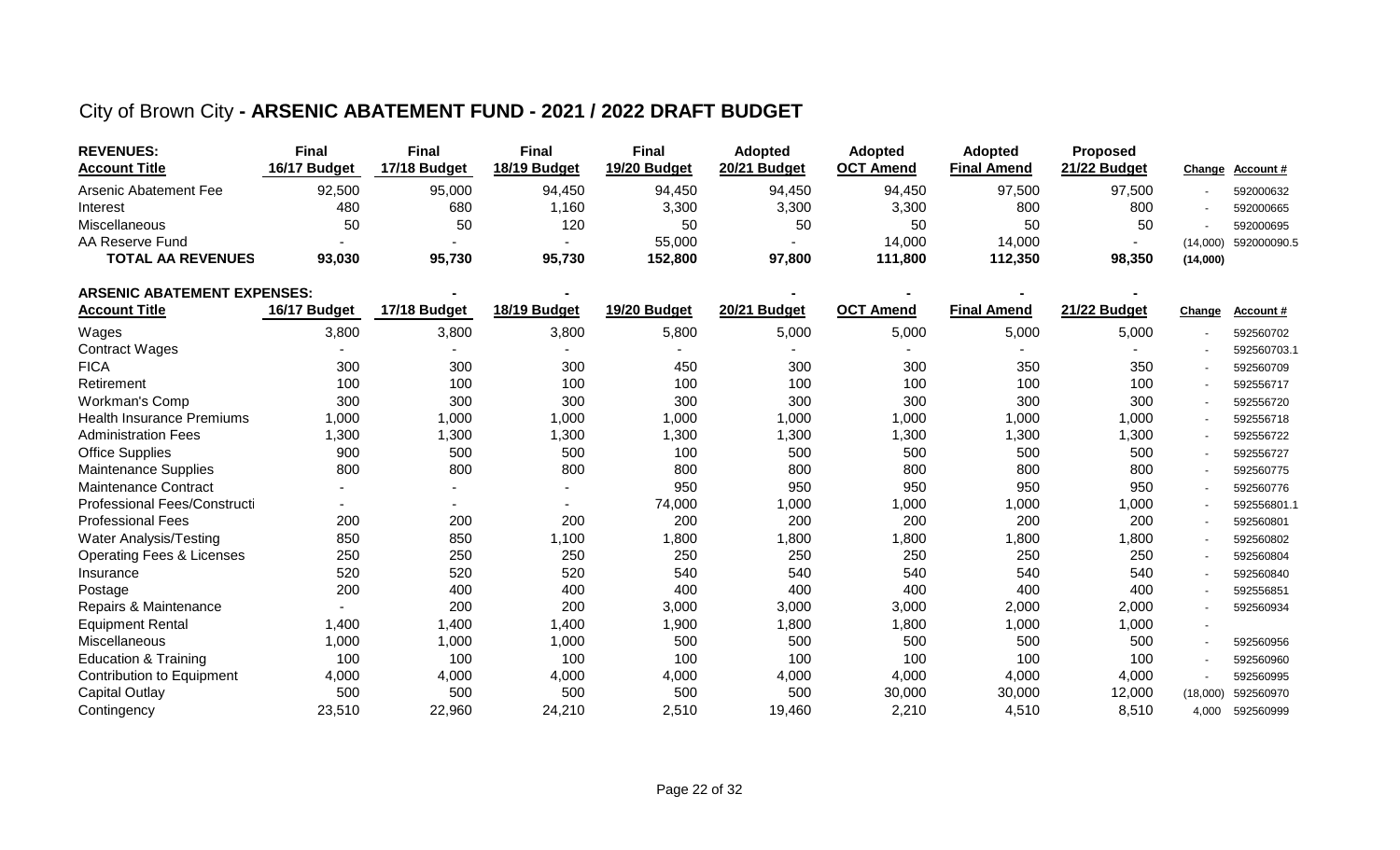| <b>Account Title</b>       | 16/17 Budget | 17/18 Budget | 18/19 Budget | 19/20 Budget | 20/21 Budget | OCT<br><sup>-</sup> Amend | <b>Final Amend</b> | 21/22 Budget | Change   | <b>Account #</b> |
|----------------------------|--------------|--------------|--------------|--------------|--------------|---------------------------|--------------------|--------------|----------|------------------|
| <b>Bond Debt Principal</b> | 30,000       | 35,000       | 35,000       | 35,000       | 40,000       | 40,000                    | 40,000             | 40,000       |          | 592560991        |
| <b>Bond Debt Interest</b>  | 22,000       | 20,250       | 18,750       | 17,300       | 14,000       | 15,750                    | 15,750             | 15.750       |          | 592560992        |
| <b>TOTAL OPS EXPENSES:</b> | 93,030       | 95,730       | 95,730       | 152.800      | 97,800       | 111.800                   | 112,350            | 98,350       | (14,000) |                  |
| Revenues - Expenses        |              |              |              |              |              |                           |                    |              |          |                  |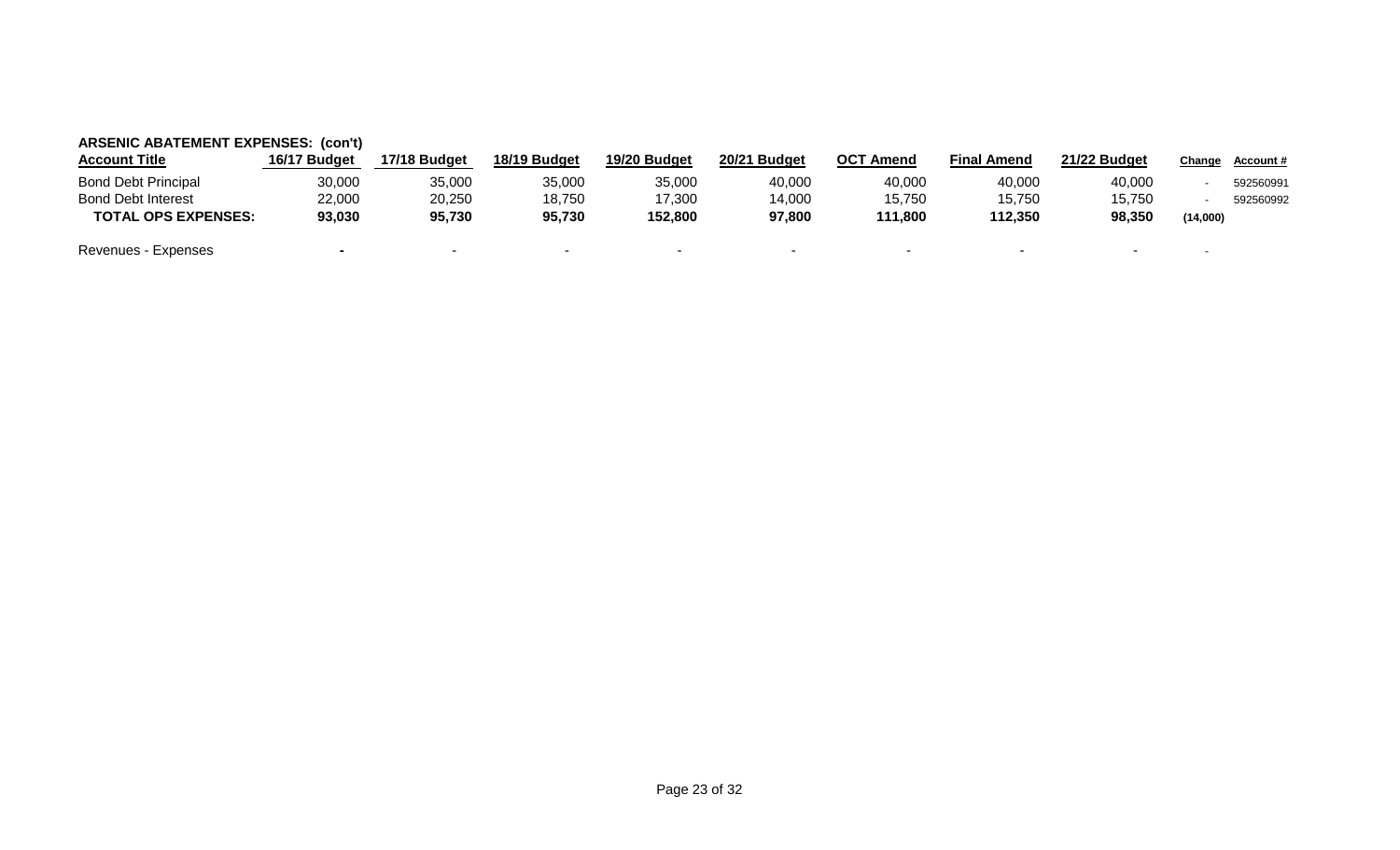# City of Brown City - **LEAD AND COPPER RULE (LCR) FUND - 2021 / 2022 DRAFT BUDGET**

| <b>REVENUES:</b><br><b>Account Title</b> | <b>Final</b><br>16/17 Budget | <b>Final</b><br>17/18 Budget | <b>Final</b><br>18/19 Budget | <b>Final</b><br>19/20 Budget | <b>Adopted</b><br>20/21 Budget | <b>Adopted</b><br><b>OCT Amend</b> | <b>Adopted</b><br><b>Final Amend</b> | <b>Proposed</b><br>21/22 Budget | Change   | Account #   |
|------------------------------------------|------------------------------|------------------------------|------------------------------|------------------------------|--------------------------------|------------------------------------|--------------------------------------|---------------------------------|----------|-------------|
| <b>Service Fees</b>                      |                              |                              |                              |                              | 74,400                         | 74,200                             | 74,200                               | 74,200                          |          | 593000627   |
| Interest                                 |                              |                              |                              |                              |                                | 100                                | 100                                  | 100                             |          | 593000665   |
| <b>Refund &amp; Rebates</b>              |                              |                              |                              |                              |                                | $\overline{\phantom{a}}$           | $\overline{a}$                       |                                 |          | 593000687   |
| Miscellaneous                            |                              |                              |                              |                              |                                | 100                                | 100                                  | 100                             |          | 593000695   |
| From Fund Equity                         |                              |                              |                              |                              |                                |                                    | $\sim$                               | $\sim$                          |          | 593000699   |
| <b>TOTAL REVENUES</b>                    |                              |                              |                              |                              | 74,400                         | 74,400                             | 74,400                               | 74,400                          |          |             |
| <b>LCR OPERATIONS EXPENSES:</b>          |                              |                              |                              |                              |                                |                                    |                                      |                                 |          |             |
| <b>Account Title</b>                     | 16/17 Budget                 | 17/18 Budget                 | 18/19 Budget                 | 19/20 Budget                 | 20/21 Budget                   | <b>OCT Amend</b>                   | <b>Final Amend</b>                   | 21/22 Budget                    | Change   | Account #   |
| Wages                                    |                              |                              |                              |                              |                                |                                    |                                      |                                 |          | 593556702   |
| Construction / Wages                     |                              |                              |                              |                              |                                |                                    |                                      |                                 |          | 593556702.1 |
| <b>FICA Expense</b>                      |                              |                              |                              |                              |                                |                                    |                                      |                                 |          | 593556709   |
| <b>Administration Fees</b>               |                              |                              |                              |                              |                                |                                    |                                      |                                 |          | 593556722   |
| Postage                                  |                              |                              |                              |                              |                                |                                    |                                      |                                 |          | 593556851   |
| <b>Repairs &amp; Maint Supplies</b>      |                              |                              |                              |                              |                                |                                    |                                      |                                 |          | 593556775   |
| <b>Professional Fees</b>                 |                              |                              |                              |                              | 48,000                         | 48,000                             | 48,000                               | $\overline{\phantom{a}}$        | (48,000) | 593556801   |
| Analysis / Professional Lab              |                              |                              |                              |                              |                                |                                    |                                      |                                 |          | 593556802.1 |
| Communications                           |                              |                              |                              |                              |                                |                                    |                                      |                                 |          | 593556850   |
| Publishing                               |                              |                              |                              |                              |                                |                                    |                                      |                                 |          | 593556900   |
| Repairs & Maintenance                    |                              |                              |                              |                              |                                | 250                                | 250                                  | 250                             |          | 593556934   |
| <b>Equipment Rental</b>                  |                              |                              |                              |                              |                                |                                    |                                      |                                 |          | 593556943   |
| LCR Const - equip rental                 |                              |                              |                              |                              |                                |                                    |                                      |                                 |          | 593556943.1 |
| Miscellaneous                            |                              |                              |                              |                              |                                | 100                                | 100                                  | 100                             |          | 593556956   |
| <b>Education &amp; Training</b>          |                              |                              |                              |                              |                                |                                    |                                      |                                 |          | 593556960   |
| <b>Capital Outlay</b>                    |                              |                              |                              |                              |                                | 22,000                             | 22,000                               | $\sim$                          | (22,000) | 593556970   |
| <b>Bond Debt Principal</b>               |                              |                              |                              |                              |                                |                                    |                                      |                                 |          | 593556991   |
| <b>Bond Debt Interest</b>                |                              |                              |                              |                              |                                |                                    |                                      |                                 |          | 593556995   |
| Contingency<br><b>TOTAL LCR</b>          |                              |                              |                              |                              | 26,400                         | 4,050                              | 4,050                                | 74,050                          | 70,000   | 593556999   |
| <b>OPERATIONS EXPENSES:</b>              |                              |                              |                              |                              | 74,400                         | 74,400                             | 74,400                               | 74,400                          |          |             |
|                                          |                              |                              |                              |                              |                                |                                    |                                      |                                 |          |             |
| Revenues - Expenses                      |                              |                              |                              |                              |                                |                                    |                                      |                                 |          |             |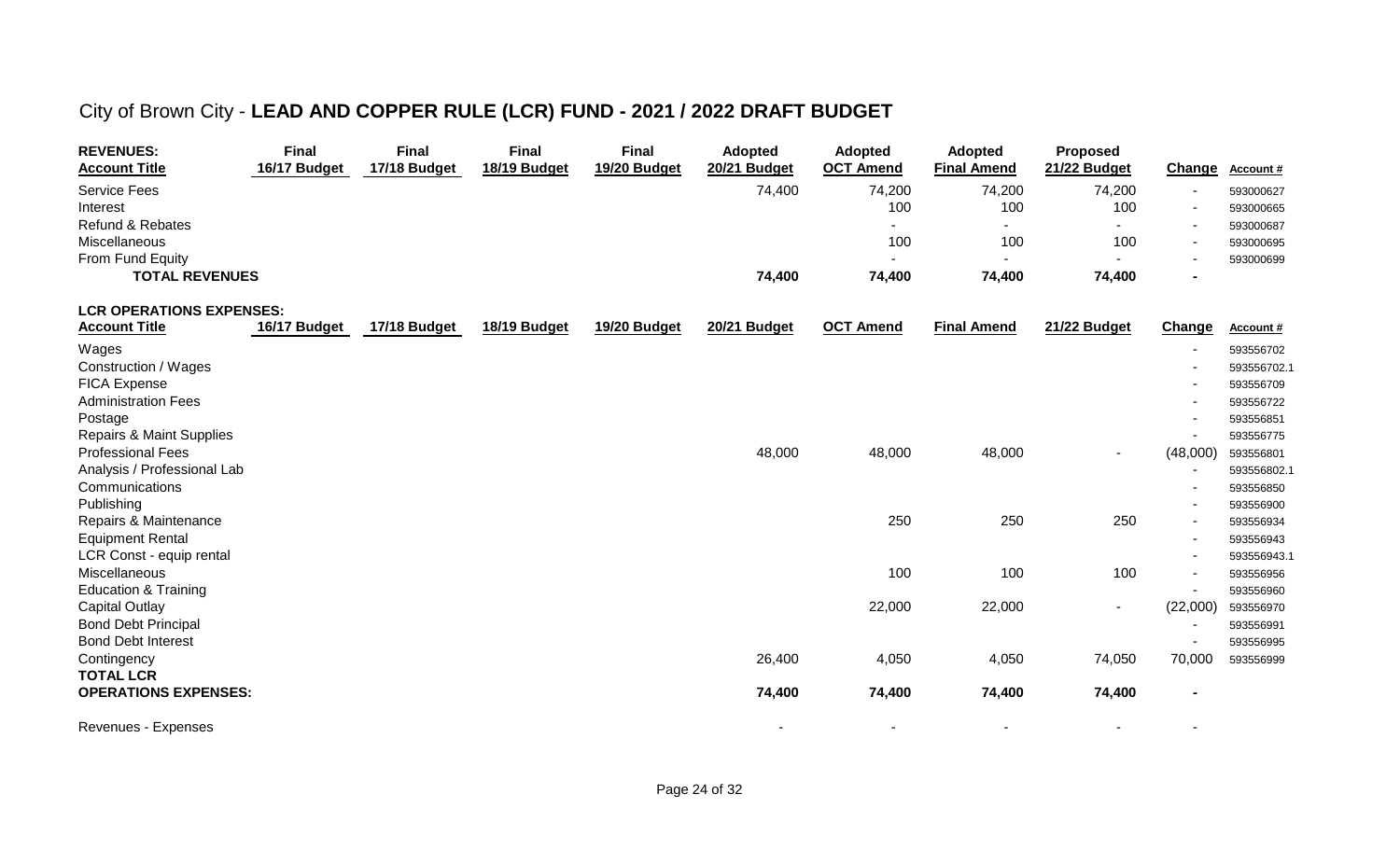## City of Brown City - **EQUIPMENT FUND - 2021 / 2022 DRAFT BUDGET**

| <b>REVENUES</b><br><b>Account Title</b>                              | <b>Final</b><br>16/17 Budget                                          | <b>Final</b><br>17/18 Budget                 | <b>Final</b><br>18/19 Budget | <b>Final</b><br>19/20 Budget         | <b>Adopted</b><br>20/21 Budget | <b>Adopted</b><br><b>OCT Amend</b> | <b>Adopted</b><br><b>Final Amend</b> | <b>Proposed</b><br>21/22 Budget |                          | Change Account # |
|----------------------------------------------------------------------|-----------------------------------------------------------------------|----------------------------------------------|------------------------------|--------------------------------------|--------------------------------|------------------------------------|--------------------------------------|---------------------------------|--------------------------|------------------|
| Interest                                                             | 200                                                                   | 1,400                                        | 350                          | 1,100                                | 1,100                          | 1,100                              | 400                                  | 400                             | $\overline{\phantom{0}}$ | 661000665        |
| <b>Equipment Rental</b>                                              | 79,400                                                                | 71,700                                       | 71,700                       | 76,400                               | 73,800                         | 73,800                             | 50,000                               | 65,150                          | 15.150                   | 661000668        |
| <b>Equipment Loan Revenue</b>                                        | 110,100                                                               |                                              |                              |                                      |                                |                                    |                                      |                                 |                          | 661000671        |
| Sale of Equipment                                                    | 2,000                                                                 | $\overline{\phantom{a}}$                     | $\overline{\phantom{a}}$     | $\sim$                               | $\blacksquare$                 | $\overline{\phantom{a}}$           | $\sim$                               | $\sim$                          |                          | 661000674        |
| Refund & Rebates                                                     | 250                                                                   | 250                                          | 250                          | 100                                  | 100                            | 100                                | 100                                  | 100                             |                          | 661000687        |
| Miscellaneous                                                        | 100                                                                   | 100                                          | 100                          | 100                                  | 100                            | 100                                | 100                                  | 100                             |                          | 661000695        |
| <b>Contribution/Other Funds</b>                                      | 18,000                                                                | 18,000                                       | 18,000                       | 18,000                               | 18,000                         | 18,000                             | 18,000                               | 18,000                          |                          | 661000676.1      |
| Cont fm General Fund                                                 | 8,000                                                                 | 8,000                                        | 8,000                        | 8,000                                | 8,000                          | 8,000                              | 8,000                                | 8,000                           |                          | 661000676        |
| <b>Fund Equity</b>                                                   |                                                                       | $\overline{\phantom{a}}$                     |                              | $\sim$                               |                                |                                    |                                      |                                 |                          | 661000699        |
| <b>TOTAL REVENUES</b>                                                | 218,050                                                               | 99,450                                       | 98,400                       | 103,700                              | 101,100                        | 101,100                            | 76,600                               | 91,750                          | 15,150                   |                  |
| <b>EXPENSES</b><br>$\mathbf{A}$ and a set of the set of $\mathbf{A}$ | $\mathbf{A} \mathbf{A} \mathbf{A} = \mathbf{B} \mathbf{A} \mathbf{A}$ | $1 = 11$ $\wedge$ $\wedge$ $\wedge$ $\wedge$ | $\overline{1011000}$         | $\overline{100000}$ $\overline{100}$ |                                |                                    | --<br>.                              | $A + I = A$                     |                          |                  |

| <b>Account Title</b>            | 16/17 Budget | 17/18 Budget | 18/19 Budget | 19/20 Budget | 20/21 Budget | <b>OCT Amend</b> | <b>Final Amend</b> | 21/22 Budget | Ch <u>ange</u>           | <b>Account #</b> |
|---------------------------------|--------------|--------------|--------------|--------------|--------------|------------------|--------------------|--------------|--------------------------|------------------|
| Salaries & Wages                | 8,000        | 9,000        | 11,000       | 10,000       | 11,000       | 11,000           | 9,000              | 9,000        |                          | 661932702        |
| <b>FICA</b>                     | 800          | 800          | 850          | 800          | 850          | 850              | 800                | 800          |                          | 661932709        |
| Retirement                      | 600          | 600          | 600          | 600          | 600          | 600              | 600                | 600          | $\overline{\phantom{0}}$ | 661932717        |
| Workman's Comp                  | 540          | 540          | 540          | 540          | 540          | 540              | 540                | 540          |                          | 661932720        |
| <b>Heath Insurance Premiums</b> | 3,900        | 3,900        | 3,900        | 3,900        | 3,900        | 3,900            | 3,900              | 3,900        | $\overline{\phantom{0}}$ | 661932718        |
| <b>Administration Fees</b>      | 1,400        | 1,400        | 1,400        | 1,400        | 1,400        | 1,400            | 1,400              | 1,400        |                          | 661932722        |
| <b>Equipment - Supplies</b>     | 4,500        | 4,500        | 4,500        | 3,500        | 4,500        | 4,500            | 800                | 800          | $\sim$                   | 661932740        |
| Gas & Oil                       | 8,000        | 8,000        | 8,000        | 6,000        | 8,000        | 8,000            | 6,000              | 6,000        | $\overline{\phantom{a}}$ | 661932759        |
| Maintenance Supplies            |              |              |              |              |              |                  | 2,000              | 2,000        | $\overline{\phantom{a}}$ | 661932775        |
| <b>Professional Fees</b>        | 500          | 500          | 500          | 500          | 500          | 500              | 500                | 500          |                          | 661932801        |
| Insurance                       | 16,800       | 16,000       | 16,150       | 15,550       | 15,550       | 15,550           | 15,550             | 15,550       |                          | 661932840        |
| Repairs & Maintenance           | 8,000        | 8,000        | 8,000        | 8,000        | 8,000        | 8,000            | 4,500              | 4,500        |                          | 661932934        |
| <b>Department Rental</b>        | 1,200        | 1,200        | 1,200        | 1,200        | 1,200        | 1,200            | 1,200              | ,200         |                          | 661932940        |
| Miscellaneous                   | 400          | 600          | 600          | 600          | 600          | 600              | 600                | 600          |                          | 661932956        |
| Capital Outlay                  | 124,800      | 1,000        | 1,000        | 26,500       | 1,000        | 1,500            | 1,500              | 1,500        |                          | 661932970        |
| <b>Bond Debt Principal</b>      | 23,200       | 18,700       | 18,550       | 18,550       | 18,550       | 19,400           | 19,400             | 19,400       | $\sim$                   | 661932991        |
| <b>Bond Debt Interest</b>       | 700          | 4,300        | 4,300        | 3,850        | 3,850        | 3,850            | 3,000              | 3,000        |                          | 661932992        |
| Contingency                     | 14,710       | 20,410       | 17,310       | 2,210        | 21,060       | 19,710           | 5,310              | 20,460       | 15.150                   | 661932999        |
| <b>TOTAL EXPENSES</b>           | 218,050      | 99,450       | 98,400       | 103,700      | 101,100      | 101,100          | 76,600             | 91,750       | 15,150                   |                  |
| Revenues - Expenses             |              |              |              |              |              |                  |                    |              |                          |                  |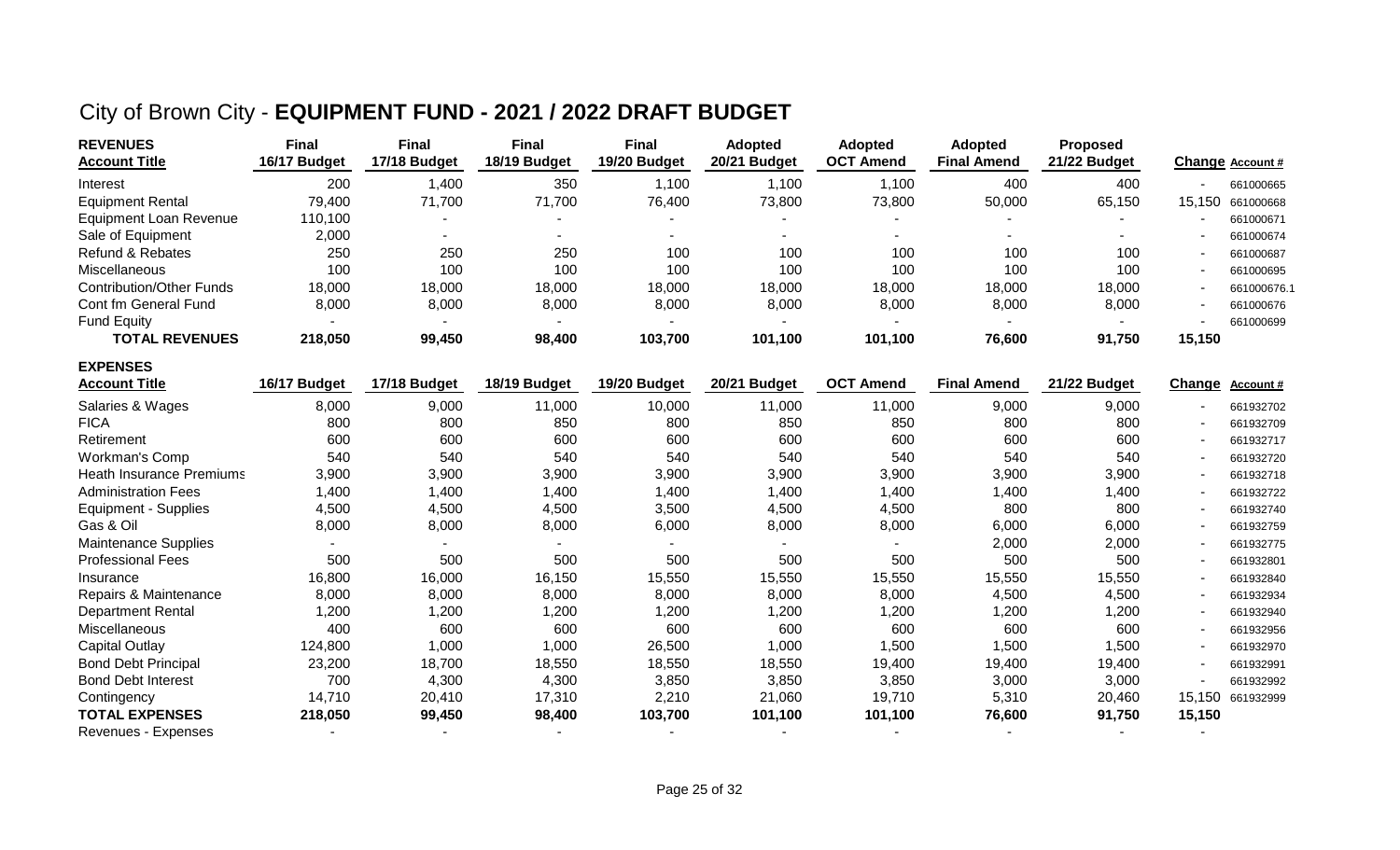## City of Brown City - **PARK / RECREATION FUND - 2021 / 2022 DRAFT BUDGET**

| <b>REVENUES</b><br><b>Account Title</b> | Final<br>16/17 Budget | <b>Final</b><br>17/18 Budget | <b>Final</b><br>18/19 Budget | Final<br>19/20 Budget | <b>Adopted</b><br>20/21 Budget | <b>Adopted</b><br><b>OCT Amend</b> | <b>Adopted</b><br><b>Final Amend</b> | <b>Proposed</b><br>21/22 Budget |            | Change Account # |
|-----------------------------------------|-----------------------|------------------------------|------------------------------|-----------------------|--------------------------------|------------------------------------|--------------------------------------|---------------------------------|------------|------------------|
| Taxes                                   | 21,500.00             | 21,500.00                    | 21,700.00                    | 23,900.00             | 23,900.00                      | 23,900.00                          | 27,100.00                            | 26,800.00                       | (300.00)   | 508000401        |
| <b>Delinquent Taxes</b>                 | ,800.00               | 2,000.00                     | 8,150.00                     | 2,750.00              | 2,750.00                       | 2,750.00                           |                                      | 3,200.00                        | 3,200.00   | 508000401.3      |
| <b>Revenue State Grant</b>              |                       |                              |                              |                       |                                |                                    |                                      |                                 |            | 508000574        |
| Interest                                | 80.00                 | 180.00                       | 130.00                       | 450.00                | 450.00                         | 450.00                             | 450.00                               | 450.00                          |            | 508000665        |
| Loan / Playground Equip                 |                       |                              |                              |                       |                                |                                    |                                      |                                 |            | 508000673        |
| Sale of Real Property                   |                       |                              |                              |                       |                                |                                    |                                      |                                 |            | 508000674        |
| Donations                               | 3,900.00              | 5,200.00                     | 3,550.00                     | 5,250.00              | 2,500.00                       | 3,400.00                           | 3,400.00                             | 1,000.00                        | (2,400.00) | 508000675        |
| Insurance Reimbursement                 |                       | 3,950.00                     |                              |                       |                                |                                    |                                      |                                 |            | 508000676.6      |
| Loan from City                          |                       |                              |                              |                       |                                |                                    |                                      |                                 |            | 508000693        |
| <b>Pavilion Rental</b>                  | 1,750.00              | 550.00                       | 150.00                       | 400.00                | 400.00                         | 700.00                             | 800.00                               | 400.00                          | (400.00)   | 508000694        |
| <b>Miscellaneous</b>                    |                       |                              | 25.00                        | 900.00                | 100.00                         | 100.00                             | 50.00                                | 50.00                           |            | 508000695        |
| <b>RRGP Grant</b>                       | 2,400.00              |                              |                              |                       |                                |                                    |                                      |                                 |            | 508000695.3      |
| <b>Fund Raising Projects</b>            |                       |                              |                              |                       |                                |                                    |                                      |                                 |            | 508000696        |
| Fund Equity                             |                       |                              |                              | 2,000.00              |                                |                                    |                                      |                                 |            | 508000699        |
| <b>TOTAL REVENUES</b>                   | 31.430.00             | 33,380,00<br>- S             | 33,705,00<br>- 5             | 35.650.00<br>- 55     | 30.100.00<br>-56               | 31.300.00<br>-S                    | 31.800.00<br>- S                     | 31,900.00<br>- 55               | 100.00     |                  |

| Final<br>16/17 Budget | Final<br>17/18 Budget | Final<br>18/19 Budget | Final<br>19/20 Budget | 20/21 Budget | <b>Adopted</b><br><b>OCT Amend</b> | <b>Final Amend</b> | <b>Proposed</b><br>21/22 Budget |                          | <u>Account #</u> |
|-----------------------|-----------------------|-----------------------|-----------------------|--------------|------------------------------------|--------------------|---------------------------------|--------------------------|------------------|
| 400.00                | 600.00                | 50.00                 | 100.00                | 100.00       | 100.00                             | 100.00             | 100.00                          | $\blacksquare$           | 508770702        |
| 16,800.00             | 18,200.00             | 16,800.00             | 17,400.00             | 17.500.00    | 17,500.00                          | 17.500.00          | 18,200.00                       | 700.00                   | 508770703        |
| 40.00                 | 45.00                 | 5.00                  | 13.00                 | 13.00        | 20.00                              | 10.00              | 10.00                           |                          | 508770709        |
|                       |                       |                       |                       |              |                                    |                    |                                 |                          | 508770740        |
| 40.00                 | 40.00                 | 40.00                 | 10.00                 |              |                                    |                    |                                 | $\blacksquare$           | 508770751        |
| ,900.00               | ,000.00               | 2,200.00              | 2,700.00              | 1,200.00     | 1,200.00                           | 500.00             | 500.00                          | $\overline{\phantom{0}}$ | 508770775        |
| 50.00                 | 100.00                | 100.00                | 100.00                | 100.00       | 100.00                             | 100.00             | 100.00                          |                          | 508770801        |
| 300.00                | 450.00                | 450.00                | 500.00                | 500.00       | 500.00                             | 500.00             | 500.00                          |                          | 508770818        |
| ,800.00               | ,800.00               | ,850.00               | 2,250.00              | 2,250.00     | 2,250.00                           | 2,250.00           | 2,250.00                        | $\blacksquare$           | 508770819        |
| ,300.00               | ,450.00               | ,450.00               | ,350.00               | 1,400.00     | 1,400.00                           | 1,400.00           | 1,400.00                        | $\overline{\phantom{0}}$ | 508770840        |
|                       |                       |                       |                       |              |                                    |                    |                                 |                          | 508770900        |
| ,400.00               | ,400.00               | ,600.00               | 2,800.00              | 3,000.00     | 3,000.00                           | 3,000.00           | 3,000.00                        | $\,$                     | 508770920        |
|                       |                       |                       |                       |              | <b>Adopted</b>                     |                    |                                 | <b>Adopted</b>           | <b>Change</b>    |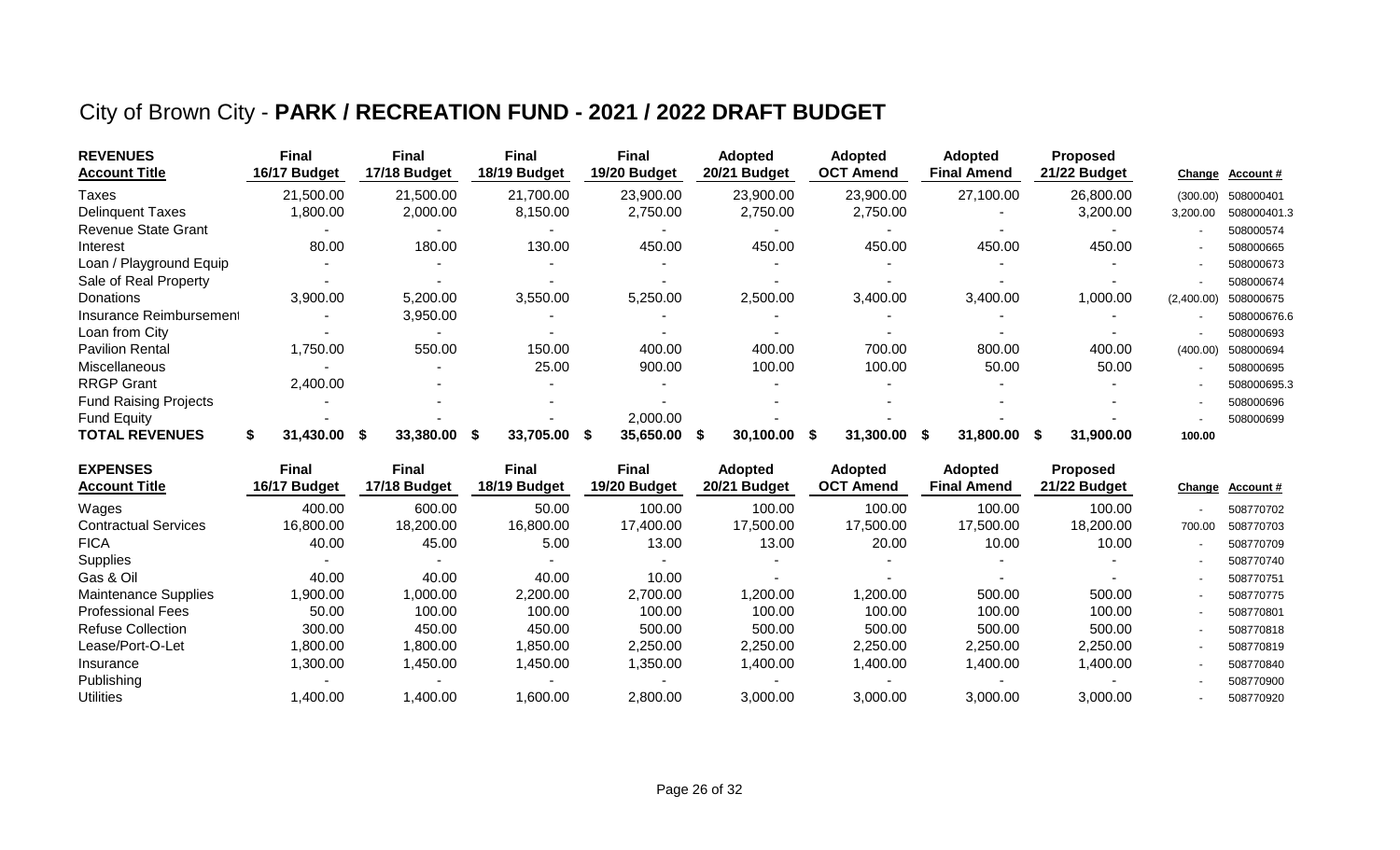| <b>EXPENSES con't</b><br><b>Account Title</b> | Final<br>16/17 Budget | Final<br>17/18 Budget | Final<br>18/19 Budget |           | Final<br>19/20 Budget | <b>Adopted</b><br>20/21 Budget |      | <b>Adopted</b><br><b>OCT Amend</b> | <b>Adopted</b><br><b>Final Amend</b> | <b>Proposed</b><br>21/22 Budget |                          | Change Account#    |
|-----------------------------------------------|-----------------------|-----------------------|-----------------------|-----------|-----------------------|--------------------------------|------|------------------------------------|--------------------------------------|---------------------------------|--------------------------|--------------------|
| Repairs & Maintenance                         | 800.00                | 5,200.00              |                       | 6,600.00  | 3,910.00              | .800.00                        |      | 1,800.00                           | 1,800.00                             | 1,800.00                        |                          | 508770934          |
| <b>Equipment Rental</b>                       | 500.00                | 800.00                |                       | 100.00    | 300.00                | 300.00                         |      | 300.00                             | 300.00                               | 300.00                          |                          | 508770943          |
| Miscellaneous                                 | 100.00                | 100.00                |                       | 50.00     | 100.00                | 50.00                          |      | 500.00                             | 800.00                               | 800.00                          |                          | 508770956          |
| Capital Outlay                                | 3,400.00              | 2,000.00              |                       | 50.00     | 4,100.00              | 400.00                         |      | 700.00                             | 700.00                               | 700.00                          |                          | 508770970          |
| Contingency                                   | 2,600.00              | 195.00                |                       | 2,360.00  | 17.00                 | 1,487.00                       |      | 1,930.00                           | 2.840.00                             | 2,240.00                        |                          | (600.00) 508770999 |
| <b>TOTAL EXPENSES</b>                         | 31,430.00 \$          | 33,380.00 \$          |                       | 33,705.00 | 35,650.00             | 30,100.00                      | - 55 | 31,300.00                          | 31,800.00                            | 31,900.00                       | 100.00                   |                    |
| <b>Revenues - Expenses</b>                    |                       |                       |                       |           |                       |                                |      |                                    |                                      | $\sim$                          | $\overline{\phantom{0}}$ |                    |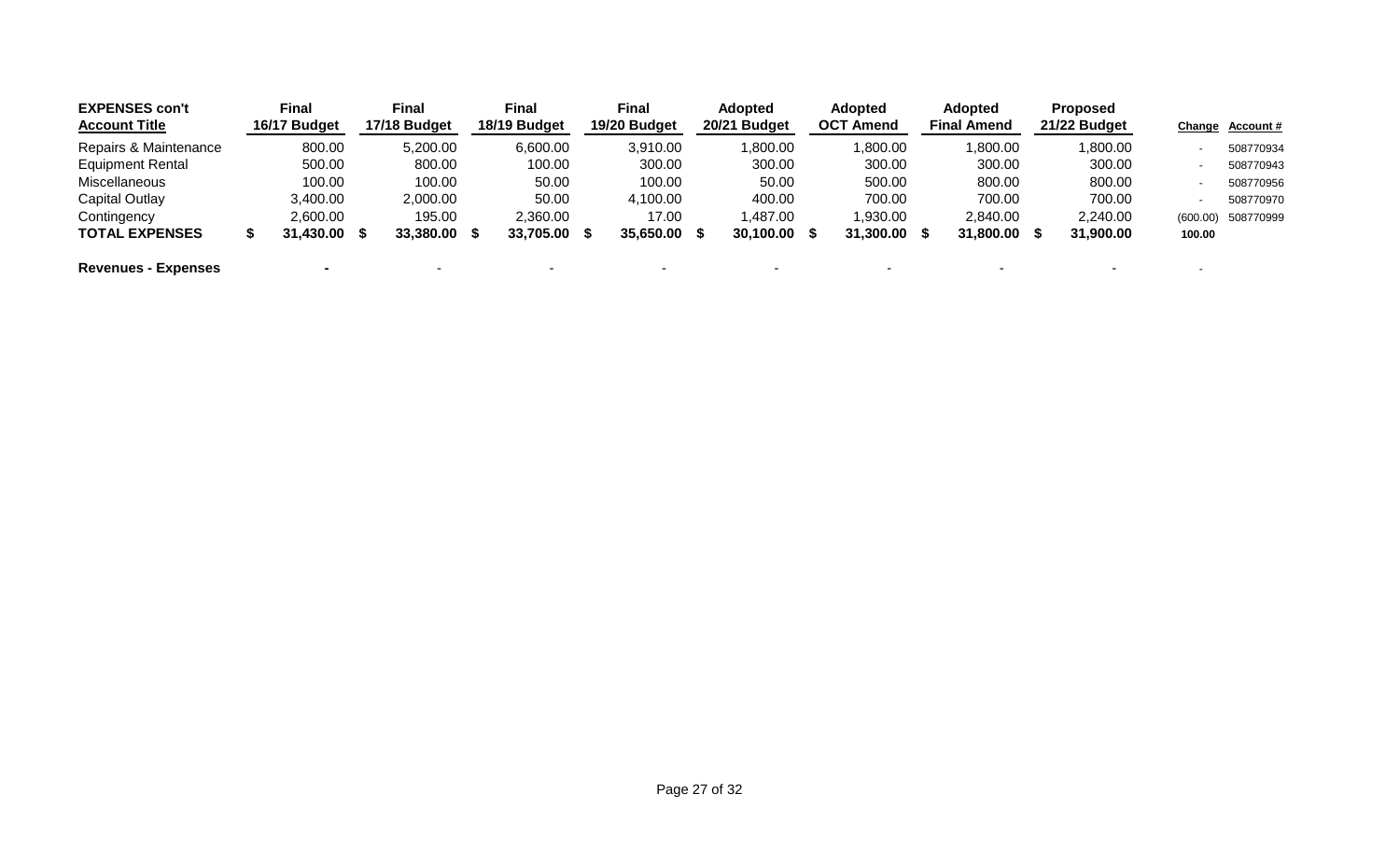## City of Brown City-**CEMETERY FUND/OPERATING - 2021/2022 DRAFT BUDGET**

**EXPENSES**

| <b>REVENUES</b><br><b>Account Title</b> | <b>Final</b><br>16/17 Budget | <b>Final</b><br>17/18 Budget | Final<br>18/19 Budget | <b>Final</b><br>19/20 Budget | <b>Adopted</b><br>20/21 Budget | <b>Adopted</b><br><b>OCT Amend</b> | <b>Adopted</b><br><b>Final Amend</b> | <b>Proposed</b><br>21/22 Budget | Change | <b>Account #</b> |
|-----------------------------------------|------------------------------|------------------------------|-----------------------|------------------------------|--------------------------------|------------------------------------|--------------------------------------|---------------------------------|--------|------------------|
|                                         |                              |                              |                       |                              |                                |                                    |                                      |                                 |        |                  |
| Lot Sales                               | 6,000                        | 4,000                        | 4,200                 | 2,500                        | 4,200                          | 5,200                              | 8,000                                | 8,000                           |        | 209000642        |
| <b>Grave Openings</b>                   | 8,250                        | 8,250                        | 8,050                 | 8,500                        | 8,500                          | 7,500                              | 7,500                                | 7,500                           |        | 209000643        |
| Interest                                | 800, ا                       | 500                          | 550                   | 3,200                        | 3,220                          | 3,220                              | 800                                  | 800                             |        | 209000665        |
| Equip Rental Wood Lawn                  |                              | $\overline{\phantom{a}}$     |                       |                              |                                |                                    |                                      |                                 |        | 209000668        |
| Interest - Perpetual Care               | 3,850                        | 1,900                        | 1,850                 | 1,570                        | ,850                           | <b>850,</b>                        | 1,250                                | ,250                            |        | 209000691        |
| <b>Road Name Donations</b>              |                              | . .                          |                       |                              |                                | $\sim$                             | $\sim$                               |                                 |        | 209000694        |
| <b>Miscellaneous</b>                    | 50                           | 50                           | 50                    | 50                           | 50                             | 50                                 | 50                                   | 50                              |        | 209000695        |
| <b>Fund Equity</b>                      |                              | 7,500                        | 3,000                 | 2,000                        |                                |                                    |                                      | $\sim$                          |        | 209000699        |
| <b>TOTAL REVENUES</b>                   | 19,950                       | 22,200                       | 17,700                | 17,820                       | 17,820                         | 17,820                             | 17,600                               | 17,600                          |        |                  |

| <b>Account Title</b>         | 16/17 Budget | 17/18 Budget | 18/19 Budget | 19/20 Budget | 20/21 Budget | <b>OCT Amend</b> | <b>Final Amend</b> | 21/22 Budget | Change | <b>Account #</b> |
|------------------------------|--------------|--------------|--------------|--------------|--------------|------------------|--------------------|--------------|--------|------------------|
| <b>Contractual Services</b>  | 6,000        | 6,000        | 6,000        | 6,000        | 6,000        | 6,000            | 4,000              | 4,000        |        | 209276703        |
| <b>Administration Fees</b>   | 750          | 750          | 750          | 750          | 750          | 750              | 750                | 750          |        | 209276722        |
| <b>Supplies</b>              | 150          | 150          | 150          | 150          | 150          | 150              | 150                | 150          |        | 209276740        |
| Gas & Oil                    | 600          | 600          | 600          | 600          | 600          | 600              | 600                | 600          |        | 209276751        |
| <b>Maintenance Supplies</b>  | 1,600        | 600          | 600          | 500          | 600          | 600              | 600                | 600          |        | 209276775        |
| <b>Grave Opening Expense</b> | 4,600        | 5,800        | 7,000        | 8,200        | 7,000        | 7,000            | 7,000              | 7,000        |        | 209276800        |
| <b>Professional Fees</b>     | 50           | 150          | 150          | 100          | 150          | 150              | 150                | 150          |        | 209276801        |
| Insurance                    | 190          | 190          | 190          | 190          | 190          | 190              | 190                | 190          |        | 209276840        |
| Publishing                   | 250          | 250          | 250          |              | 250          | 250              | 900                | 900          |        | 209276900        |
| Repairs & Maintenance        | 2,500        | 6,000        | 1,000        | 1,000        | 1,000        | 1,000            | 1,000              | 1,000        | $\sim$ | 209276934        |
| <b>Equipment Rental</b>      | 500          | 500          | 500          |              | 500          | 500              | 500                | 500          |        | 209276943        |
| Repurchase of Lots           | 1,500        |              | 100          | ۰            | 100          | 100              | 100                | 100          | ۰.     | 209276955        |
| Miscellaneous                | 450          | 100          | 100          | ٠.           | 100          | 100              | 100                | 100          |        | 209276956        |
| Lot Sale Commission          |              | 80           | 80           | ۰            | 80           | 80               | 80                 | 80           |        | 209276956.1      |
| <b>Equipment Reserve</b>     |              |              |              |              |              |                  |                    |              |        | 209276969.1      |
| Capital outlay               |              |              |              |              |              |                  |                    |              |        | 209276970        |
| Contingency                  | 810          | 1,030        | 230          | 330          | 350          | 350              | 1,480              | 1,480        |        | 209276999        |
| <b>TOTAL EXPENSES</b>        | 19,950       | 22,200       | 17,700       | 17,820       | 17,820       | 17,820           | 17,600             | 17,600       |        |                  |
| <b>Revenues - Expenses</b>   |              |              |              |              |              |                  |                    |              |        |                  |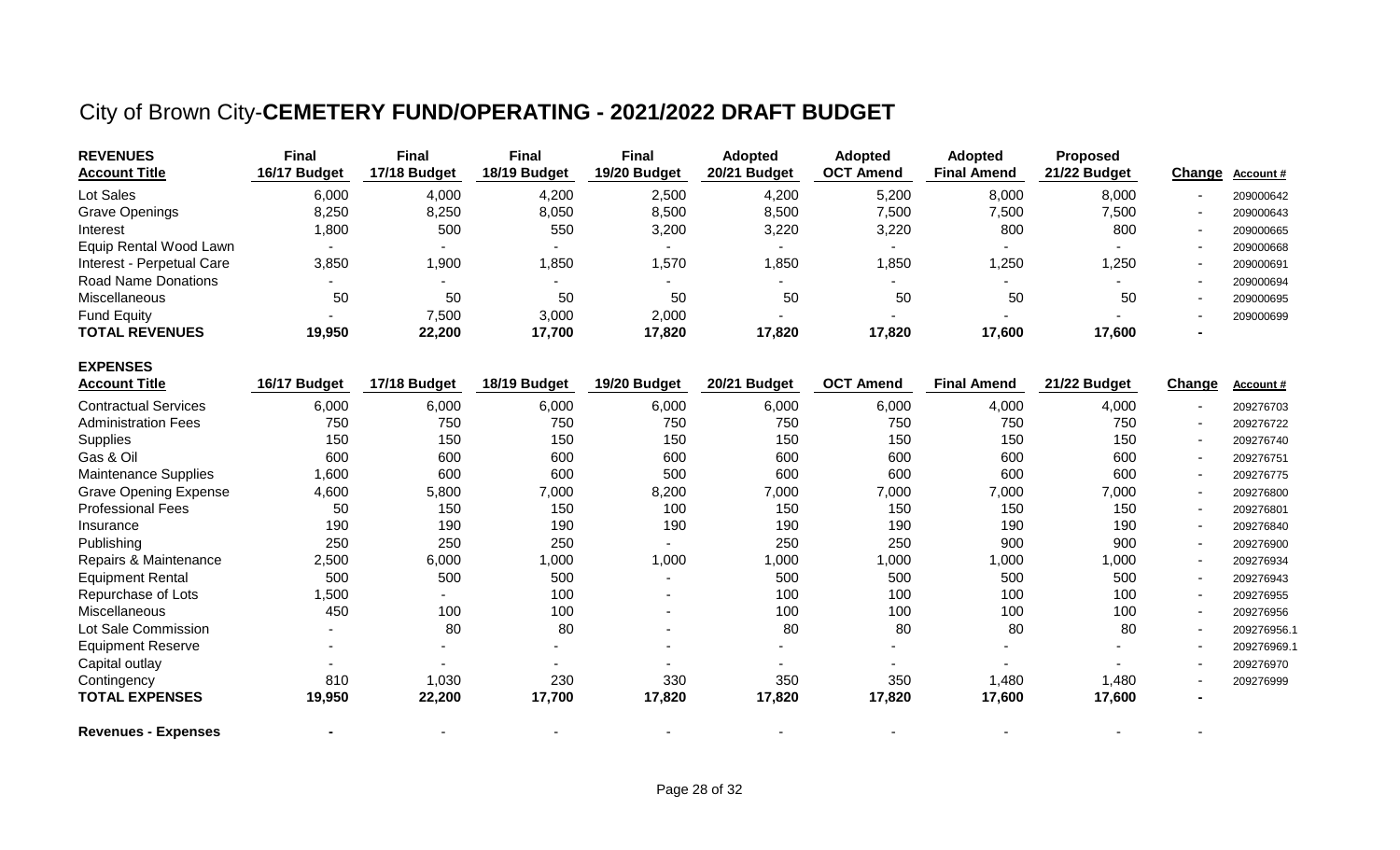## City of Brown City-**CEMETERY PERPETUAL CARE - 2021/2022 DRAFT BUDGET**

| <b>REVENUES</b><br><b>Account Title</b> | <b>Final</b><br>16/17 Budget | Final<br>17/18 Budget | Final<br>18/19 Budget    | Final<br>19/20 Budget    | <b>Adopted</b><br>20/21 Budget | <b>Adopted</b><br><b>OCT Amend</b> | <b>Adopted</b><br><b>Final Amend</b> | <b>Proposed</b><br>21/22 Budget | Change                   | <b>Account #</b> |
|-----------------------------------------|------------------------------|-----------------------|--------------------------|--------------------------|--------------------------------|------------------------------------|--------------------------------------|---------------------------------|--------------------------|------------------|
| Lot Sales                               | 5,000                        | 4,000                 | 4,200                    | 2,500                    | 4,200                          | 5,200                              | 8,000                                | 8,000                           | $\blacksquare$           | 711000642        |
| Perp Care / Pair Arrears                | 700                          |                       |                          |                          |                                |                                    |                                      |                                 | $\overline{\phantom{a}}$ | 711000644        |
| Interest                                | 3,850                        | 1,100                 | 1,300                    | 1,570                    | 1,850                          | 1,850                              | 1,500                                | 1,500                           | $\overline{\phantom{a}}$ | 711000665        |
| C D Interest                            | 850                          | ۰                     | $\overline{\phantom{a}}$ | $\sim$                   |                                | $\overline{\phantom{0}}$           | $\overline{\phantom{0}}$             |                                 | ٠                        | 711000665.1      |
| <b>Fund Equity</b>                      |                              | $\blacksquare$        |                          | $\overline{\phantom{0}}$ |                                |                                    |                                      |                                 | ٠                        | 711000699        |
| <b>TOTAL REVENUES</b>                   | 10,400                       | 5,100                 | 5,500                    | 4,070                    | 6,050                          | 7,050                              | 9,500                                | 9,500                           | $\blacksquare$           |                  |
| <b>EXPENSES</b>                         |                              |                       |                          |                          |                                |                                    |                                      |                                 |                          |                  |
| <b>Account Title</b>                    | 16/17 Budget                 | 17/18 Budget          | 18/19 Budget             | 19/20 Budget             | 20/21 Budget                   | <b>OCT Amend</b>                   | <b>Final Amend</b>                   | 21/22 Budget                    | Ch <u>ange</u>           | Account#         |
| <b>CONT To Other Fund</b>               | 3,850                        | 1,100                 | 3,850                    | 1,570                    | 1,850                          | ,850                               | 1,850                                | 1,850                           | ٠                        | 711276965        |
| Contingency                             | 6,550                        | 4,000                 | ,650                     | 2,500                    | 4,200                          | 5,200                              | 7,650                                | 7,650                           | $\overline{\phantom{a}}$ | 711276999        |
| <b>TOTAL EXPENSES</b>                   | 10,400                       | 5,100                 | 5,500                    | 4,070                    | 6,050                          | 7,050                              | 9,500                                | 9,500                           | $\blacksquare$           |                  |
| <b>Revenues - Expenses</b>              |                              |                       |                          |                          |                                |                                    |                                      |                                 |                          |                  |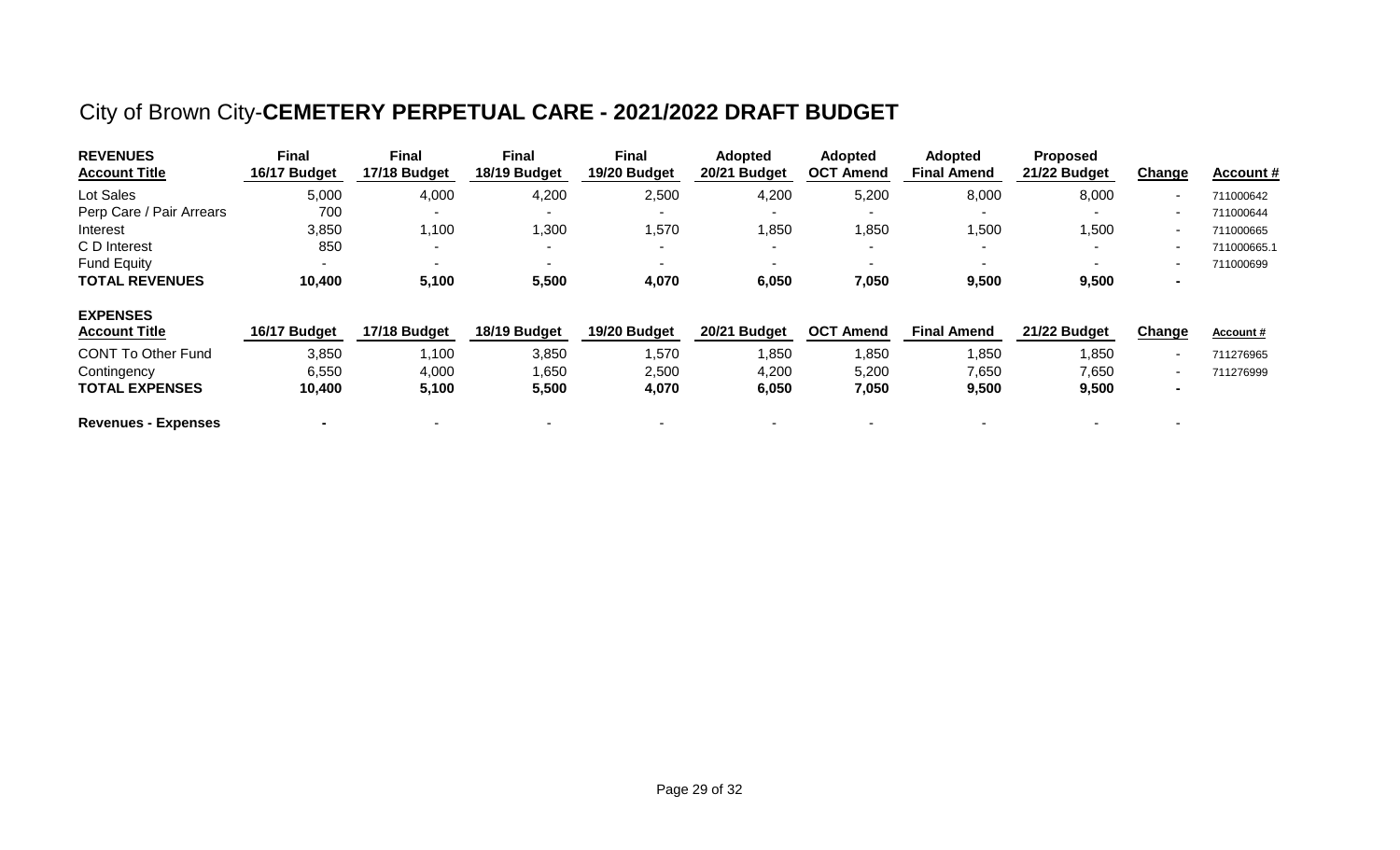## City of Brown City-**DOWNTOWN DEVELOP AUTHORITY-2021/2022 DRAFT BUDGET**

| <b>REVENUES</b><br><b>Account Title</b>       | <b>Final</b><br>16/17 Budget | <b>Final</b><br>17/18 Budget | <b>Final</b><br>18/19 Budget | <b>Final</b><br>19/20 Budget | <b>Adopted</b><br>20/21 Budget | <b>Adopted</b><br><b>OCT Amend</b> | <b>Adopted</b><br><b>Final Amend</b> | Proposed<br>21/22 Budget | Change    | <b>Account #</b> |
|-----------------------------------------------|------------------------------|------------------------------|------------------------------|------------------------------|--------------------------------|------------------------------------|--------------------------------------|--------------------------|-----------|------------------|
| <b>Admin Fees</b>                             | $\blacksquare$               |                              |                              |                              |                                |                                    |                                      |                          |           | 289000607        |
| REV / Prin Payment Timeless Creations         | 710                          | 999                          | 695                          | 900                          |                                |                                    |                                      |                          |           | 289000663        |
| REV / Prin Paymnt - 4227 Main                 |                              |                              |                              |                              |                                |                                    |                                      |                          |           | 289000663.2      |
| <b>REV INT - Timeless Creations</b>           | 2,800                        | 2,800                        | 3,105                        | 1,550                        |                                |                                    |                                      |                          |           | 289000664        |
| REV / INT - 4227 Main                         |                              |                              |                              |                              |                                |                                    |                                      |                          |           | 289000664.2      |
| REV / INT & Dividends                         | 5                            | 5                            | 4                            |                              |                                |                                    |                                      |                          |           | 289000664.9      |
| REV/ Refund & Rebates                         |                              |                              |                              |                              |                                |                                    |                                      |                          |           | 289000687        |
| Sale of Fixed/Real Assets                     |                              |                              |                              |                              |                                |                                    |                                      |                          |           | 289000674        |
| Cont fm Fund Equity                           | 750                          |                              |                              | 1,200                        | 2,800                          | 2,800                              | 20,000                               |                          | (20,000)  | 289000699        |
| Miscellaneous                                 |                              |                              |                              |                              |                                |                                    | 2,120                                |                          | (2, 120)  | 289000695        |
| <b>TOTAL REVENUES</b>                         | 4,265                        | 3,805                        | 3,805                        | 3,650                        | 2,800                          | 2,800                              | 22,120                               |                          | (22, 120) |                  |
| <b>EXPENSES</b>                               |                              |                              |                              |                              |                                |                                    |                                      |                          |           |                  |
| <b>Account Title</b>                          | 16/17 Budget                 | <b>Final Amend</b>           | 18/19 Budget                 |                              | 19/20 Budget 20/21 Budget      | <b>OCT Amend</b>                   | <b>Final Amend</b>                   | 21/22 Budget             | Change    | Account#         |
| <b>Professional Fees</b>                      |                              |                              |                              |                              |                                |                                    |                                      |                          |           | 289850801        |
| Repairs & Maintenance                         |                              |                              |                              |                              |                                |                                    |                                      |                          |           | 289850934        |
| 4227 Main Expenses                            |                              |                              |                              |                              |                                |                                    | 20,110                               |                          | (20, 110) | 289850956        |
| 4227 Main Taxes                               |                              |                              |                              |                              |                                |                                    |                                      |                          |           | 289850956.1      |
| Miscellaneous                                 |                              |                              |                              |                              |                                |                                    |                                      |                          |           | 289850956        |
| <b>Principal Payment - Timeless Creations</b> | 1,220                        | 1,220                        | 1,300                        | 1,650                        | 1,600                          | 1,600                              | 840                                  |                          | (840)     | 289850991        |
| Principal Payment-4227 Main                   |                              |                              |                              |                              |                                |                                    |                                      |                          |           | 289850991.2      |
| <b>INT Expense - Timeless Creations</b>       | 2,950                        | 2,200                        | 2,500                        | 1,900                        | 1,200                          | 1,200                              | 1,170                                |                          | (1, 170)  | 289850995        |
| INT Expense - 4227 Main                       |                              |                              |                              |                              |                                |                                    |                                      |                          |           | 289850995.2      |
| Contingency                                   | 95                           | 385                          | 5                            | 100                          |                                |                                    |                                      |                          |           | 289850999        |
| <b>TOTAL EXPENSES</b>                         | 4,265                        | 3,805                        | 3,805                        | 3,650                        | 2,800                          | 2,800                              | 22,120                               |                          | (22, 120) |                  |
| <b>Revenues - Expenses</b>                    |                              |                              |                              |                              |                                |                                    |                                      |                          |           |                  |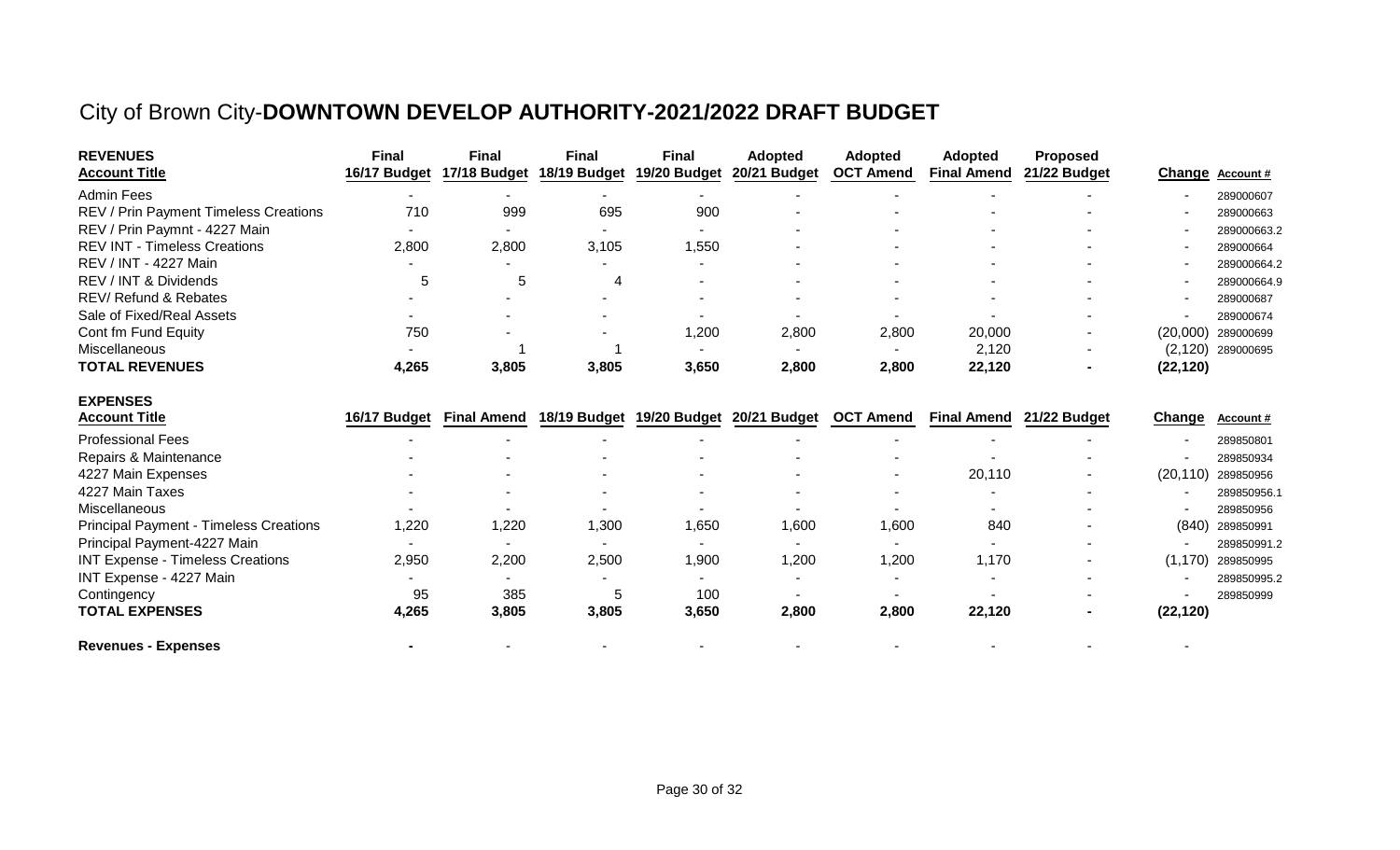## City of Brown City - **FESTIVAL COMMISSION - 2021/2022 DRAFT BUDGET**

| <b>REVENUES</b><br><b>Account Title</b> | Final<br>16/17 Budget |                       | Final<br>17/18 Budget |     | <b>Final</b><br>18/19 Budget | <b>Final</b><br>19/20 Budget | <b>Adopted</b><br>20/21 Budget | <b>Adopted</b><br><b>OCT Amend</b> |      | <b>Adopted</b><br><b>Final Amend</b> | <b>Proposed</b><br>21/22 Budget |     | Change      | <b>Account #</b> |
|-----------------------------------------|-----------------------|-----------------------|-----------------------|-----|------------------------------|------------------------------|--------------------------------|------------------------------------|------|--------------------------------------|---------------------------------|-----|-------------|------------------|
| Carnival                                | 900.00                |                       | 820.00                |     | 665.00                       | 4,250.00                     | 4,250.00                       | 4,250.00                           |      | 4,250.00                             |                                 |     | (4,250.00)  | 595000402.1      |
| <b>Baby Contest</b>                     |                       | $\blacksquare$        | ,380.00               |     | 435.00                       | 1,550.00                     | 1,550.00                       | ,550.00                            |      | ,550.00                              | $\overline{\phantom{a}}$        |     | (1,550.00)  | 595000402.10     |
| <b>Car Show</b>                         | 500.00                |                       | 700.00                |     | 510.00                       | 740.00                       | 740.00                         | 740.00                             |      | 740.00                               |                                 |     | (740.00)    | 595000402.2      |
| <b>Crafters &amp; Venders</b>           | ,650.00               |                       | 480.00                |     | 985.00                       | 710.00                       | 710.00                         | 710.00                             |      | 710.00                               |                                 |     | (710.00)    | 595000402.3      |
| Parade                                  | 460.00                |                       |                       |     | $\sim$                       |                              |                                |                                    |      |                                      |                                 |     |             | 595000402.4      |
| Sidewalk Tables                         |                       | 60.00                 |                       |     |                              |                              | $\overline{\phantom{a}}$       | $\blacksquare$                     |      | $\overline{\phantom{a}}$             |                                 |     |             | 595000402.5      |
| <b>Advert Fees</b>                      | 2,000.00              |                       | ,300.00               |     | 450.00                       |                              |                                |                                    |      |                                      |                                 |     |             | 595000402.6      |
| Garage Sales                            | ,300.00               |                       | 450.00                |     |                              |                              | $\overline{\phantom{a}}$       | $\blacksquare$                     |      | $\overline{\phantom{a}}$             |                                 |     |             | 595000402.7      |
| 5-K                                     |                       | 160.00                |                       |     |                              | $\overline{\phantom{a}}$     | $\sim$                         | $\blacksquare$                     |      |                                      |                                 |     |             | 595000402.8      |
| Zombie Run                              | 980.00                |                       | 440.00                |     |                              |                              |                                |                                    |      |                                      |                                 |     |             | 595000402.9      |
| Interest                                |                       | 10.00                 | 10.00                 |     | 10.00                        | 200.00                       | 200.00                         | 200.00                             |      | 200.00                               | 200.00                          |     |             | 595000665        |
| Donations                               | 7,000.00              |                       | 8,150.00              |     | 8,150.00                     | 5,550.00                     | 5,550.00                       | 5,550.00                           |      | 5,550.00                             | 2,500.00                        |     | (3,050.00)  | 595000675        |
| Miscellaneous                           | 4,100.00              |                       | 2,400.00              |     | 1,400.00                     | 5,310.00                     | 5,310.00                       | 5,310.00                           |      | 5,310.00                             | 1,000.00                        |     | (4,310.00)  | 595000695        |
| <b>Fund Equity</b>                      |                       | $\tilde{\phantom{a}}$ | ,220.00               |     |                              |                              |                                |                                    |      | $\overline{\phantom{0}}$             |                                 |     |             | 595000699        |
|                                         | 19,120.00 \$          |                       | 17,350.00             | - S | 12,605.00 \$                 | 18,310.00 \$                 | 18,310.00 \$                   | 18,310.00                          | - \$ | 18,310.00 \$                         | 3,700.00                        | -SS | (14,610.00) |                  |

| <b>EXPENSES</b>          |              |              |              |              |              |                  |                    |               |             |                        |
|--------------------------|--------------|--------------|--------------|--------------|--------------|------------------|--------------------|---------------|-------------|------------------------|
| <b>Account Title</b>     | 16/17 Budget | 17/18 Budget | 18/19 Budget | 19/20 Budget | 20/21 Budget | <b>OCT Amend</b> | <b>Final Amend</b> | 21/22 Budget  | Change      | Account#               |
| <b>Contract Services</b> | 100.00       | 850.00       | 600.00       | 2,700.00     | 2,700.00     | 2,700.00         | 2,700.00           | 500.00        |             | (2,200.00) 595747703   |
| Supplies                 | 2,800.00     | 1,200.00     | ,450.00      | 2,900.00     | 2,900.00     | 2,100.00         | 2,100.00           | 8.00          |             | (2,092.00) 595747740   |
| Publishing               | 900.00       | 1,200.00     | ,200.00      | 700.00       | 700.00       | 700.00           | 700.00             |               |             | (700.00) 595747900     |
| <b>Equipment Rental</b>  | 650.00       | 3,550.00     | 2,100.00     | 1,230.00     | 1,230.00     | ,230.00          | 1,230.00           | 250.00        |             | (980.00) 595747940     |
| Miscellaneous            | 10,500.00    | 2,200.00     | 2,500.00     | 3,500.00     | 3,500.00     | 7,300.00         | 7,300.00           | 100.00        |             | (7,200.00) 595747956   |
| Miscellaneous - Service  | 00.00. ا     | 750.00       | ۰            |              | $\sim$       |                  | $\sim$             |               |             | 595747956.1            |
| Fireworks                |              | 5,000.00     | 2,500.00     | 2,500.00     | 2,500.00     | 2,500.00         | 2,500.00           | 2,500.00      |             | 595747956.2            |
| Entertainment            | $\sim$       | 2,500.00     | .950.00      | 1,650.00     | 1,650.00     | ,650.00          | 1,650.00           |               |             | (1,650.00) 595747956.3 |
| Contingency              | 2,370.00     | 100.00       | 305.00       | 3,130.00     | 3,130.00     | 130.00           | 130.00             | 342.00        | 212.00      | 595747999              |
| <b>TOTAL EXPENSES</b>    | 19,120.00 \$ | 17,350.00 \$ | 12,605.00 \$ | 18,310.00 \$ | 18,310.00    | 18,310.00 \$     | 18,310.00 \$       | $3,700.00$ \$ | (14,610.00) |                        |

**Revenues - Expenses -** - - - - - - - -